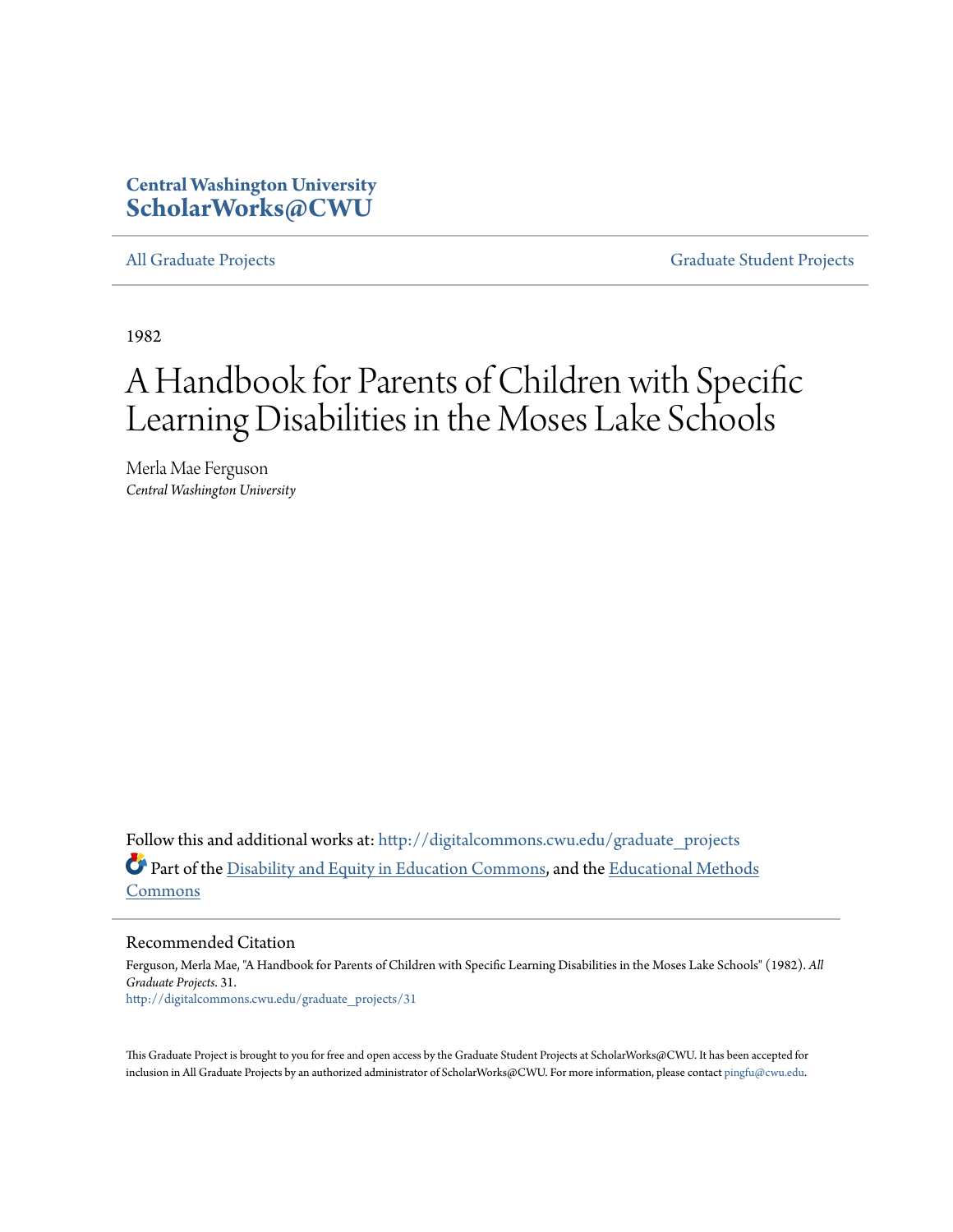# EDUCATIONAL TECHNOLOGY CENTER CENTRAL WASHINGTON UNIVERSITY

A HANDBOOK FOR PARENTS OF CHILDREN WITH SPECIFIC LEARNING DISABILITIES IN THE MOSES LAKE SCHOOLS

> A Project Report Presented to The Graduate Faculty Central Washington University

In Partial Fulfillment of the Requirements for the Degree Master of Education

> by Merla Mae Ferguson May, 1982

,/-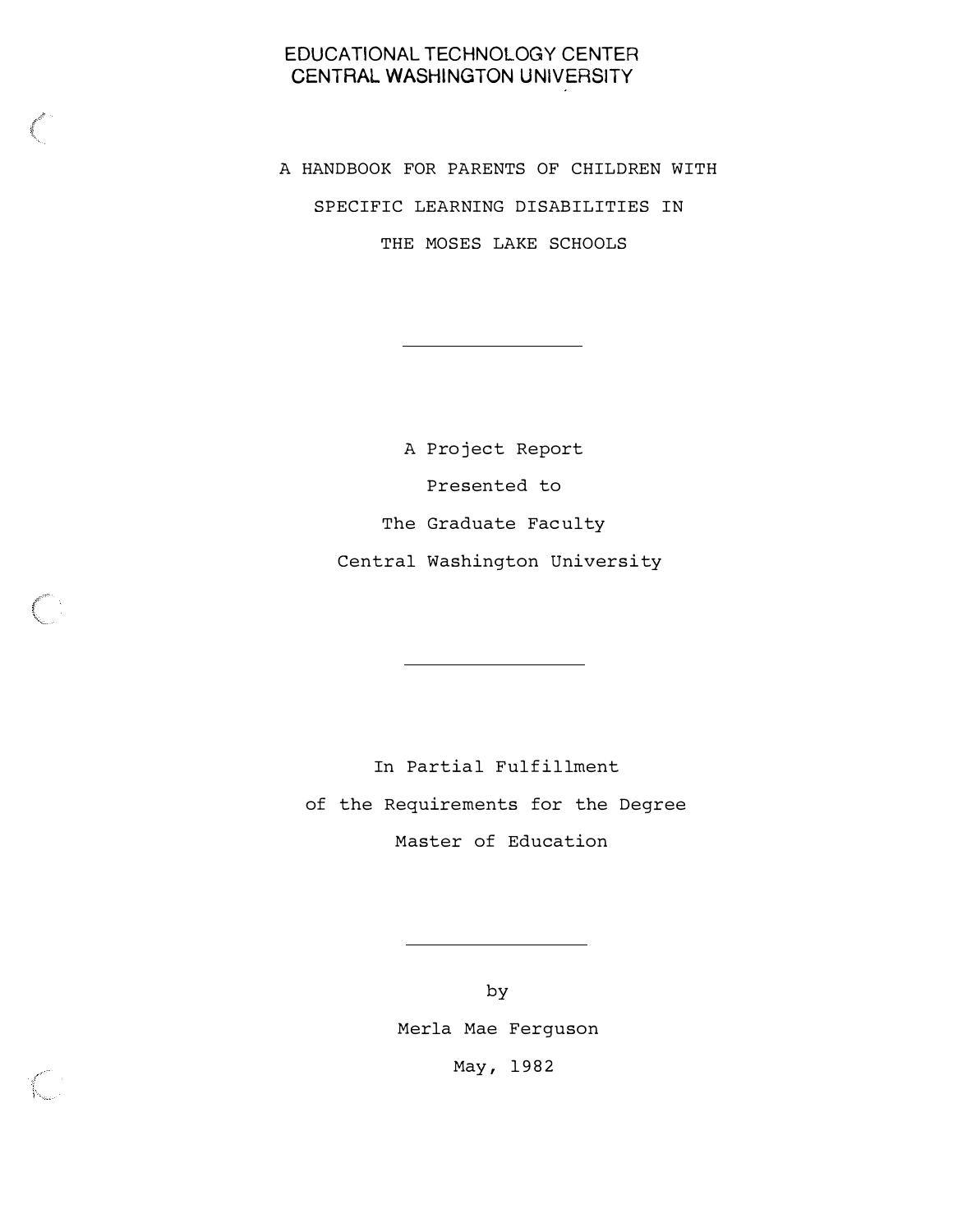# A HANDBOOK FOR PARENTS OF CHILDREN WITH SPECIFIC LEARNING DISABILITIES IN THE MOSES LAKE SCHOOLS by

Merla Mae Ferguson

May, 1982

A handbook was designed to be used by parents of Specific Learning Disability (SLD) children in the Moses Lake School District. Using material from the literature and questions from parents of SLD children as a guide , advice and recommended activities were developed for the handbook. Parents were enthusiastic about the activities and indicated a desire for more information. It was concluded that parents using the handbook could be more effective in helping their SLD child.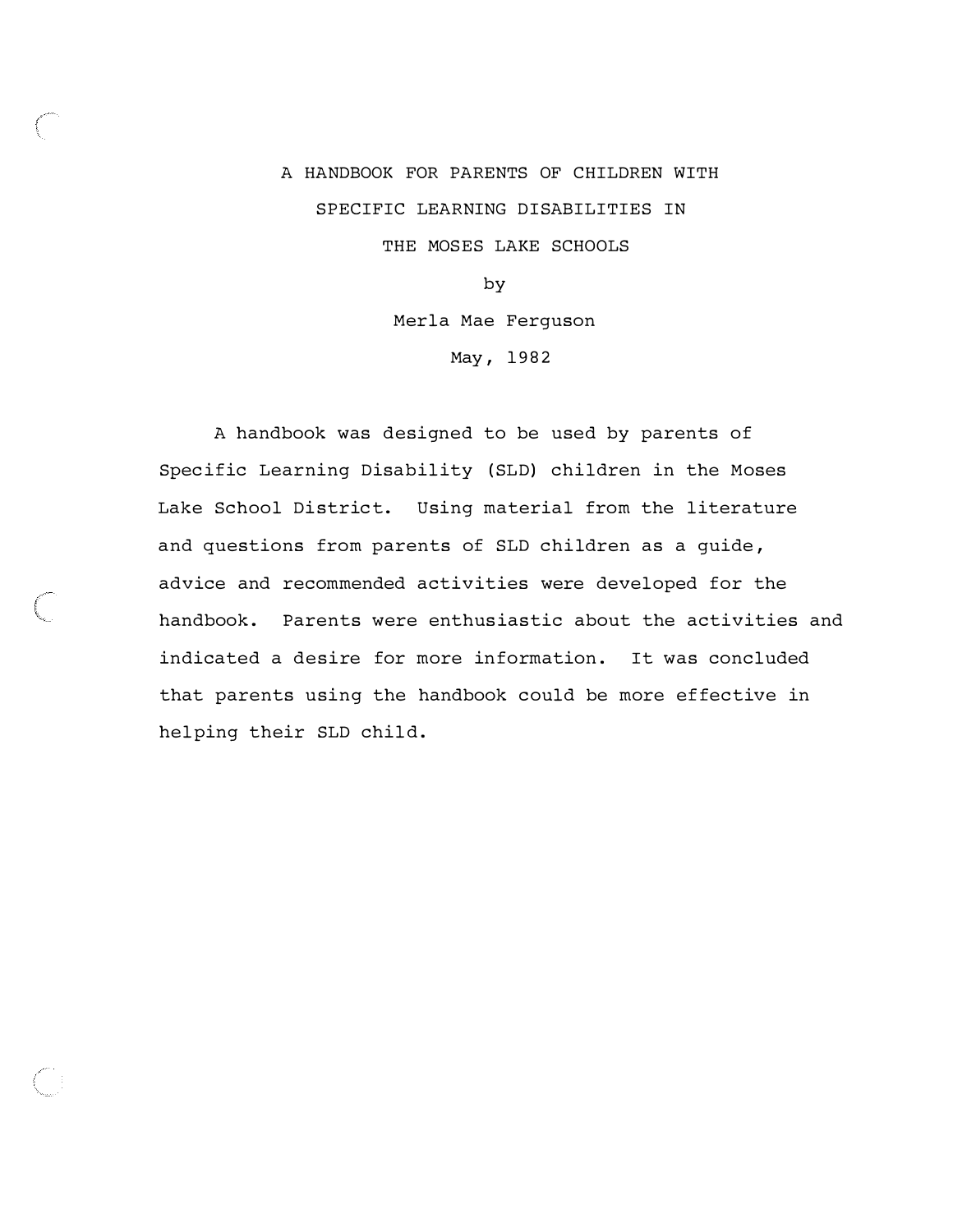# Table of Contents

 $\mathbb{C}$ 

 $\overline{\mathbb{C}}$ 

| Chapter |                                           | Page           |
|---------|-------------------------------------------|----------------|
| 1.      | Introduction                              | ı              |
|         | Statement of the Problem                  | $\mathbf{1}$   |
|         | Purpose                                   | $\overline{2}$ |
|         | Educational Significance                  | $\overline{2}$ |
|         | Scope and Limitations $\cdots$            | $\overline{2}$ |
|         | Definitions                               | $\overline{2}$ |
|         | Overview.<br>$\bullet$ . $\bullet$        | 3              |
| 2.      | Review of the Literature                  | 5              |
|         | Symptoms of Specific Learning Disability  | 6              |
|         | Causes of Specific Learning Disability    | 9              |
|         | Feelings and Self-Concept                 | 13             |
|         | Helping the SLD Child                     | 16             |
| 3.      | Procedure                                 | 27             |
| 4.      | Handbook<br>$\mathbf{a}$ and $\mathbf{a}$ | 29             |
| 5.      | Summary, Conclusions, and Recommendations | 52             |
| 6.      | Bibliography                              | 55             |

iv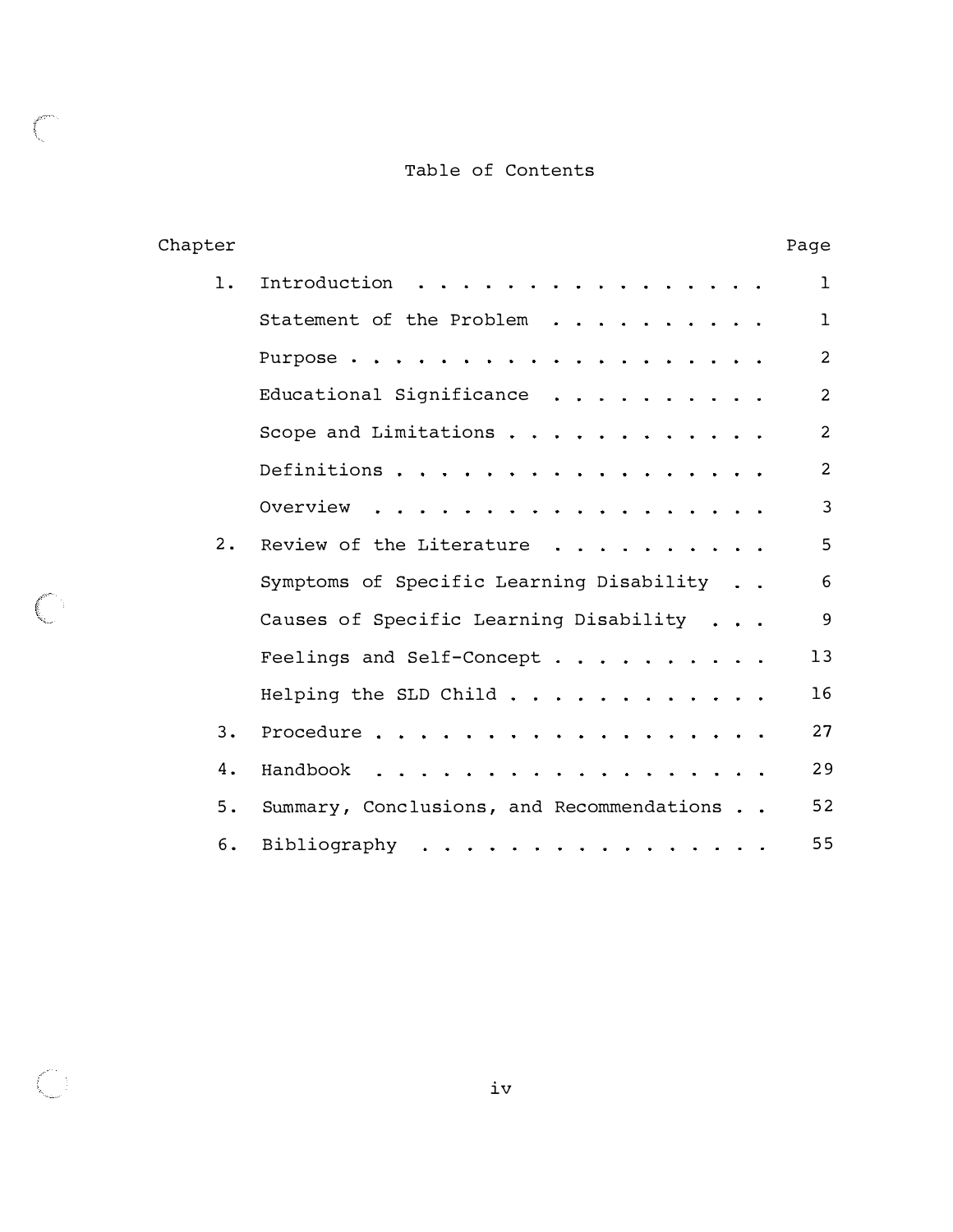#### CHAPTER ONE

#### Introduction

Most parents have aspirations for the success of their children. These aspirations usually manifest themselves when a child does not experience success in school. The parents want to help their child, but often do not know how to proceed. They want to know how they can help their child to develop his abilities to the utmost. Home help improperly given can cause irreparable harm.

The self-image of a child greatly influences his success or failure in school. How the child sees himself may affect how he copes with his learning problem, how he handles stress, how he relates to his peers, and how he adapts to his school situation. Parents have a major role in the personal, social, and emotional aspects of a child's life and often need help in handling their role successfully.

(1999)

#### Statement of the Problem

Parents of a child with a specific learning disability need access to a handbook containing advice as to how to help their child academically and how to help their child develop a positive self- image .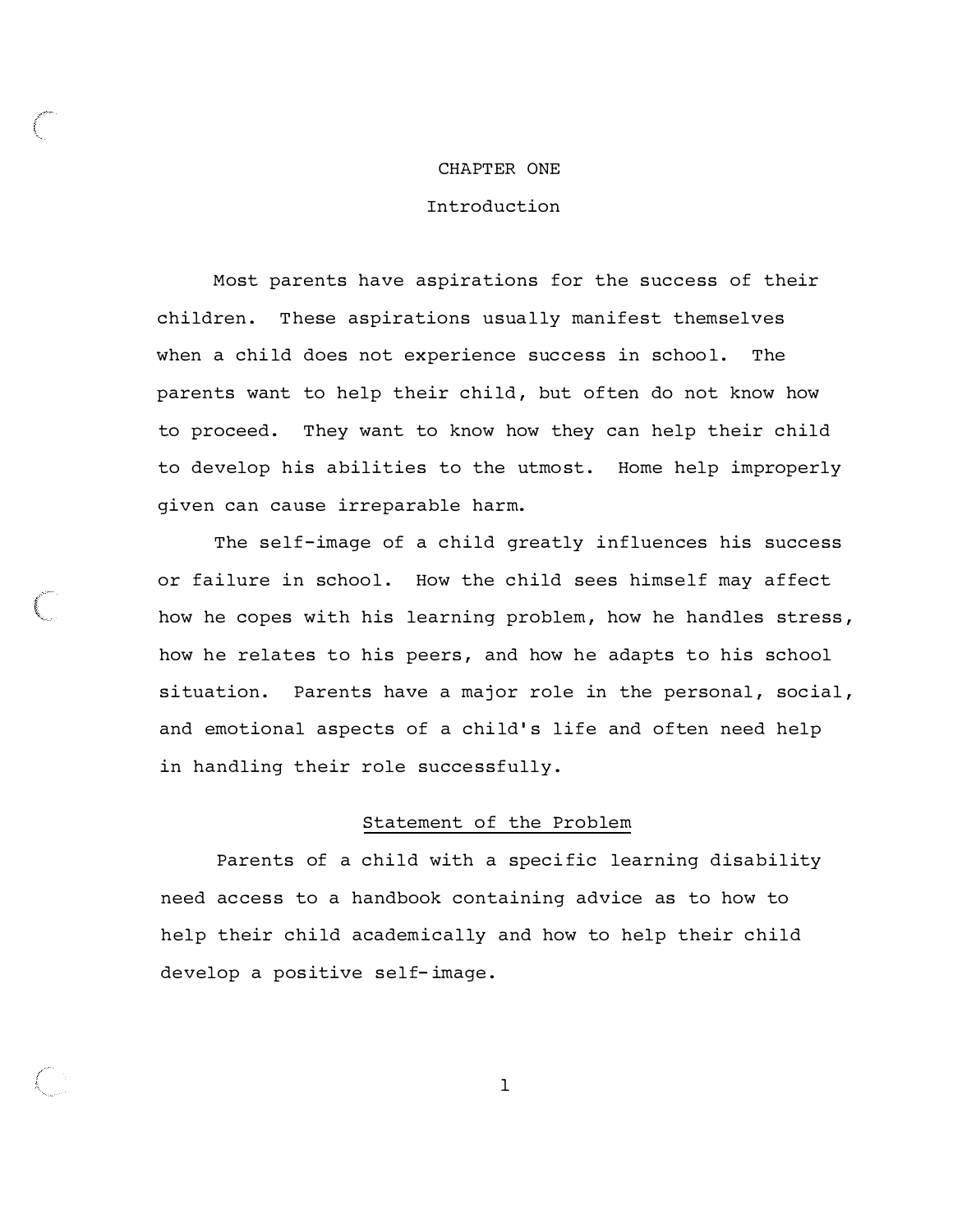#### Purpose

The purpose of the project was to develop a handbook for parents of a child with a specific learning disability . The handbook contains advice as to how to help their child cope with his problems .

#### Educational Significance

A child 's success in learning has a direct influence on his future. A good beginning in reading is essential to a child's successful future. The ability to achieve such success is directly related to feelings about oneself and one's ability. For a learning disabled child, a positive self-image is a basic requirement for the persistence necessary to overcome and compensate for his learning problems .

#### Scope and Limitations

This parent handbook was designed for the Moses Lake School District.

The review of the literature was selective and was confined to areas of child development theories and references relating to children with Specific Learning Disabilities .

#### Definitions

Specific Learning Disability. Specific Learning Disability is a discrepancy between a child's overall intelligence and his ability to learn in the areas of reading and mathematics .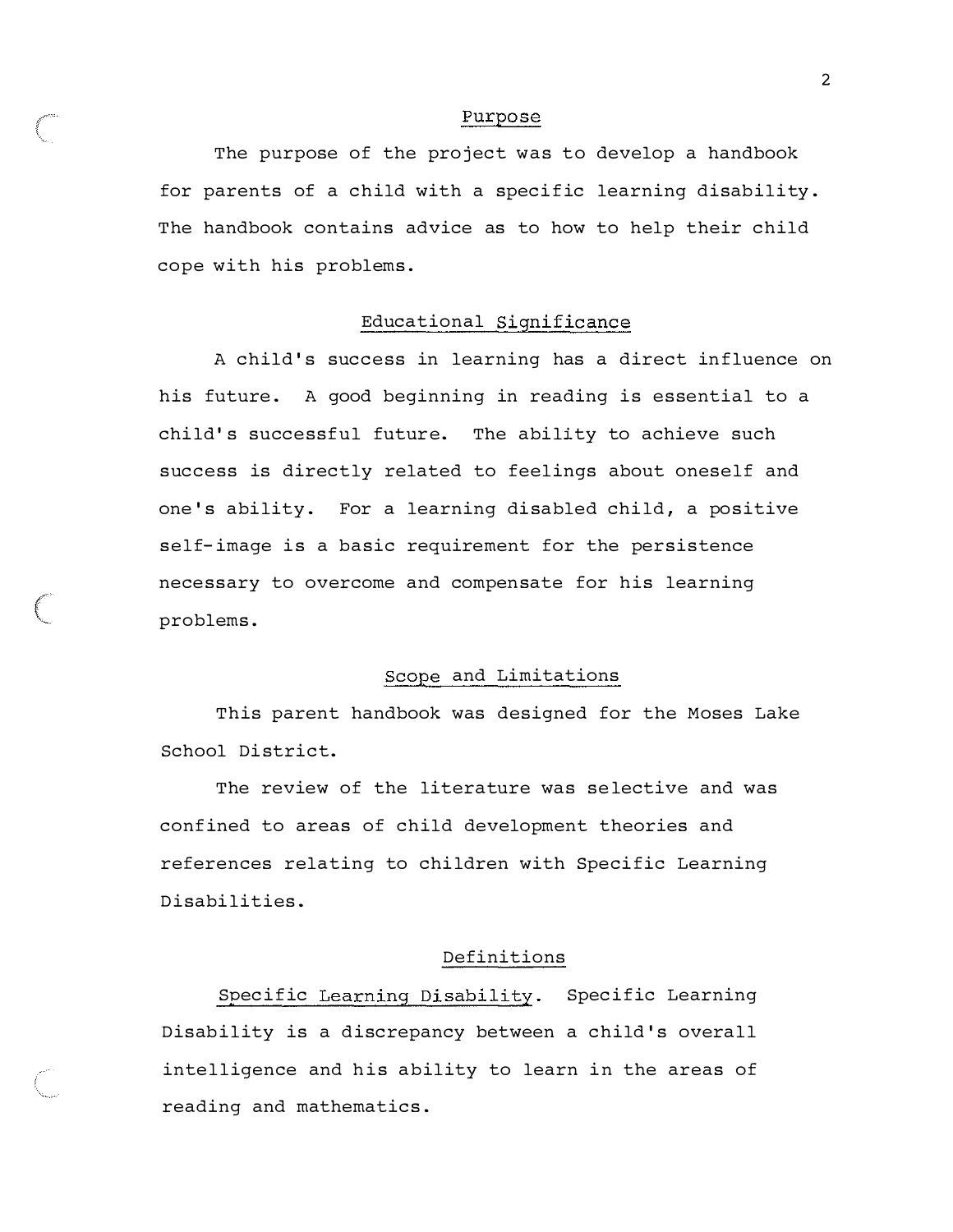Sensory defects . Sensory defects are deficiencies in the central nervous system's connection with the eyes or ears .

Hyperactivity. Hyperactivity is the inability of a child to sit still long enough to attend to a given task .

Immaturity. Immaturity indicates a rate of development and level of maturity below that which is usually found at a given chronological age .

Affective domain. The affective domain deals with feelings and values and the cognitive domain deals with intellectual development.

Multi-sensory approach. The multi-sensory approach to reading instruction combines simultaneously visual, auditory, and kinesthetic methods.

Kinesthetic disability. A kinesthetic disability is the inability to control and direct muscle movement.

Self-image . Self-image is the way one views oneself to be in personality, character, status, and bodily appearance.

Emotional disability. An emotional disability is a disorder in which emotional reactions are disproportionate to reality situations .

Minimal brain dysfunction. A minimal brain dysfunction is damage to the central nervous system manifesting itself in impaired perception, language ability, memory problems, and hyperactivity. It is sometimes referred to as dyslexia.

#### Overview

Chapter two includes a review of the literature relative to child development theories and material regarding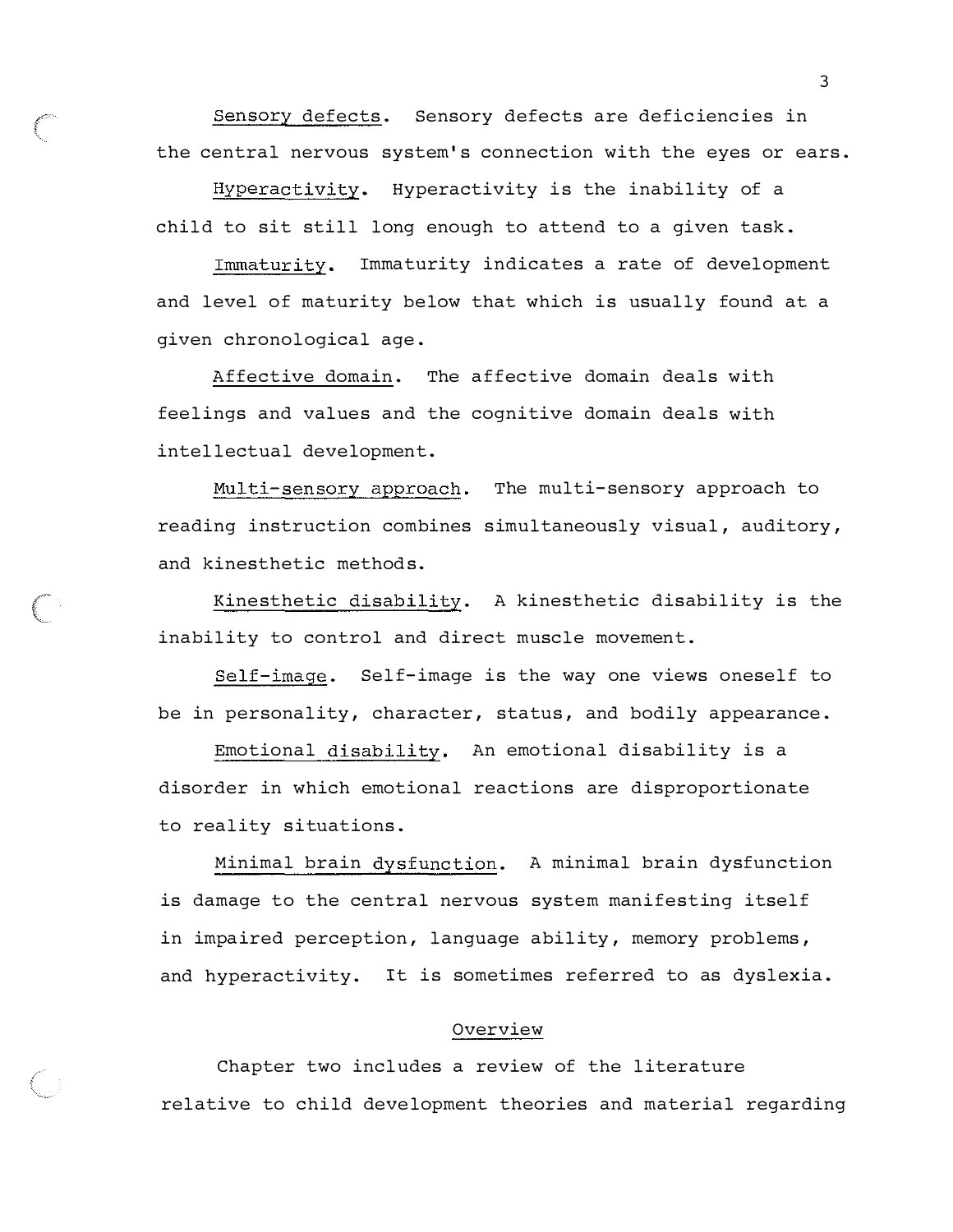the teaching and treatment of chi ldren with perceptual handicaps. Chapter three outlines procedures followed in developing this project. Chapter four includes the handbook. Chapter five includes a summary of the project and recommendations concerning use of the handbook .

(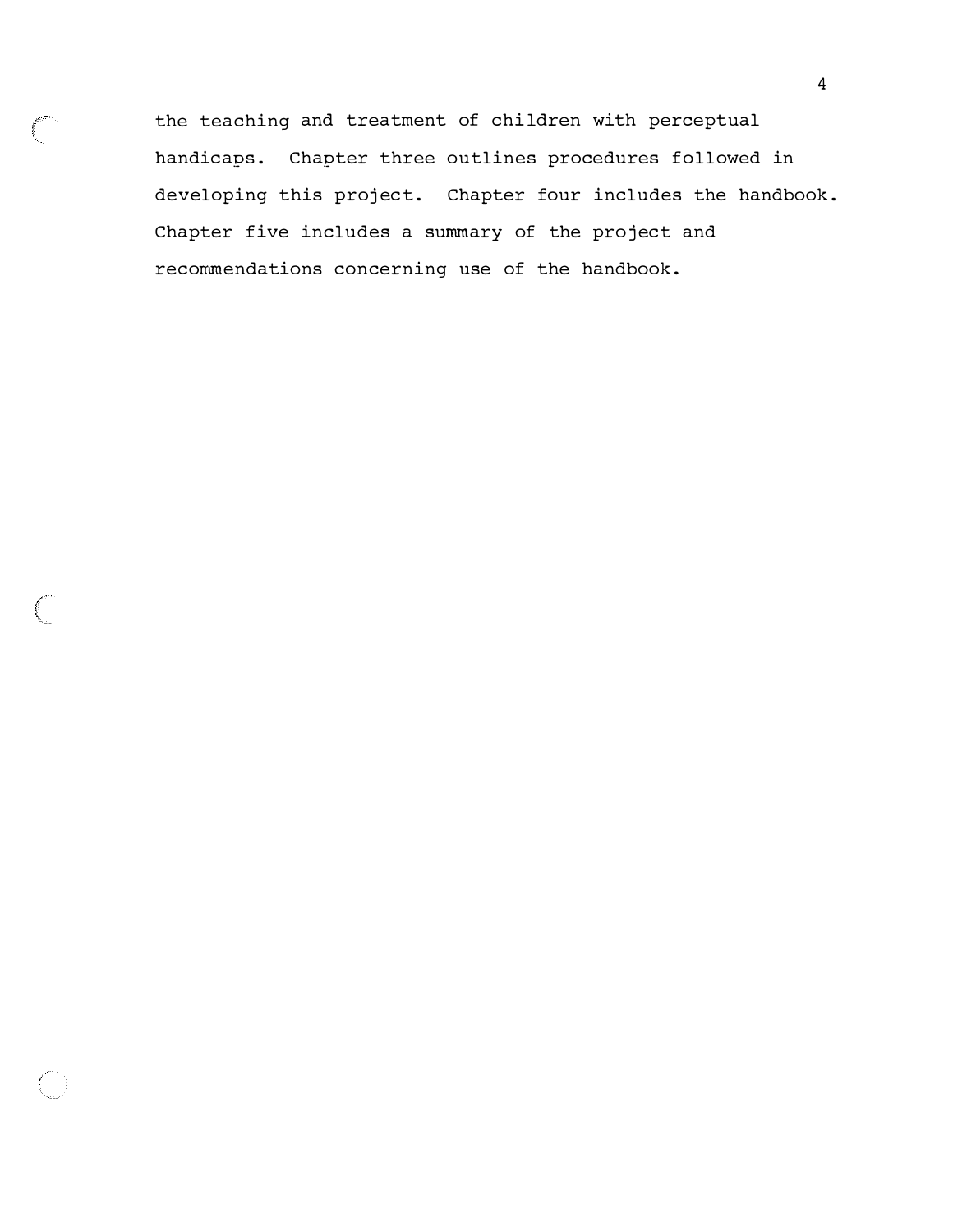#### CHAPTER TWO

Review of the Literature

Parents anticipate the entry of their children into school with pride. They just know that their child is going to do well. Generally, that is the case. However, in some cases, a parent may get a telephone call from the teacher or a letter from the school. Something is wrong. The child is not progressing as he should. He cannot do the work. The school may even discuss the possibility that the child may have a Specific Learning Disability (SLD). Most parents do not understand the problem and become very defensive and anxious about their child's future.

In 1968 the National Advisory Committee to the Bureau of Education for the Handicapped identified children with SLD as being

. children who exhibit a disorder in one or more of the basic psychological processes involved in understanding or using speech or written language . These may be manifested in disorders of listening, thinking, talking, reading, writing, spelling, or arithmetic. They include conditions which have been referred to as perceptual handicaps , brain injury , minimal dysfunction , dyslexia , developmental aphasia , etc. They do not include learning problems which are due primarily to visual, hearing, or motor handicaps, to mental retardation, emotional disturbance or environmental deprivation (Banas, 1972:1).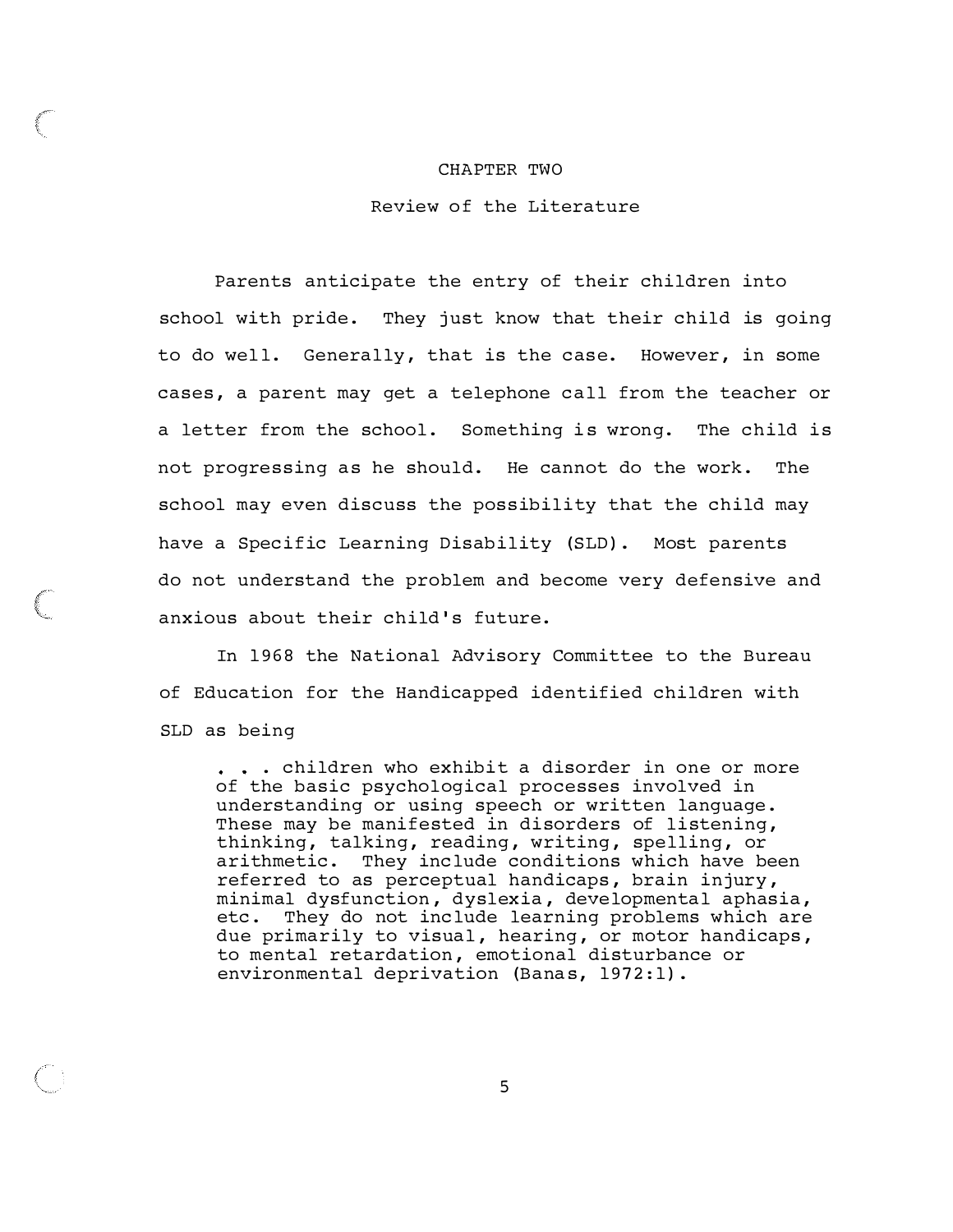#### Symptoms of Specific Learning Disability

Symptoms evident in children with SLD are quite varied . It is difficult to identify such children by outward conduct. An attempt is made to identify symptoms in three general areas: language and concept development, perceptual skills, and behavior.

Children with language development problems often exhibit immature language. They may have difficulty processing verbal material. They do not seem to understand what is said to them and may have difficulty finding the proper words to express themselves. They have difficulty understanding abstract concepts such as over, under, behind, and in front of (Osman, 1979).

Children who are experiencing difficulties with perceptual skills do not seem to be able to process correctly information coming in through their senses. Visual perception difficulties may be evidenced by problems with visual memory, problems judging space and direction, reversals, and frowning, squinting, rubbing, and blinking eyes after close work. Faulty visual perception may also be evidenced by a lack of coordination. This is a result of the brain being unable to process and transmit to the body correctly the information that the eyes give the brain (Getz,  $1980$ ).

Auditory perception problems may preclude a child from identifying common sounds. The child may be able to process and react to only short units of speech. He may be unable to screen out background noises. He may be unable to hear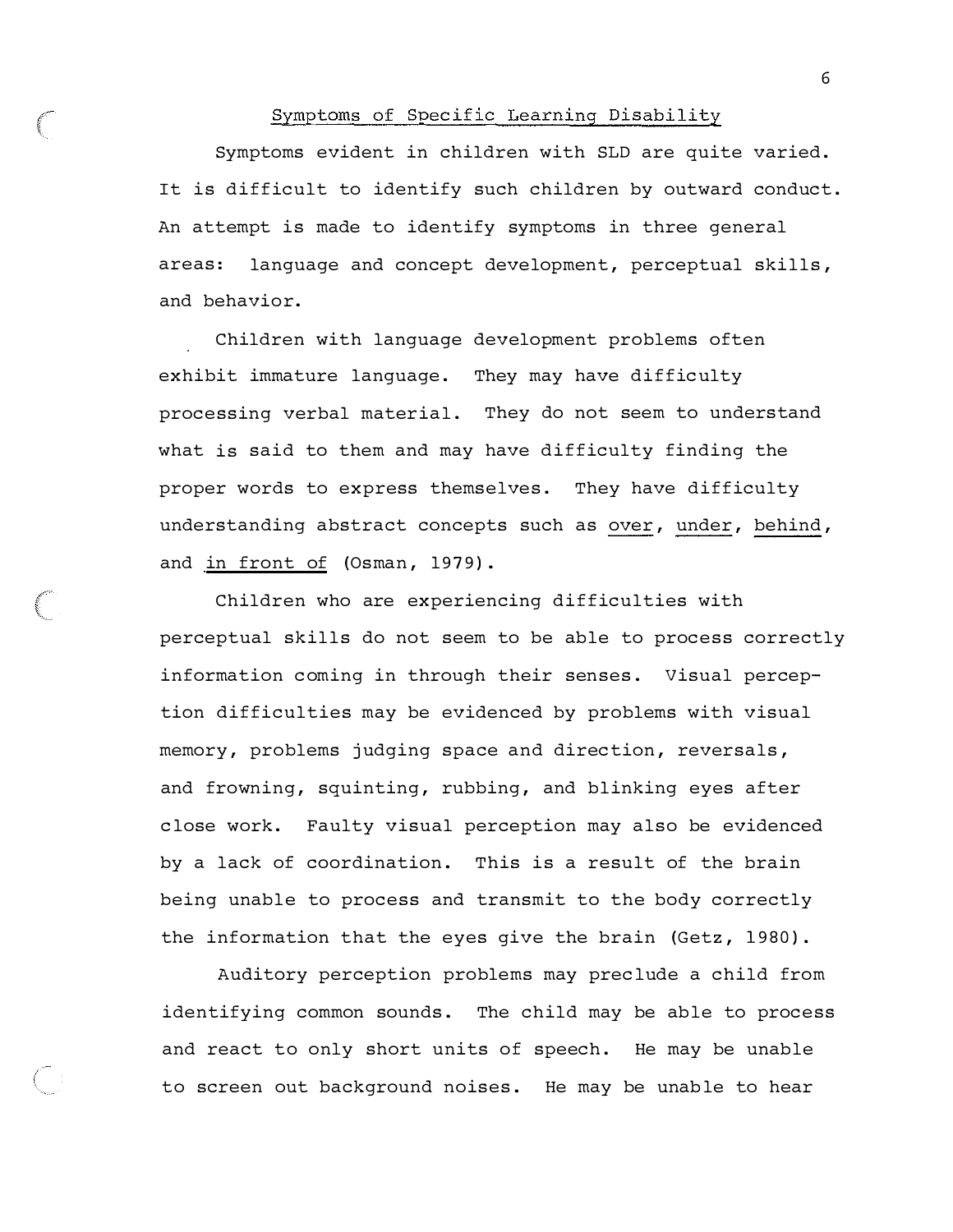speech sounds correctly resulting in mispronounciations ( such as pasghetti for spaghetti).

Children who seem to have difficulty following oral directions may "be unable to visualize ( get a meaningful mental image) from auditory stimuli" (Banas, 1972:4). Parents often feel that the child is ignoring them. Auditory processing difficulties may cause a child to ask to have things repeated. Such children may have a low vocabulary, talk too loudly, be unable to tell the differences in similar words (pin, pen), or may substitute one word for another. They often do better when "shown how," but they seldom can verbalize what they are doing (Osman, 1979). They have trouble remembering information given to them verbally.

The symptom parents are most aware of is the general behavior of the child. "In just about all  $\ldots$  patients with learning disabilities and/or behavior problems , there are almost immediate emotional upsets . . . They are effects-not causes" (Rosenthal, 1973:47). The emotional symptoms are not the cause of the learning disability problem; they are the result of the learning disability problem. Behavioral symptoms vary widely but they are noticeable to parents and those who must work with these children. Such a child may be unusually

. . . moody, active, restless, always running, exhausting but never exhausted, stubborn, fearful and lacking in caution and good sense . . . He may tend to tease  $\ldots$  . and to be naive or qullible. He seems generally immature (Osman, 1979:15).

An SLD child generally fears changes and is reluctant to try anything new (Gillet, 1979).

 $\sqrt{2}$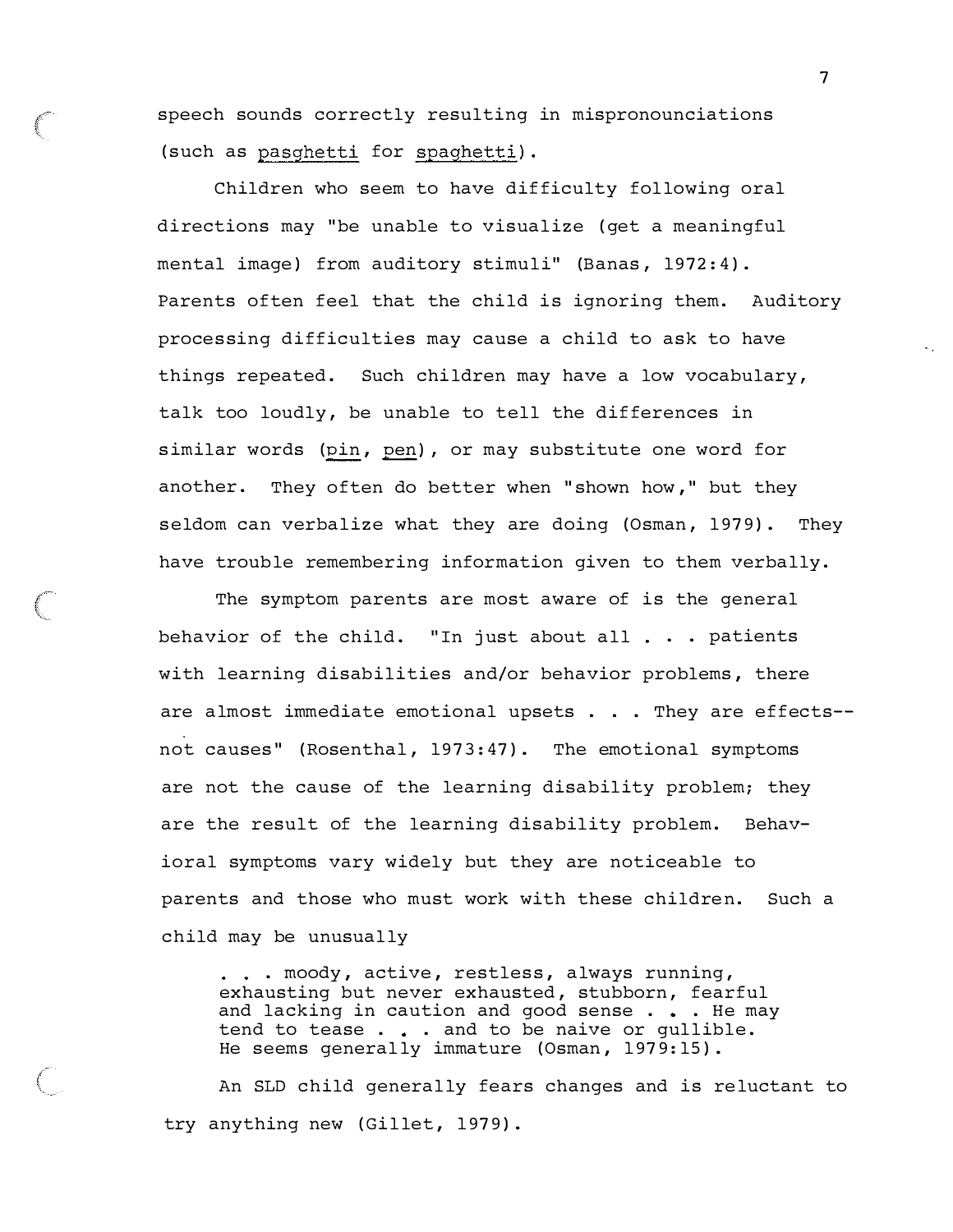Other behavioral characteristics may include crying easily, being fearful, being a worrier, and being generally unhappy. Some children may daydream to excess, be very shy, be very sensitive to criticism, or have easily hurt feelings. A child may be quarrelsome, easily frustrated, have temper outbursts, and be involved frequently in fighting. As a result of these emotional disabilities, a child may have eating and sleeping problems, various aches and pains, bowel problems , or headaches. An SLD child has no sense of fair play and may also have trouble making and keeping friends (Hilsheimer, 1974:19-22). While these problems are not unique to SLD children, the problems are exhibited to an unusual degree in an SLD child and are often found in conjunction with perceptual and motor control problems.

Rosenthall found in his study of SLD chi ldren that

The characteristic sign most often observed is hyperactivity. . . . Other symptoms may include perceptual motor impairments, impulsive behavior , general coordination defects, inability to concentrate, short attention span, and disorders of speech. Many children . . . seem normal or near normal until they enter a classroom. Then, despite average or above average intelligence, they will have difficulty in one or more areas of learning--the most common being difficulty in reading (Cott, 1979:6).

Samuel Orton . . . described emotional and personality disturbances secondary to the social trauma of reading incompetence. These secondary effects included feelings of frustration, inferiority, instability, neuroticism, and rebellious acting out (Rosenthal,  $1973:115$ .

Emotional problems are usually the effect of learning failures. Rawson noted that emotional problems as a result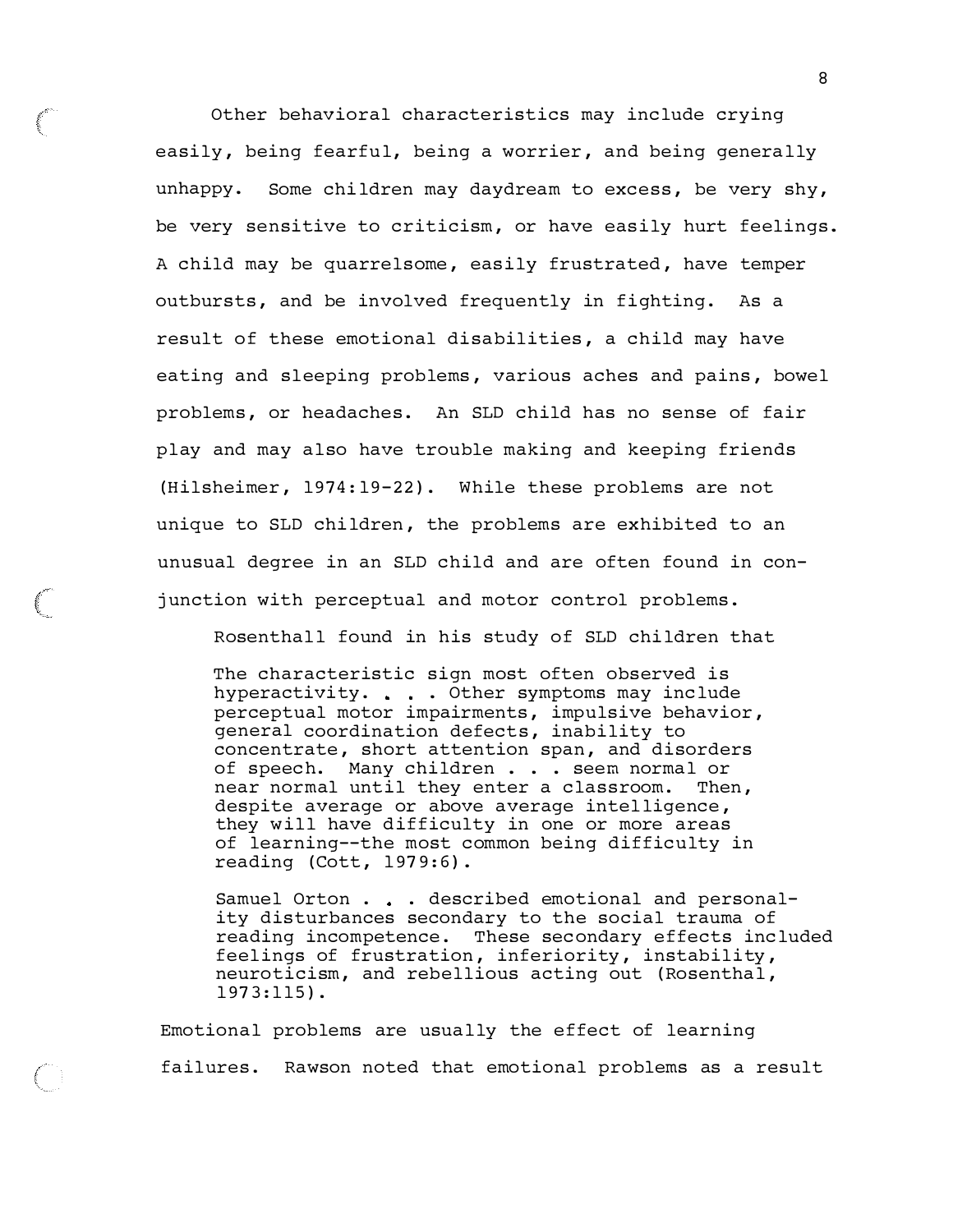of learning failures often appeared (the most common being low self-esteem and personal tension) (Rosenthal, 1973). Rosenthal also found that if the parents possessed an awareness of the problem of the SLD child, there would be an improvement in all aspects of self-concept ( Thomson and Hartley, 1980).

Specific physical characteristics are not usually identified with SLD children. Some authorities feel that fair complexioned, blue eyed children are more apt to have SLD (Hilsheimer, 1974:18). Allergies have also been linked with some SLD children .

The child with SLD seems unable to organize his body, to understand its size, shape, and use, and to make it respond correctly to messages from the brain (Banas, 1972:5). This handicap may occur in the visual, auditory, or motor control area. Such inability leads to behavioral symptoms designed to compensate for his failures.

#### Causes of Specific Learning Disability

What causes a learning disability to appear in some children? Ellingson (1967:16) stated that Specific Learning Disabilities are a

. . . genetic neurological dysfunction, uncomplicated by other factors . . . Dyslexia means that a child inherits from his parents, grandparents or a preceding generation certain factors which play a key role in his problem , and these factors lead to a basic malfunction or immaturity of the neural system  $\ldots$  . a rather slow or imperfect neural development. This makes it almost impossible for the child to acquire the skills he needs in certain areas at a level appropriate for his age .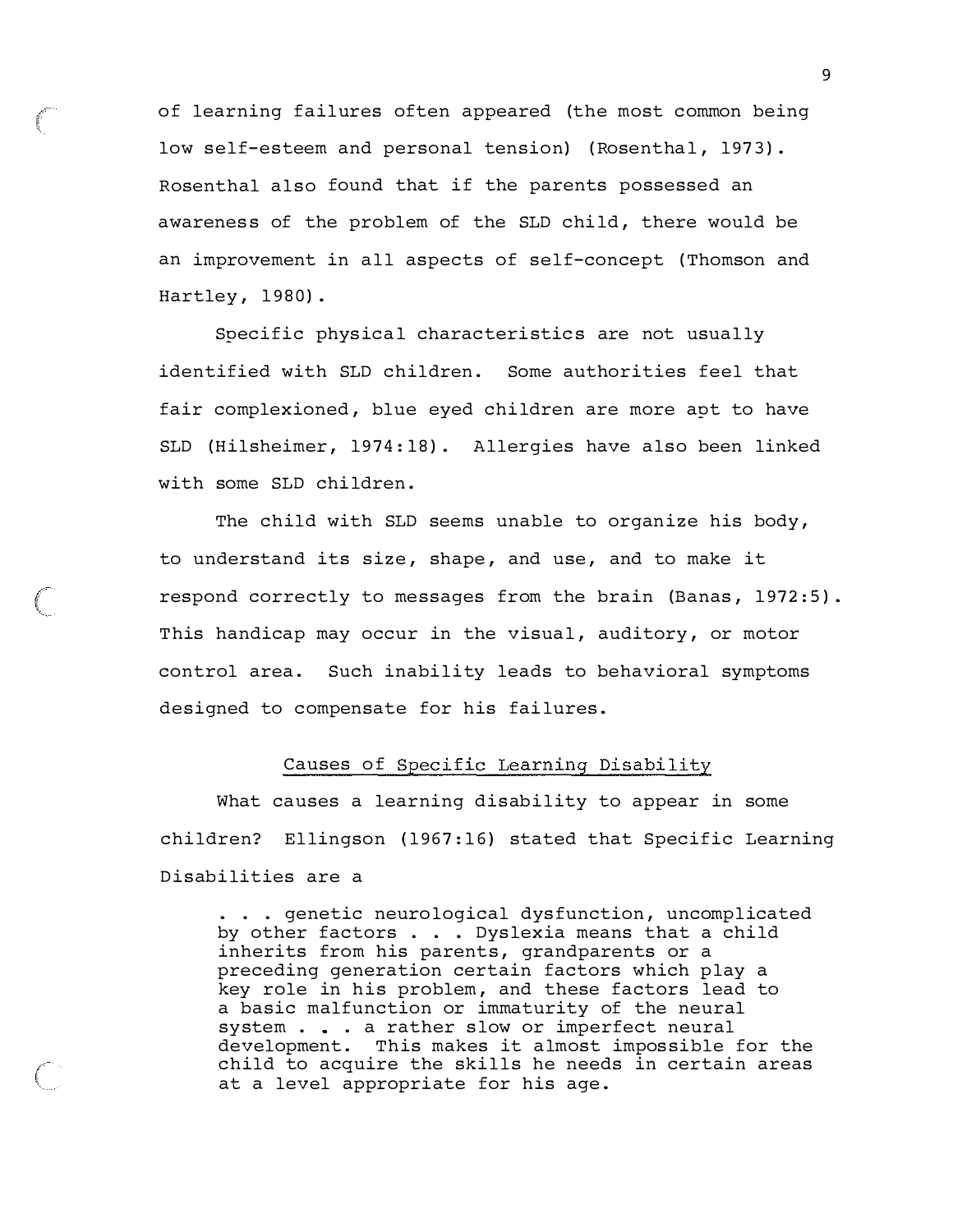A child with SLD is unable to organize the sensory data being presented to the brain. He is unable to organize sensory data properly because of a minimal brain dysfunction affecting the central nervous system, perhaps in the relay centers at the top of the brain (Buckley, 1981).

There are various opinions as to what causes this brain dysfunction. Clements defined children with minimal brain dysfunction as

... children with average or above average intelligence with certain learning or behavioral disabilities ... These aberrations may arise from genetic variations, bio-chemical irregularities, prenatal brain insults or other illnesses or injuries sustained during the years which are critical for the development and maturation of the Central Nervous System, or from other organic causes yet unknown (Ellingson , 1967:39) .

The tendency to SLD characteristics seems to be inherited. Neurologically vulnerable families may, or may not, produce an SLD child. However, if the child is subject to trauma during pregnancy or at birth there is a higher incidence of an SLD child appearing in these families. Common traumas may be premature birth, fetal injury, RH factors, or illnesses with high fevers (Cott, 1979:11).

The brain is divided into two hemispheres which control human thought, action, and reaction. Normally either the left or the right hemisphere will be dominant, or in control. A child is born without a dominant side but usually by the age of two a dominant side develops. When it does not, problems with laterality, directionality, and horizantal spatial relationships occur. An SLD child sometimes seems

 $\begin{array}{cccccccccccccc} \multicolumn{2}{c}{} & \multicolumn{2}{c}{} & \multicolumn{2}{c}{} & \multicolumn{2}{c}{} & \multicolumn{2}{c}{} & \multicolumn{2}{c}{} & \multicolumn{2}{c}{} & \multicolumn{2}{c}{} & \multicolumn{2}{c}{} & \multicolumn{2}{c}{} & \multicolumn{2}{c}{} & \multicolumn{2}{c}{} & \multicolumn{2}{c}{} & \multicolumn{2}{c}{} & \multicolumn{2}{c}{} & \multicolumn{2}{c}{} & \multicolumn{2}{c}{} & \multicolumn{2}{c}{} & \multicolumn{2}{c}{} & \$ 

بريدر والمتحد والمنز

 $\label{eq:1} \begin{array}{ll} \begin{array}{ll} \begin{array}{ll} \begin{array}{ll} \multicolumn{3}{l} \end{array} & \multicolumn{3}{l} \end{array} & \multicolumn{3}{l} \end{array} & \begin{array}{ll} \multicolumn{3}{l} \multicolumn{3}{l} \end{array} & \multicolumn{3}{l} \end{array} & \multicolumn{3}{l} \end{array} \end{array}$ 

 $\mathcal{L}$ 

and the contract of the components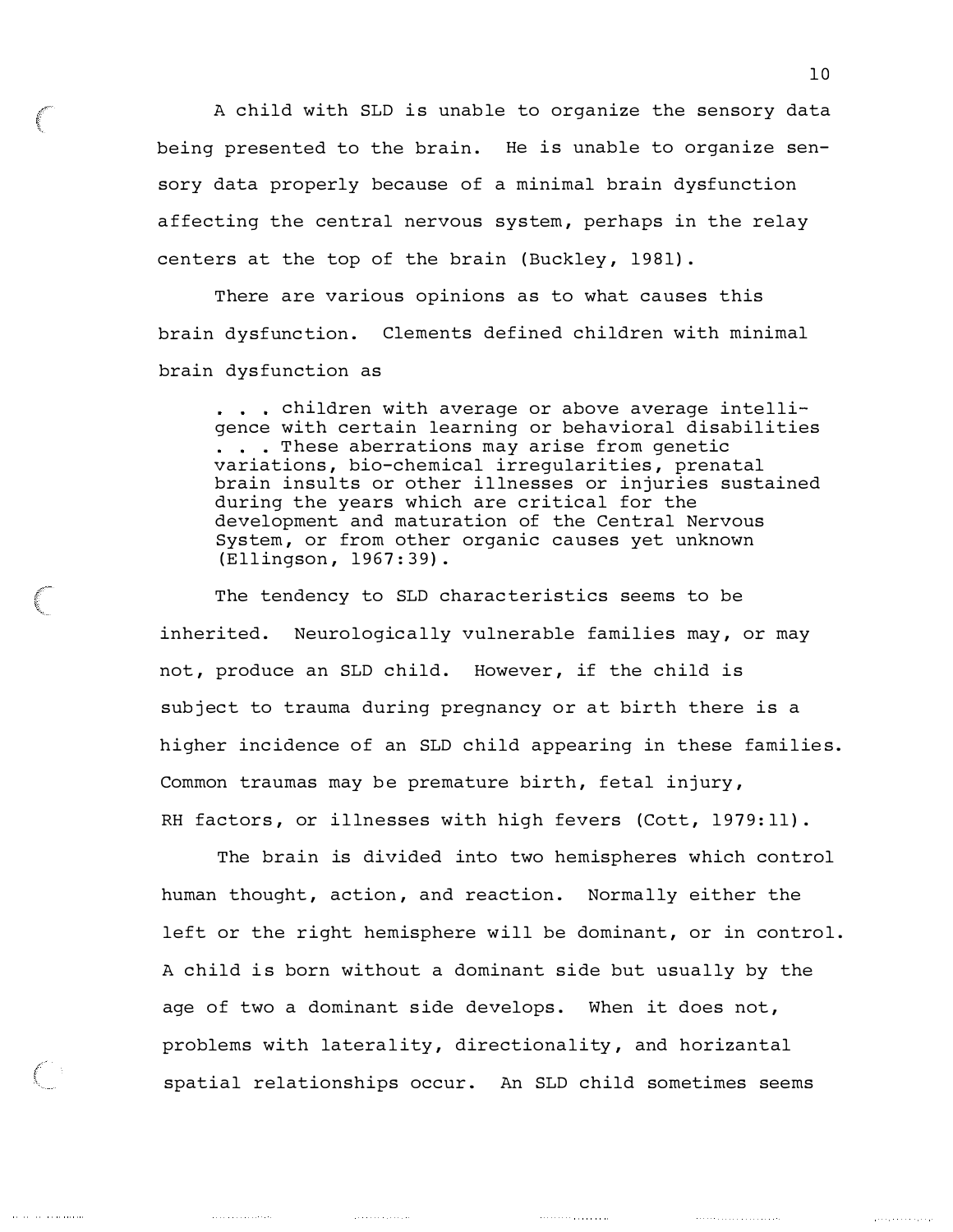to be trying to use both sides of his brain simultaneous ly (Ellingson, 1967).

It is theorized that the minimal brain dysfunction causes the brain to give inconsistent data. The same word may be interpreted differently each time it is perceived (boy, ydo, yod, ody). Complete reversals may occur. This inconsistency seems to occur when there is no clear cut right or left brain dominance (Griffiths, 1978).

When no hemisphere is dominant the child may also have trouble with language. When a child "draws a blank" when trying to remember something, it may be that neither one of the hemispheres is "minding the store" (Griffiths, 1978:43).

The right hemisphere of the brain is usually associated with spatial relationships, and the left hemisphere of the brain is specialized in linguistic, analytic, abstract, and sequential processing. An SLD child may seem to have "an 'executive control' center in the  $\ldots$  right hemisphere which dominates the whole brain" (Blau, 1981:70). Therefore, he may experience a deficiency in the linguistic, sequential, and analytical mode of information processing.

Although the cause of SLD seems to be the malfunctioning of one area or another of the brain caused by physical damage, "the presence of such damage is difficult or impossible to prove" (Cott, 1979:11). The health of the mother during pregnancy is very important as traumas occurring during this period, or at birth, can affect the child's learning ability and his behavior.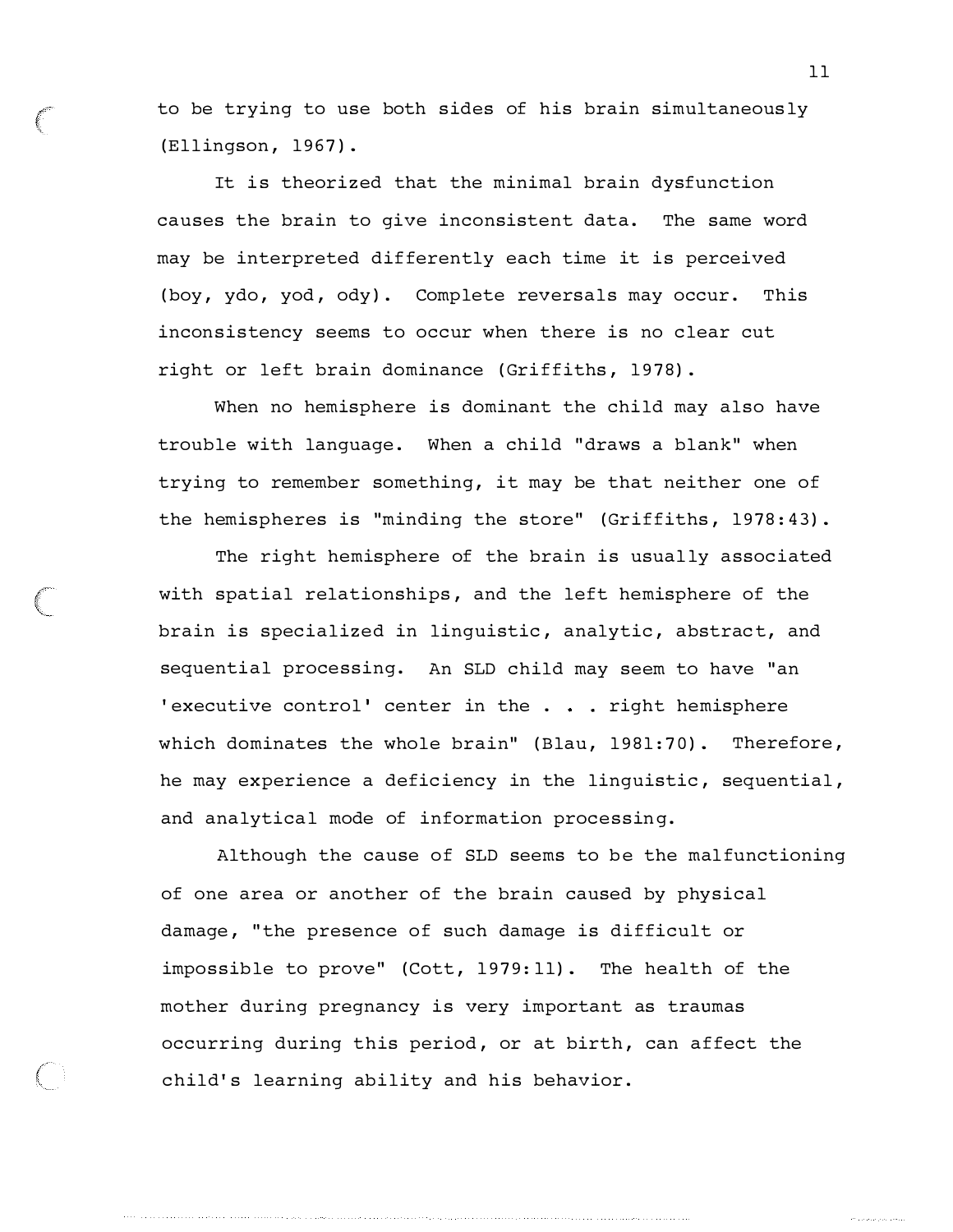There has been a growing interest in the role of allergies as a cause of SLD. Hilsheimer (1974:7) stated that the "major factor in the disturbance of learning skills in children is an allergic reaction to ordinary substances and especially to food." Quiros theorized that inner ear disturbances could cause SLD symptoms. He pointed out the close connection between vestibular pathways and the oculomotor nerves which control movement of the eyes. These pathways provide feedback needed for such tasks as writing and reading (Quiros, 1978). If inner ear disturbances are involved in the SLD symptoms, an allergic child would be very susceptible to such problems. "Allergies can . . . affect the nervous system, producing a range of symptoms from convulsions to fatique and irritability" (Hilsheimer,  $1974:7$ .

At a study at the University of Arkansas in 1975 , investigators separated the SLD children into two categories the distractible and hyperactive, and the dyslexic. While the symptoms often overlap and the same child may suffer from both, there are different causes for the two categories. The dyslexic child suffers from an injury to the cerebellum areas to which auditory and visual stimuli are projected . The child who is hyperactive may suffer from an injury to the limbic system causing the "fight or flight" response. Thus a child may be hyperactive but not dyslexic, or dyslexic but not hyperactive. The diagnoses would depend on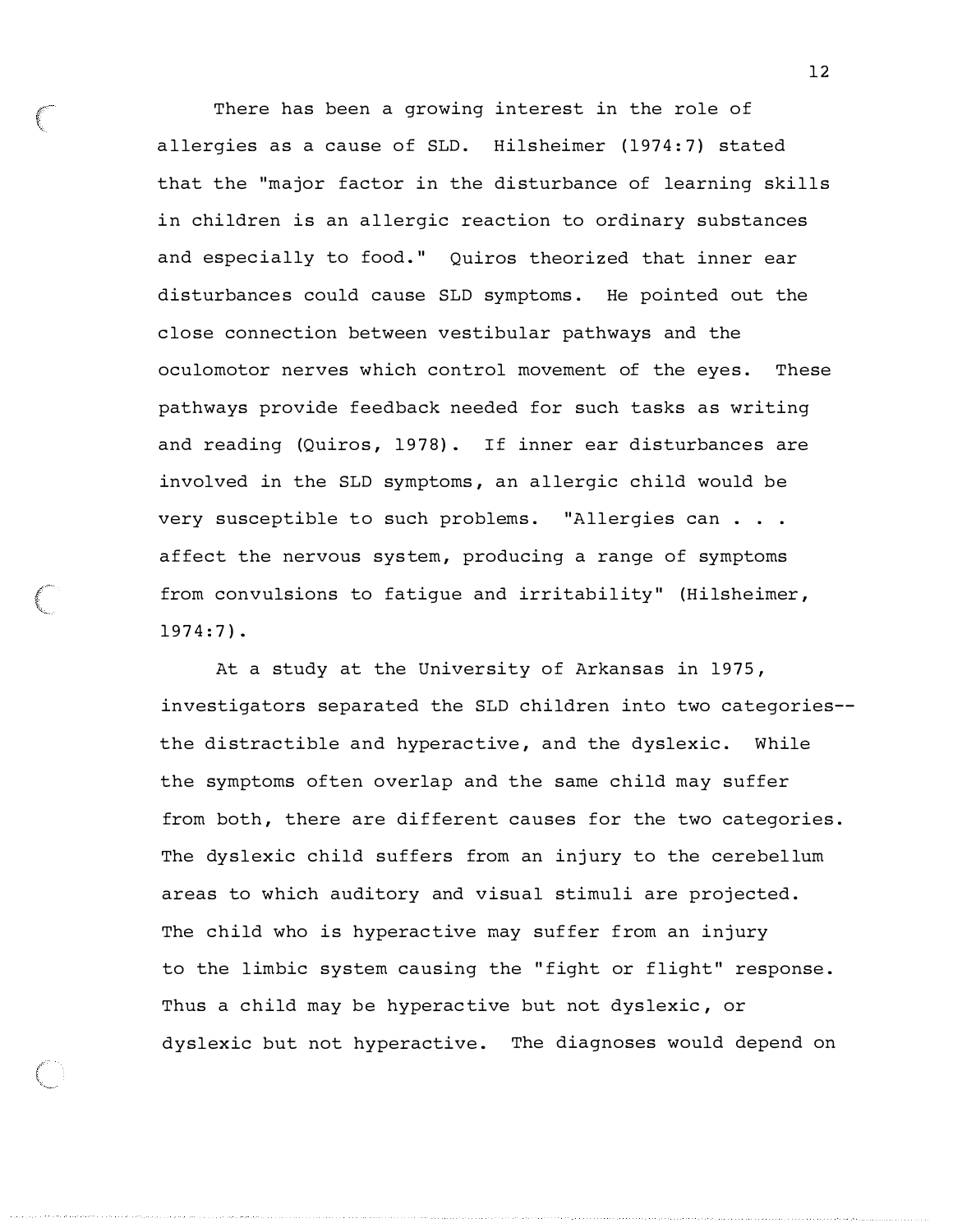the area of the brain which had suffered injury (Buckley, 1981) .

While no one can pinpoint the exact causes of SLD, there have been many theories proposed. Quiros (1978:102) classified possible causes as

- 1. congential disability or a developmental lag in brain maturation mainly in the left hemisphere (the area of linguistic, analytical, abstract and sequential processing)
- 2. an inherited disability

 $\left($ 

- 3. a deficit or disability assuming the existence of some cerebral dysfunction
- 4. a biochemical disability which produces a minimal brain dsyfunction
- 5. a past pathology disability or neurologically abnormal situation occurring in a previous time but not evidenced until later .

#### Feelings and Self-Concept

"How does a child with learning disabilities feel about his own problem . . . A youngster knows when he can't read or spell; therefore, he 'knows he's dumb.'" (Osman, 1979:35). One child stated that

The teacher thought I was dumb and not trying: [sic] I began to think I was dumb and sometimes wished I were dead. I couldn't do what everyone else did so easily (Ferguson, 1978:1).

"The more intelligent the child, the more intensely he is liable to feel the frustration of a learning difference" (Osman, 1979:36). An SLD child may feel that he is not important or likable. He may feel that he can not do anything right. He may be afraid to try anything new. Even when he tries very hard, he often does not succeed. He soon gives up (Battle, 1981).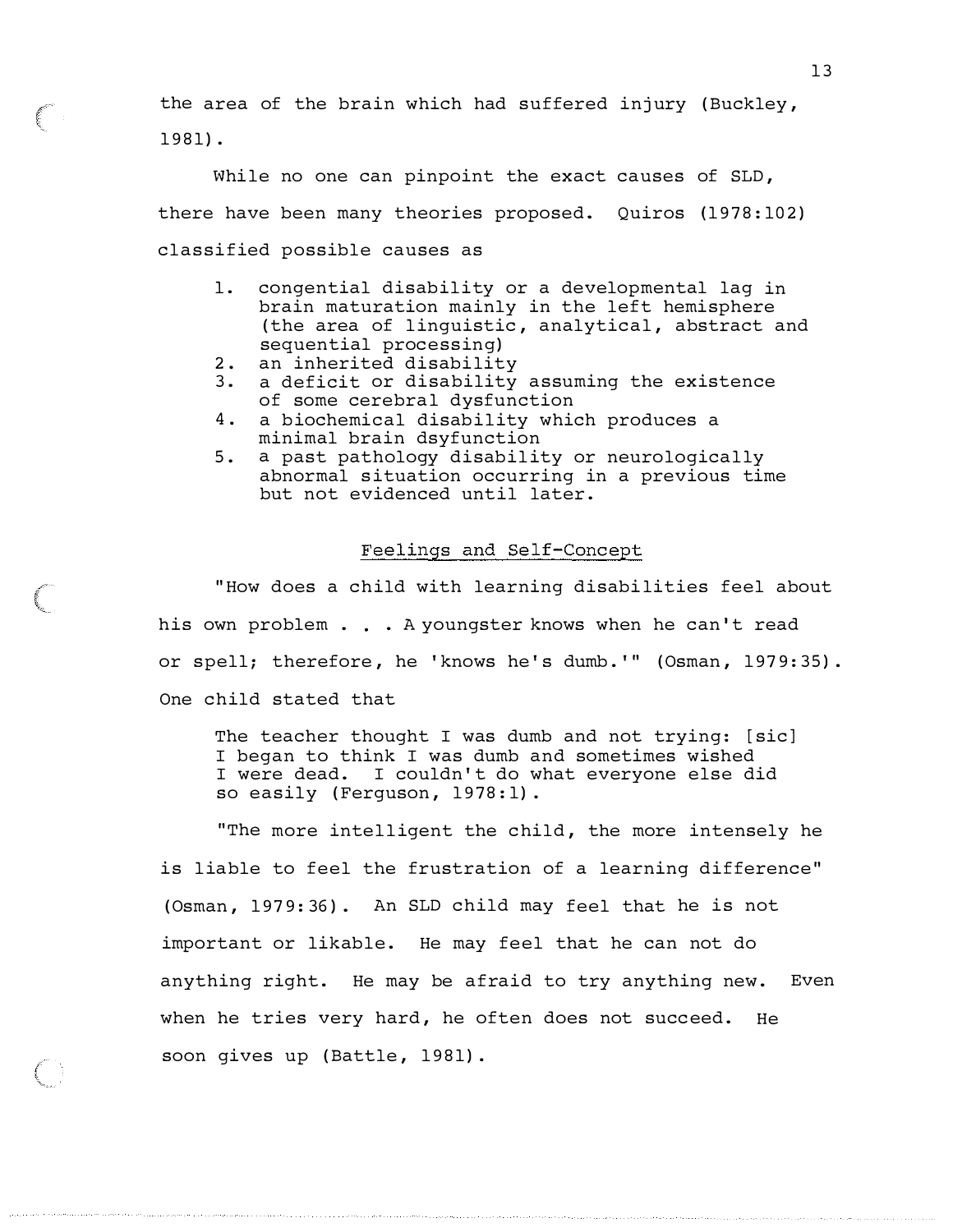Youngsters who have difficulty learning probably feel much the same was as travelers to a foreign country. You can't read the street signs, you may find the customs strange, and you can't find anything familiar (Osman, 1979:36).

It is important that the parent put himself in the place of the child. The parent should try to feel what the child is feeling and experience the tension that he is subject to in dealing with his problem. " Openness in dealing with what is a family problem is the key" (Osman, 1979:36).

Because of the severity of his problem, it is no wonder that the child sometimes says, "I can't." He has failed so often that he really feels that he can't. "I can't" is really a cry for help. The child wants to try but is afraid of failure. The child needs to know that it is all right for him to make mistakes. The important thing is that he keeps trying. He can be helped if he does not give up. To encourage the child to keep trying, positive feedback will be needed. If he makes a mistake, he should not be told that he is wrong as this is downgrading and may discourage him from trying again. Ask the child if he can think of another way to solve the problem. Help him to achieve success and then liberally praise him for the achievement (Doescher , 1980) .

A child who experiences difficulties in processing information is going to have to spend a lot more time on the learning process. He will need to have a positive attitude toward learning. Crow (1972:52) stated that

. . . . . . . . . . . . . . . . .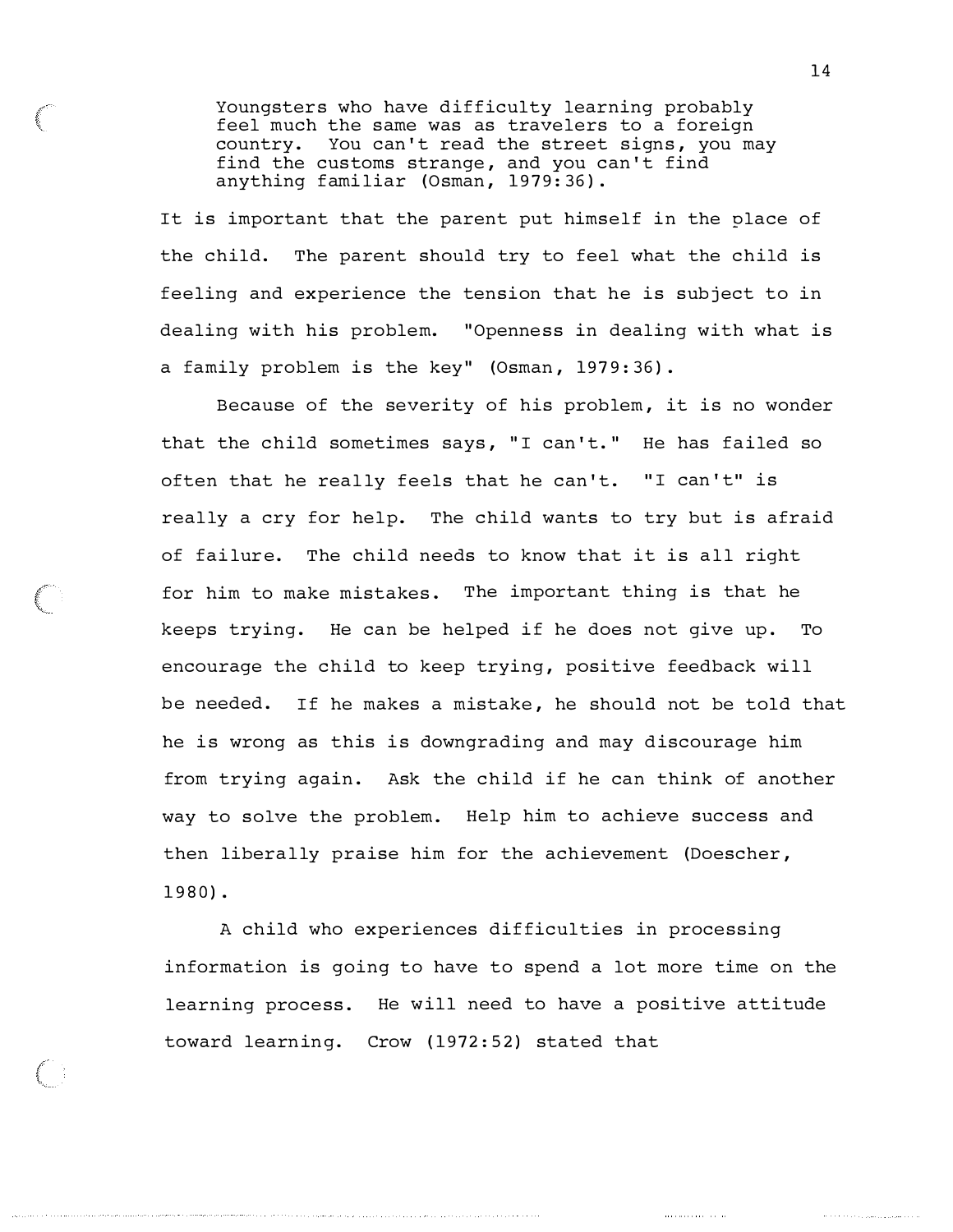. . a strong feeling tone attached to an experience usually influences one's future reactions toward it. One seeks to repeat a pleasant experience and to shun or avoid an unpleasant or annoying situation or condition .

The learning process must be made pleasant if the SLD child is to progress.

Most poeple exhibit positive attitudes toward things at which they are successful. If a child believes that he can do something, he will be more likely to try and to keep trying. A "self belief" must be instilled in an SLD child. " Children with low (poor) self concepts do not learn to read or do not read as well as children with high ( good) self concepts. . . . Self concept is related to achievement in school" (Canfield, 1976:4). A child must have a belief in himself and his own ability to be successful in school.

A child is not born with a self-concept . Self-concept is learned. "Self concept is how you see yourself, and it is formed primarily by interaction with other people" (Griffiths, 1978:34). A child will gradually formulate impressions and attitudes about himself. In order to believe in himself, he must receive positive feedback from those around him.

We are especially vulnerable to the responses we get from our parents (particularly mother) because of the amount of time spent with them and our total dependence on them (Canfield, 1976:2).

The most important factor in the formation of self-concept is the parents, closely followed by the influences of teachers and playmates (Maier, 1978).

الراجع والمتحدث والمتحدث والمتحدث والمتحدث والمتحدث والمتحدث والمتعاري والمتعارف والمتحدث والمتحدث والمتحدث والمتحدث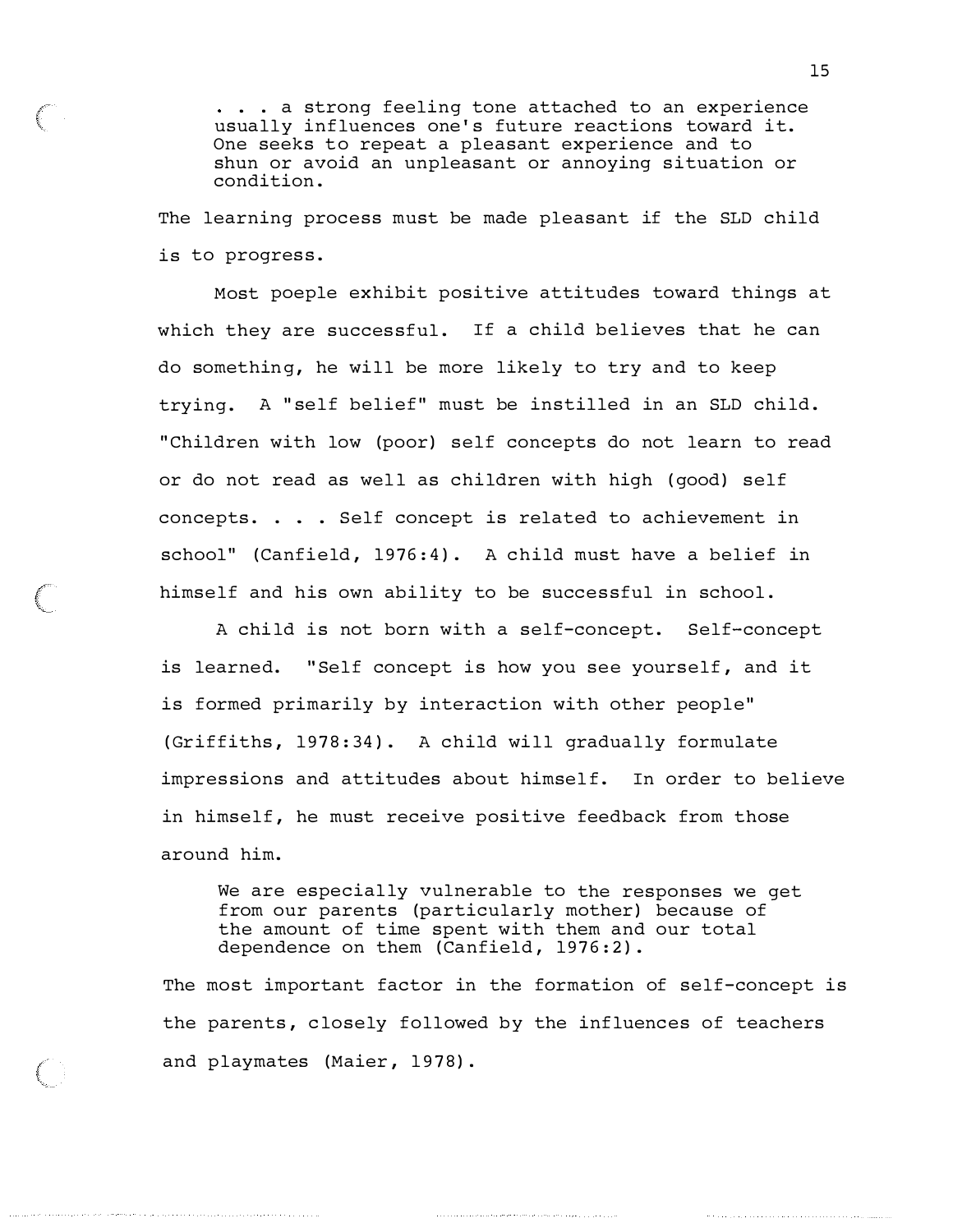The positive development of the ego is a crucial factor in learning. "The ego identity gains real strength only from wholehearted and consistent recognition of real accomplishment" (Havighurst, 1948:235). The danger to the child lies in a " sense of inadequacy and inferiority" (Havighurst, 1948:260).

A child's success in school is directly related to a positive self-concept. Self-concept is, in large part, directly affected by parental reactions to the child. Therefore, the importance of educating the parents about methods of enhancing self-concept cannot be overemphasized .

There is a need to intervene in the SLD child's life before he experiences failure and rejection. "Low self esteem is more prevalent among those given help after experiencing failure than those helped before experiencing any failures" (Rosenthal, 1973:115).

#### Helping the SLD Child

An SLD child experiences learning problems in intake , storage, organization, and retrieval of information. He may also exhibit behavioral problems such as control of attention and activity level. He may experience anxiety and frustration as a result of his inability to handle school in spite of his intelligence (Banas, 1972:1).

The best method must be found to help each child develop to his full potential. Educational training should not only include development of the cognitive domain, but also a positive development of the affective domain .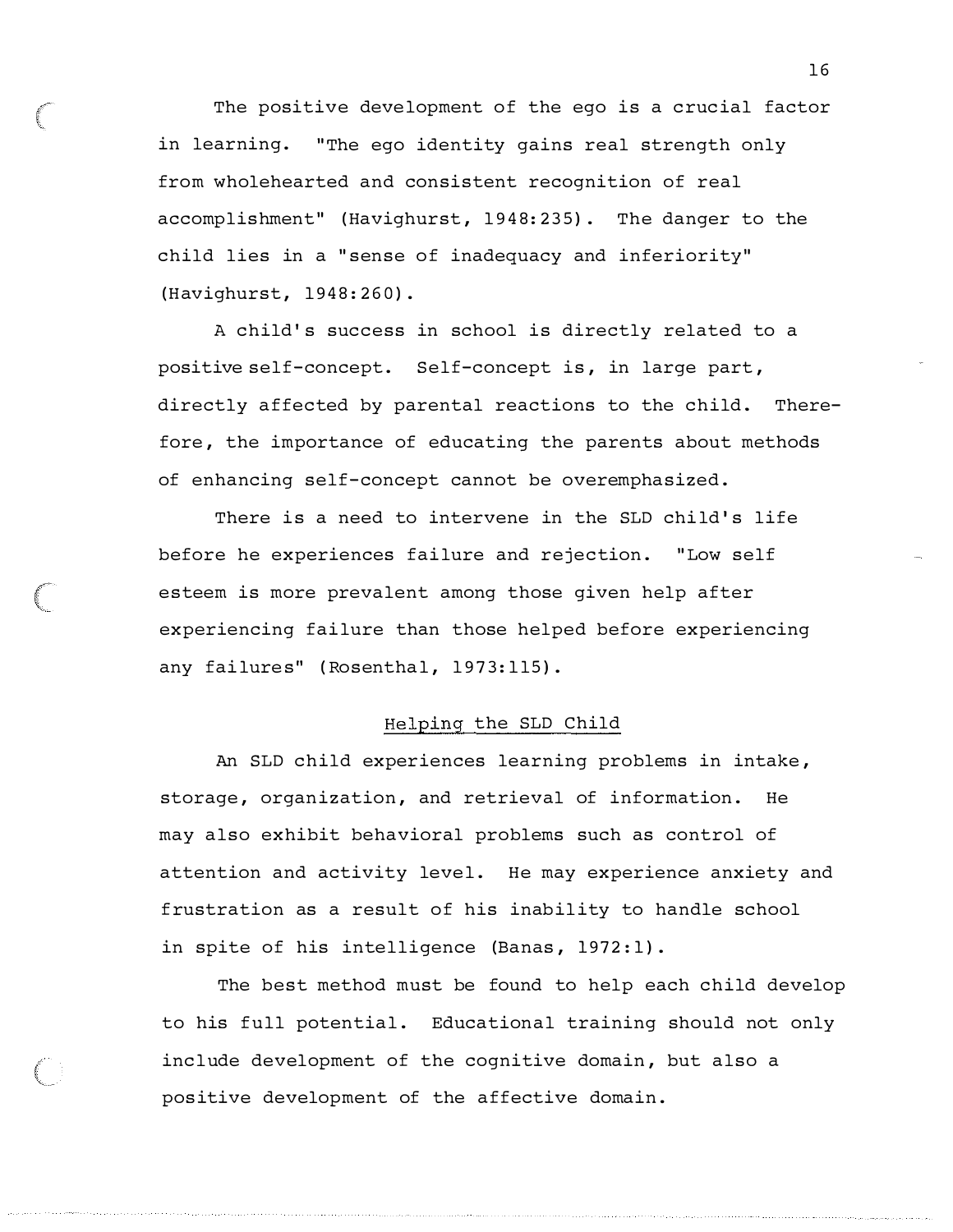To be successful in school the SLD child will need a proper cognitive interpretation of perceptions. He has problems organizing his experiences in life. Faulty perception may have an adverse effect on his development. Both cognitive development and personality development are l inked with one's interpretation of experience. Piaget stated that

experience, rather than maturation, defines the essence of cognitive development . . . All attributes of personality depend primarily upon the evolving intellectual capacity of the individual to organize his experience (Maier, 1978:21).

Faulty interpretation of experience may affect both cognitive and personality development. Piaget believed that

Perceptual inputs furnish impressions to the intellect. Impressions must be understood for their impact and adapted in terms of the individual 's ongoing organization of comprehension to become operational at all (Maier, 1978:25, 26).

The SLD child must not only interpret his perceptions correctly but be able to organize his perceptions correctly, or he will experience failure.

Erickson believed that the child must be able to master each step of his development before continuing. Each progression of development depends on the success of the previous learning (Maier, 1978). The child must be helped to master each step in order to ensure the successful completion of the next step.

The child must have a positive learning experience. Negative results may make the child wary of continued participation. Erickson stated that "adverse experiences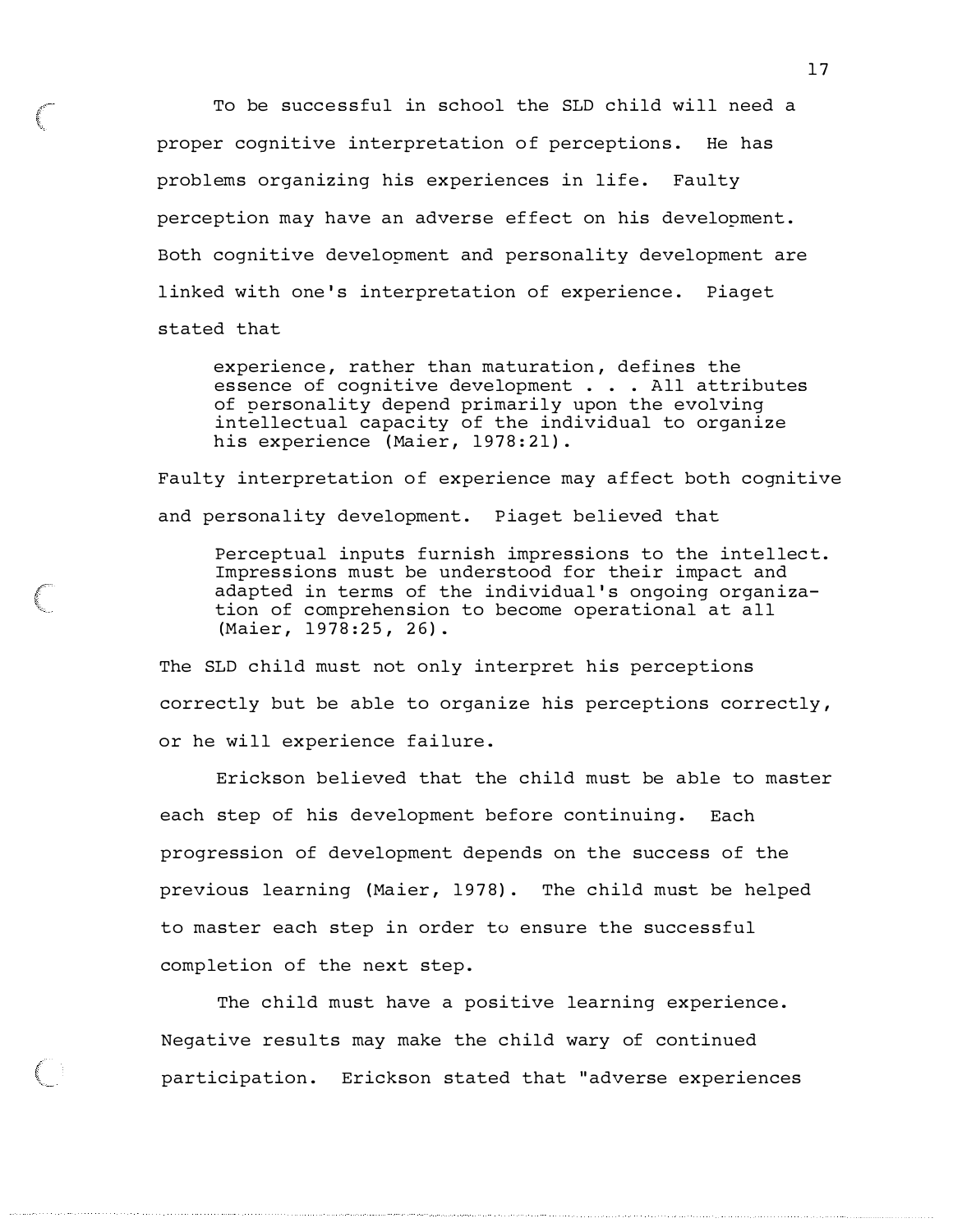may retard children's ego development, but if trust has dominated their early experience, they will readily face new situations and overcome any initial mistrust" (Maier, 1978:93). Again, the influence of the parent is paramount in a child's development as initial experiences are through interaction with the parents. By helping the child successfully handle new situations, the parent can help the child confront further new situations with confidence .

" The learning experience itself as well as learning results has emotional accompaniments" (Crow, 1972:173). Parents need to be knowledgeable about the learning experience and possible emotional results in order to positively help their SLD child. They need knowledge in both what to do and how to do it. "The attitudes and feelings of those around him are a prime factor in the success or failure of a specific learning disability child ... The SLD child 's parents . . . hold the key to his success" (Hannah, 1980: 274) . Erickson believed that

The degree and type of behavior permitted the child and the way in which control of his behavior is handled will have direct bearing upon the individual's attitudes toward social organization and ideals later in life (Maier, 1978:99).

A child with SLD will need a great deal of attention from all members of his family. He will need structure in his life, and as he may be unable to maintain it, outside structure will be needed. Parents will need to "develop techniques for maintaining structure" (Hannah, 1980:276). Since the SLD child is unable to organize himself and is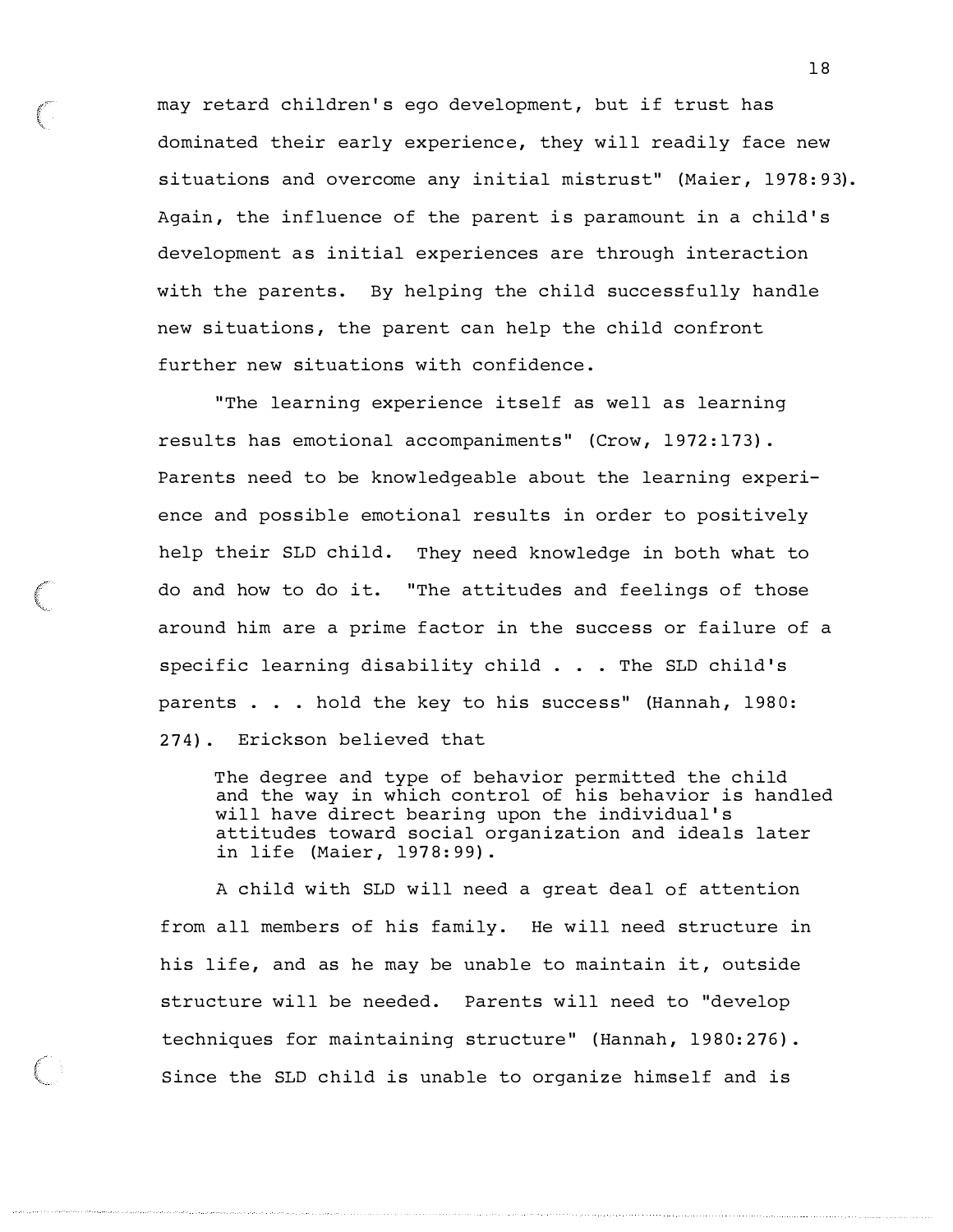often a disruptive influence, parents will need to take the time to give the child the attention that he must have to proceed successfully. This may cause problems in the family as brothers and sisters may resent the increased attention such a child receives. The parents should explain the SLD child's problems to others in the family so they may be able to help in working with him. Rosenthal stated that "Siblings, when of appropriate ages should know of learning disabilities so that they can understand and show compassion for the troubled brothers and sisters" (Rosenthal, 1973:88).

Having a sibling who has more than his share of problems can be an extra burden for a child. Parents' awareness of the feelings of the other children in the family can help to defuse some of the conflict (Osman, 1979:34).

Parents need to understand the problem, acknowledge the problem, and confront their feelings about the problem. If they refuse to accept it, how can they expect the child to accept his problem and learn to cope with it. Denial of the problem will not make it go away. The child needs acceptance and support at home (Hayes, 1975).

The most important aspect of working with an SLD child is to tell him what is right about him. He knows enough "wrong" things.

Parents must . . . tell a child what is right with him. There is always something to praise . . . A child must know that somebody cares about all of him, not just his learning skills, in order for him to develop trust in others and faith in himself  $(Osman, 1979:40)$ .

An SLD child needs good examples. He may learn more from a good example than from criticism and punishment.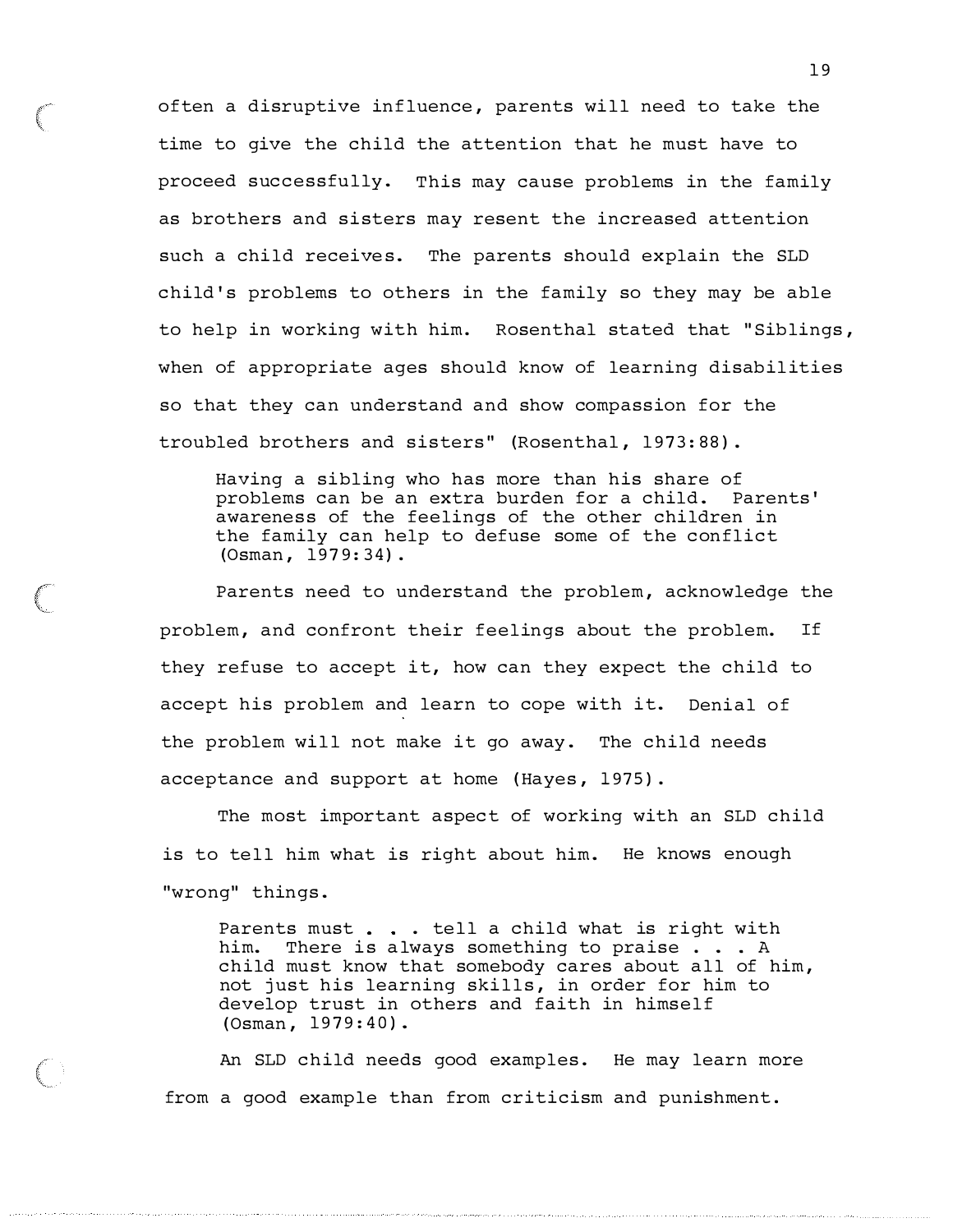" Punishment can actually serve to reinforce undesirable behavior" (Osman, 1979:43). Acceptable behavior and effort should be rewarded with recognition and praise (Bradford, 1 9 71) .

Because an SLD child often experiences behavior problems , parents must learn to recognize signs of an impending blowup, such as fidgeting, teasing, impatience, and crying (Miller, 1973:53). Parents should then step in and change the situation. Some experience in frustration is unavoidable, but it should not be allowed to get to the "blowup" stage. Erickson stated that the "child must incorporate the experience of frustration as a reality of his life and view it as a natural part of life events, rather than a total threat to his life" (Maier, 1978:97). Parents must develop the ability to discern when frustration is becoming a threat and intervene.

When giving instructions to the child, parents must be precise and clear. A parent should check on the child's progress each step of the way. Correct errors as they occur. If correction is left until the work is done, the child may become confused and unable to retrace his steps to the original error (Townes, 1979).

An SLD child needs consistent discipline. Anticipation and prevention of problems can prevent excessive punishment. Bradford (1971) stated that parents should never reward negative behavior . Negative behavior should be ignored . If correction is necessary, parents should be specific as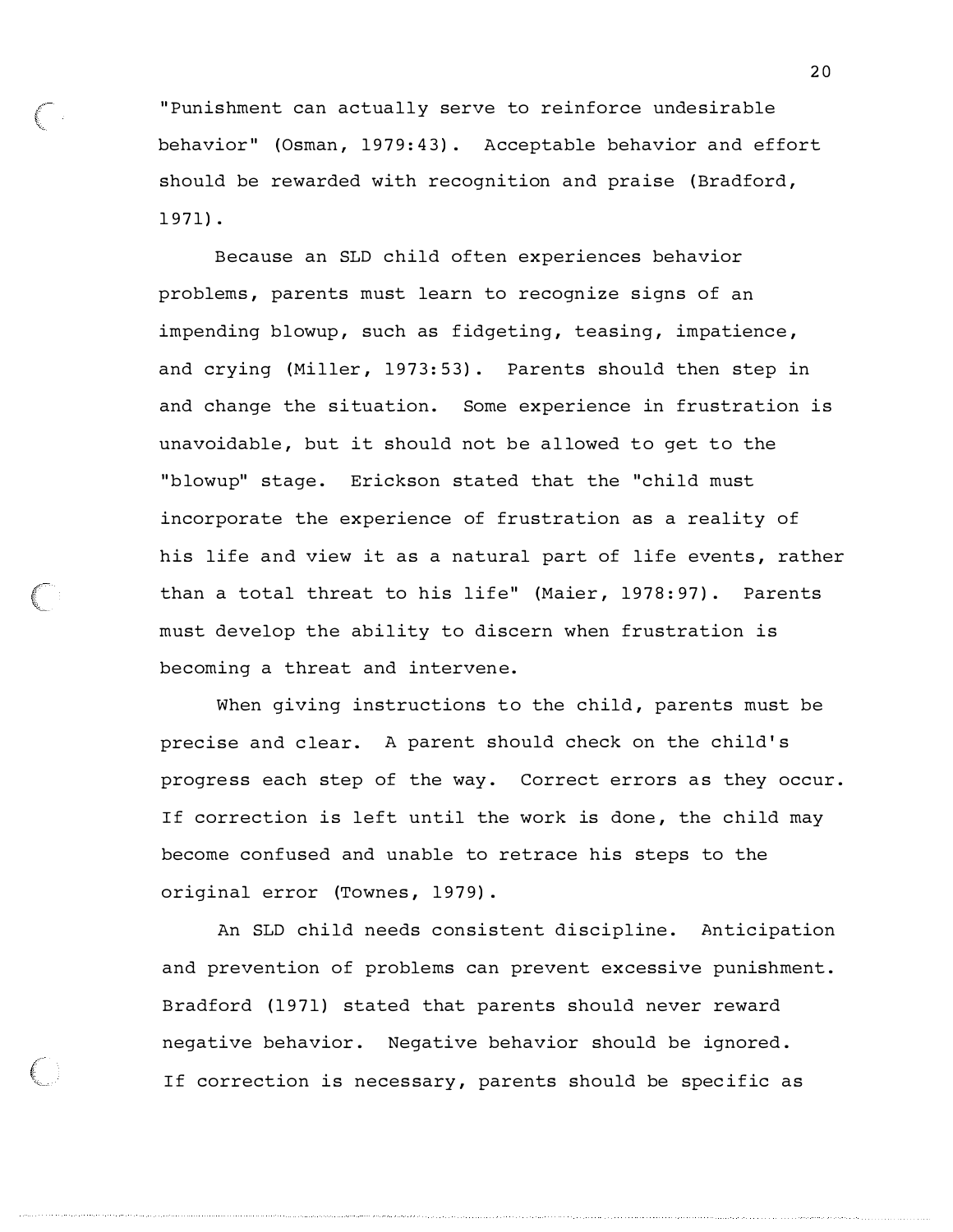to exactly what was done incorrectly (Townes, 1979). The exact problem should be explained to the child so that he knows what he is being criticized for. Constant verbal nagging should be avoided. The child should be told exactly what behavior is expected of him (Osman,  $1979$ ). It may help to work on only a few rules at a time , beginning with the rules that are of most importance. Good behavior should be rewarded. The child may be doing his best and parents should show that they have confidence in him. If his parents believe in him, he will soon begin to believe in himself {Kronick , 1969) .

An SLD child needs an area in which to excel in order to feel good about himself {Rosenthal, 1973) . Help him to become competent in some area. This helps others to see him as someone who is successful. It gives him status in a positive way (Miller, 1973). The child should be put in the position that he has something that others want and then others will be attracted to him. The child should be given a chance to experiment in many areas of expression to find the area in which he may be successful. Success at something is important (Rosenthal, 1973).

To reduce his anxiety over an unknown situation, parents need to go over the situation in advance so he is thoroughly familiar with the situation. Verbal explanation is not enough. It should be acted out (Banas, 1972).

As a child grows and develops physically he acquires certain skills that will help him to learn new skills. He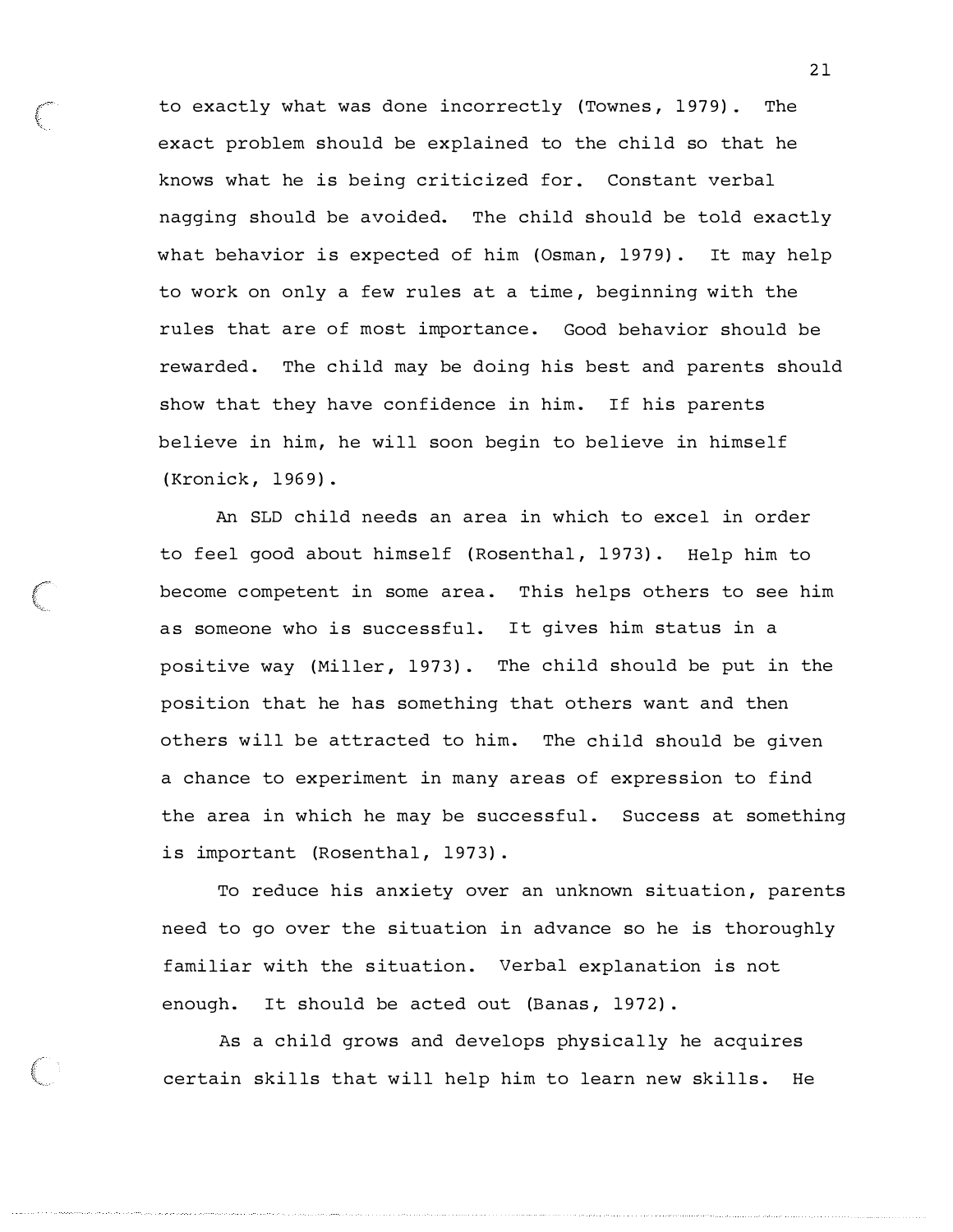learns balance and this helps him run, skip, jump, ride a bike, and walk a plank. Erickson called these skills tasks. He defined a developmental task as

. . . a task which arises at or about a certain period in the life of an individual, successful achievement of which leads to his happiness and success with later tasks, while failure leads to unhappiness in the individual, disapproval by society, and difficulty with later tasks (Havighurst, 1948:2).

Certain tasks must be successfully accomplished in life to make possible the successful completion of later tasks . To help an SLD child be successful in his physical development, parents must be knowledgeably involved. If the child does not successfully master each task, his future development may be in jeopardy and his self-confidence shaken. An SLD child may have to accomplish this task in a different manner, but he must be made aware that his way is all right just as long as it is successful (Gillet, 1979). Parents may need to guide their child in ways to adjust to his handicap .

In order to learn, a child must be able to manipulate and use concrete aids (Piaget, 1970). He must have concrete objects to classify, order, and group, so that he is aware of the relationships of each to the other. Classification proceeds on the basis of similarities and differences. Work should be presented that will help him to generalize and deduce from experimentation. Piaget (1970:32) stated that

We are watching the formation of mental operations: linking and disassociation of classes, the sources of classification, the linking of relations  $\ldots$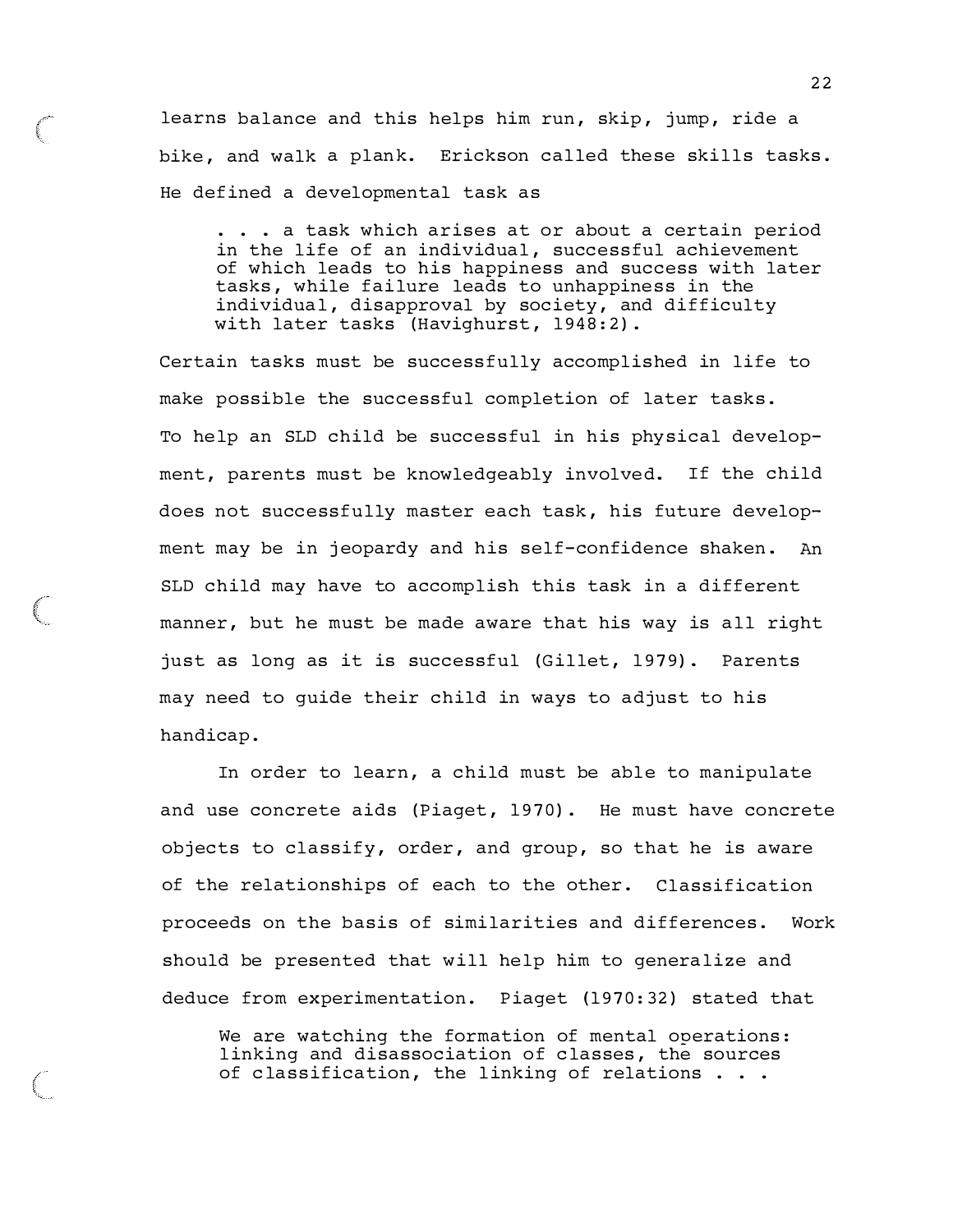They are applied solely to objects, not to hypothesis set out verbally.

Beginning tasks should include working with concrete objects.

The processes of intelligence are above all matters of action and that a development of sensorimotor functions . . constitute a sort of propaedeutic that is indispensable to intellectual training  $itself$  (Piaget,  $1970:98$ ).

A child must "comprehend phenomena . . . on the level of practical intelligence . . by assimilating them to its motor activity" (Piaget, 1970:158). Work designed for a child with SLD should be concrete work, using motor activity, and giving experiences in classification, ordering, and grouping.

If possible assignments must not be construed as work . Piaget (1970:155) stated that

Play is such a powerful lever in the learning process of . . . young children, . . . that whenever anyone can succeed in transforming their first steps in reading, or arithmetic, or spelling into a game, you will see children become passionately absorbed in those occupations which are ordinarily presented as dreary chores.

Efforts should be made to help the child be successful . Erickson stated that children

... sense that if they prove their skills within the areas of their greatest competence, their successful future will be assured. Thus, failures have to be warded off at almost any price (Maier,  $1978:107$ .

To foster success, work should be at an appropriate level of difficulty and proceed one step at a time. If the child is having difficulty he should be allowed to go back to a lower level of difficulty. If he fails, he may simply quit trying to avoid "failure at any cost."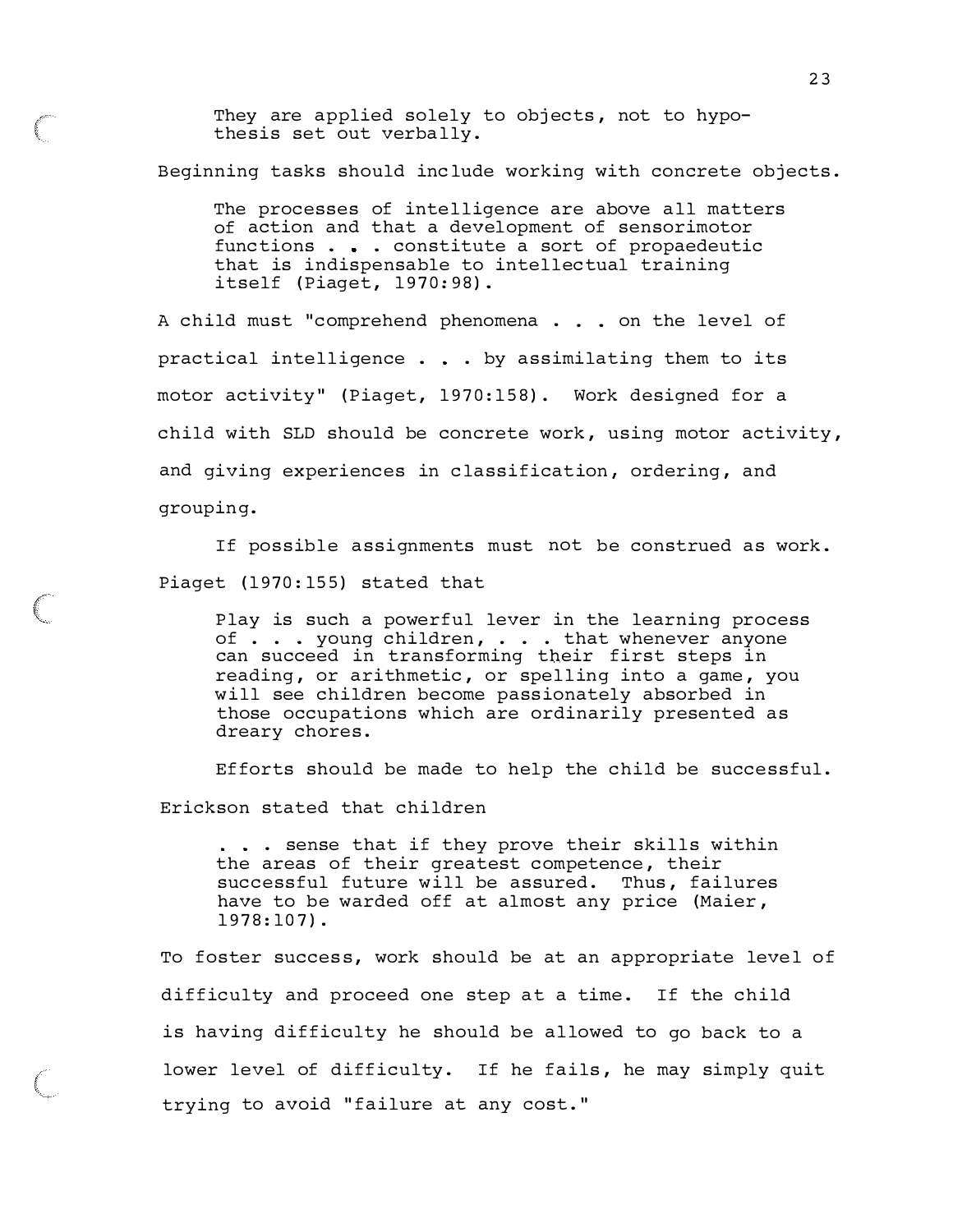Parents should not compare their child with other children. The parent's job "is not so much to compare your child with the average as to compare him with himself" (Illg, 1955:9). He must have the knowledge and assurance that he is progressing one step at a time.

A favorable environment should be provided for the child. "A favorable environment . . . can, it appears, permit each individual to develop his most positive assets for living. An unfavorable environment may inhibit and depress his natural potential" (Illg, 1955:64). If an SLD child is to develop to his full potential, a proper environment should be provided. The dictionary defined environment as the surroundings or external conditions and influences affecting life and development (Webster, 1971). A child spends most of his developing years with his parents . "Every moment of a child's life that he spends in contact with his parents has some effect on both his present behavior and his potentialities for future action" (Maier, 1978:141). The importance of the quality of parent contact cannot be overemphasized .

An SLD child also seems to experience social problems . He seems to have difficulty acquiring the skill of living with others (Kronick, 1969). He often seems to remain immature longer and to have difficulty deciding what is important to heed. He may be impulsive and lack judgement. He may not like competition because he seldom wins (Osman, 1979). Because he has trouble learning and remembering game rules ,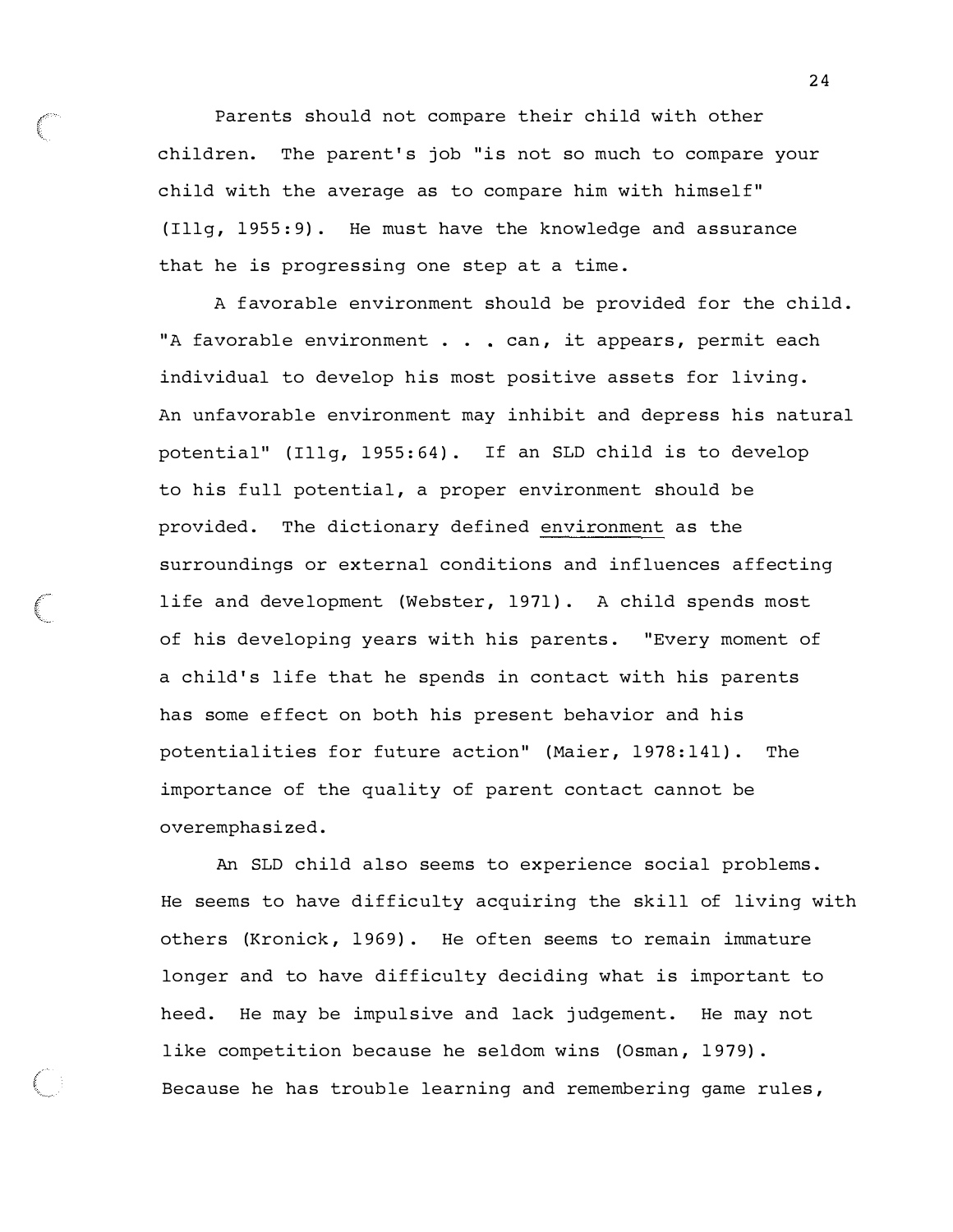parents should play games with him. The child can then master the rules and directions, learn to share, learn to take turns, and learn to lose without throwing a tantrum (Osman , 1979) .

The SLD child should not be pushed into social situations for which he is not ready. Help can be given in anticipation of problems by role playing. Parents should try to prepare him for unexpected situations in a social setting . He needs help in learning to read people 's reactions by their facial expression or body language (Minskoff, 1982).

When the child comes to his parents with a problem, parents should take time to listen. The child should be given a fair hearing. It should not be assumed by the parents that the child is imagining the problem or that it is all his fault. Parents should acknowledge the child's pain and help him to deal with what really happened in the situation (Osman, 1979).

Parents should let their child know that no matter what, they will understand and accept him. "Home must be a bulwark of strength when a child is feeling weak" (Osman, 1979:73).

Banas ( 1972:82) stated that

If the home tolerates his problem well and works with his strengths, he will achieve. If the home finds his problems irritating and constantly tries to change him, his self image and self confidence will suffer and he will be less willing to try as he might fail and invite criticism.

To summarize the literature, symptoms of SLD are varied but usually appear as deficits in the areas of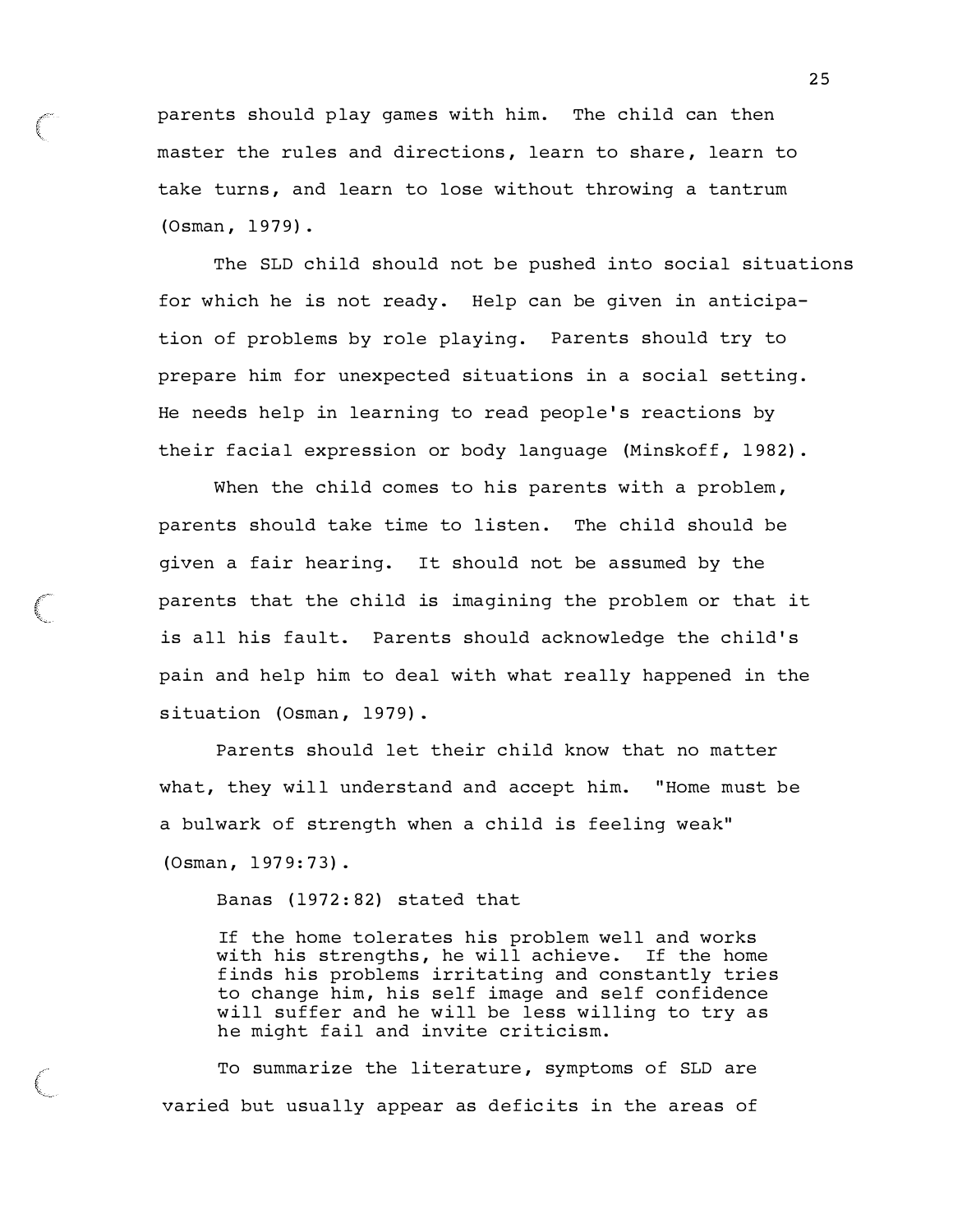language and concept development, perceptual skills, and behavioral manifestations. The cause seems to be a neurological dysfunction which is the result of an injury or trauma during pregnancy or in the first few years of life. How an SLD child feels about himself and his abilities has a direct influence on his success in learning. Parents have the greatest influence on the child's self-image. Parents should help their child in a positive manner using activities involving concrete manipulation and motor activity .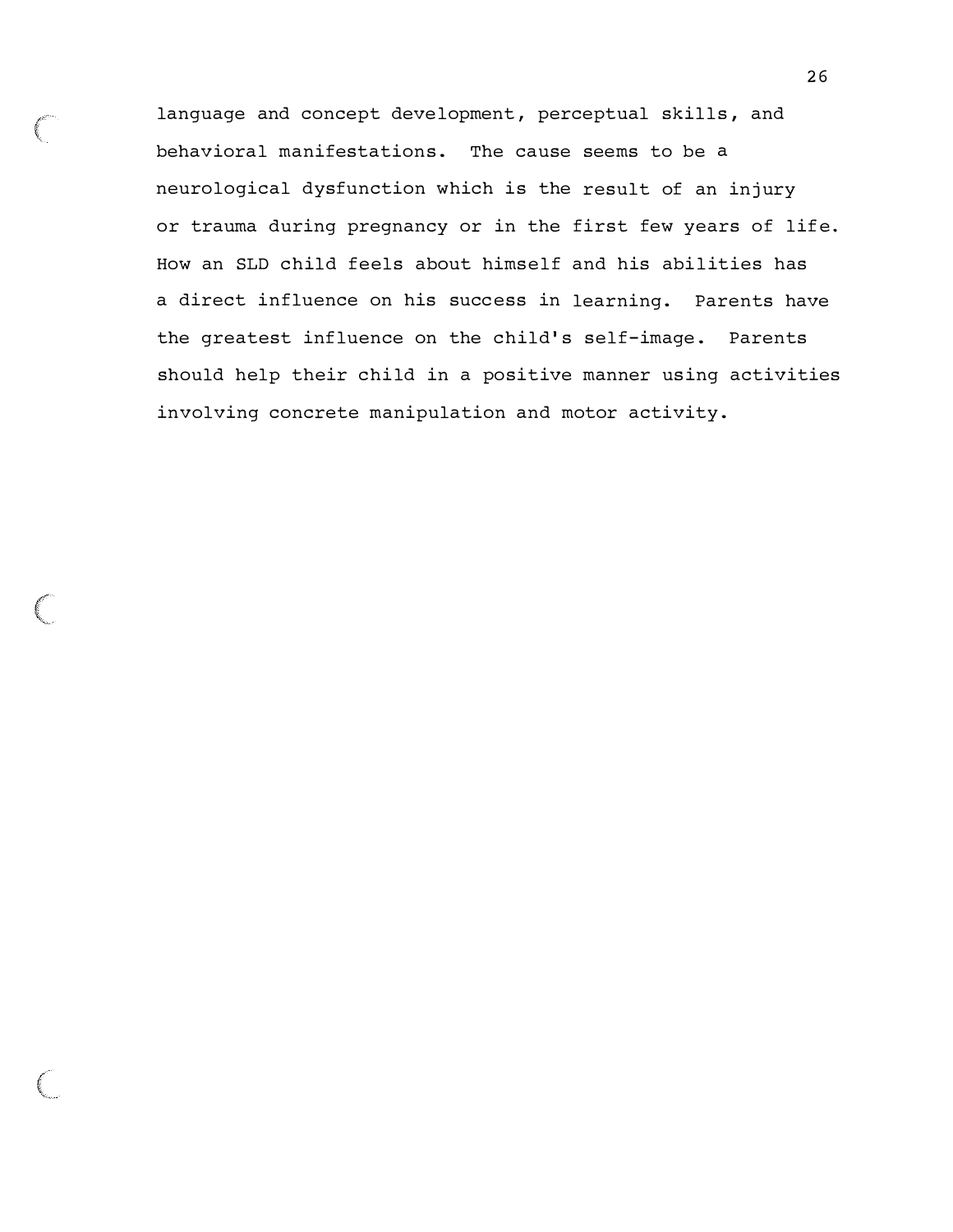#### CHAPTER THREE

#### Procedure

A selective review of the literature pertaining to child development theories and learning disabilities was conducted . This study was limited to the literature pertaining to children with a specific language disability.

Material that pertained to how parents could assist their SLD child was selected and adapted for the handbook . The handbook was designed with activities for parents to use with their children in the home. The handbook was specifically designed for use by parents of SLD children in the Moses Lake School District .

The first half of the handbook contains material in question and answer form. These questions were based on the literature and on parental questions presented to the writer as a teacher of SLD children. The questions cover topics concerning the Moses Lake School District program for the SLD child, symptoms of the SLD child, causes of SLD, behavior of the SLD child, discipline of the SLD child, social problems of the SLD child, emotional problems of the SLD child, and how to help the SLD child in the home.

Specific activities were written to develop skills in the areas of visual SLD, auditory SLD, kinesthetic SLD, and in the area of improving self-concept in the SLD child.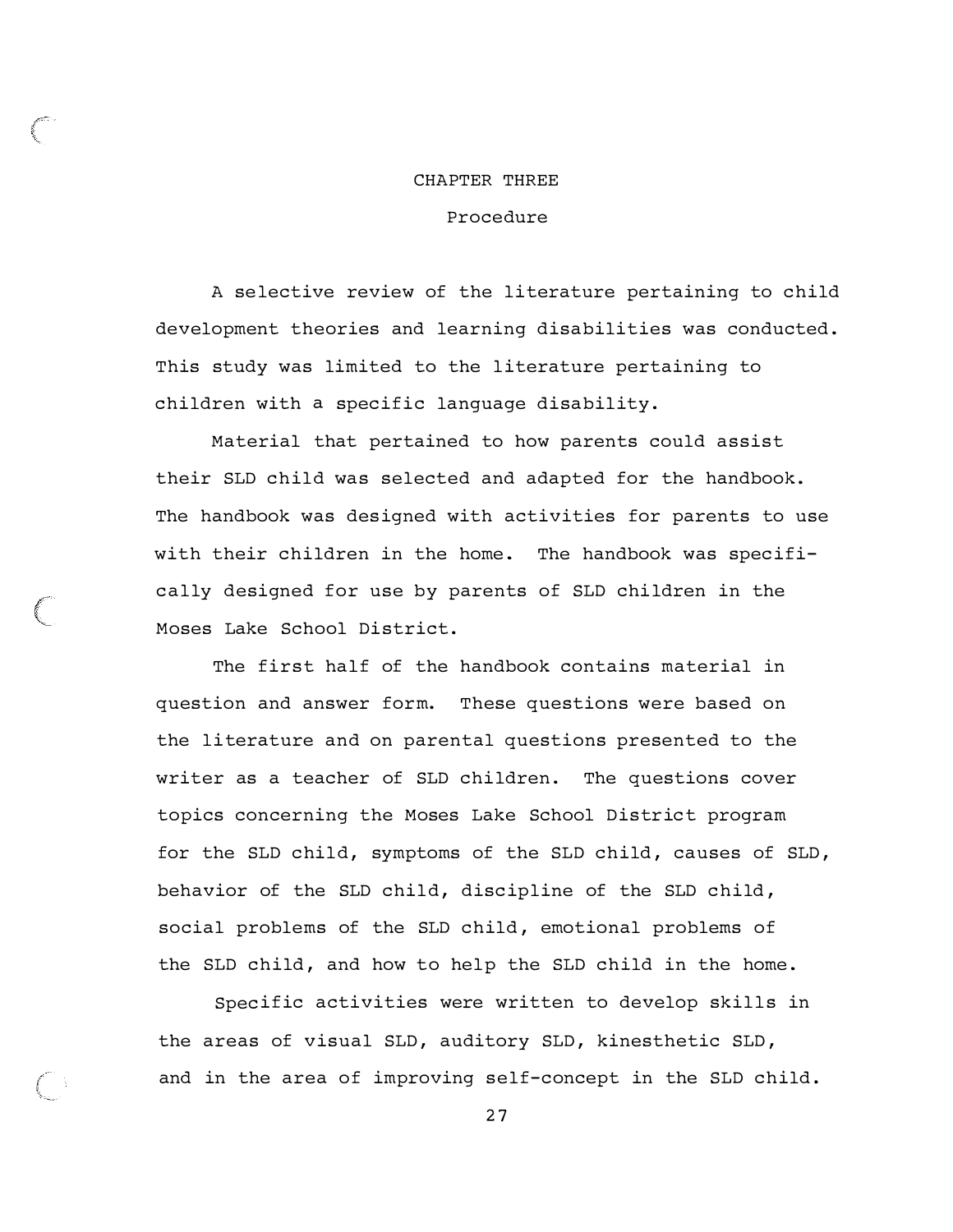In the visual section activities were selected for classifying and ordering objects visually. Some activities were selected to help develop visual memory.

In the auditory section activities were developed to provide practice in the areas of auditory reception ( gaining meaning from auditory symbols), auditory association ( the ability to evaluate and transfer concepts presented orally) , and auditory memory .

Activities in the kinesthetic area were developed to enhance ability in small and large muscle movement and activities to develop coordination.

In the self-concept area activities were designed to help the child accept himself as he is with positive feelings about himself. The activities were designed to promote self-knowledge and awareness of his own abilities , interests, limitations, and emotions.

Activity lists in each area were made available to the parents of SLD children. Subsequent conferences were held to obtain parental input as to the clearness of the directions and the usability of the activities in the home . Parental reaction was also solicited as to how to improve on the instructions and materials to be used in the activities .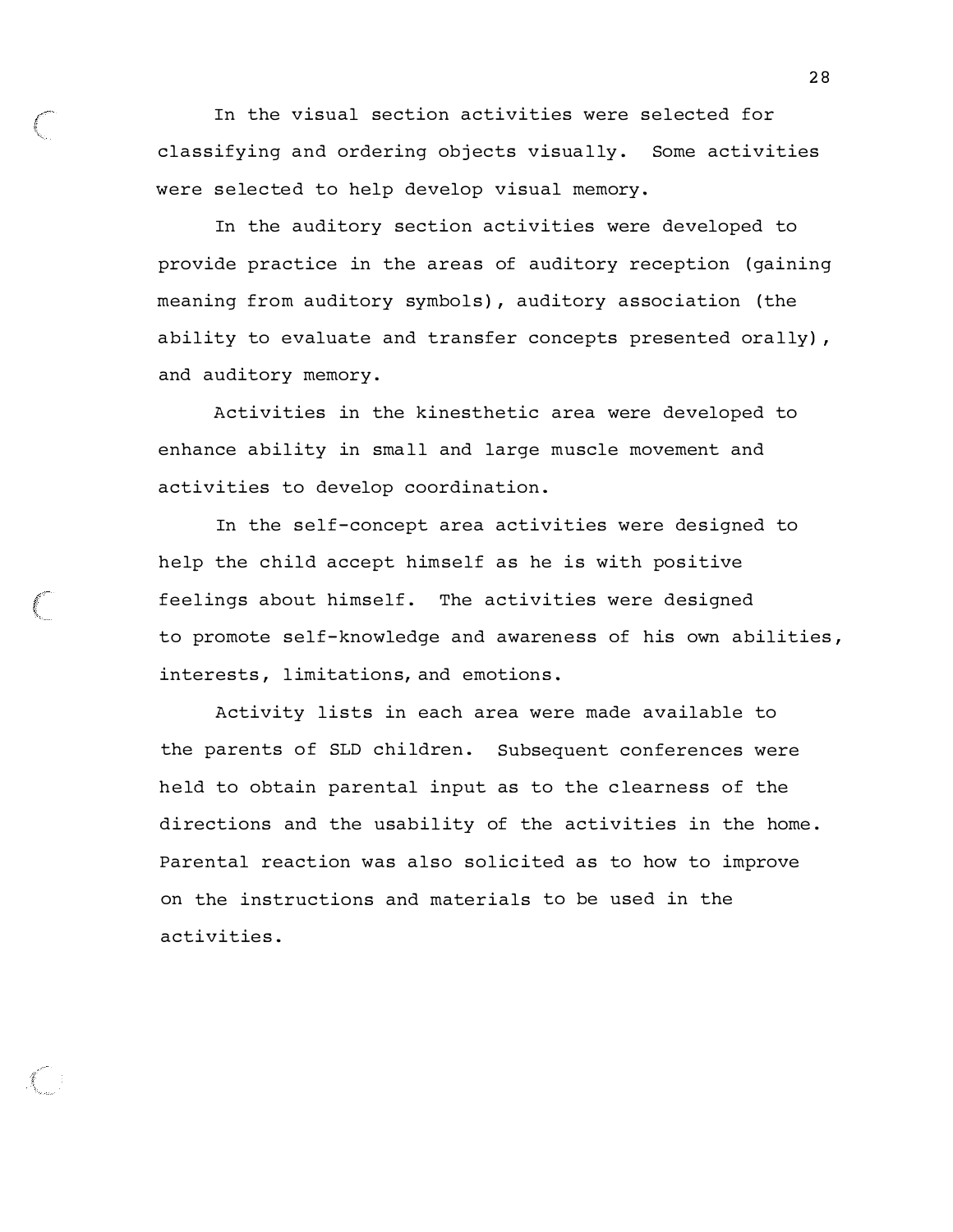HANDBOOK FOR PARENTS OF

SLD CHILDREN



# by Merla Ferguson

A project developed for partial fulfillment of a Master of Education degree at Central Washington University .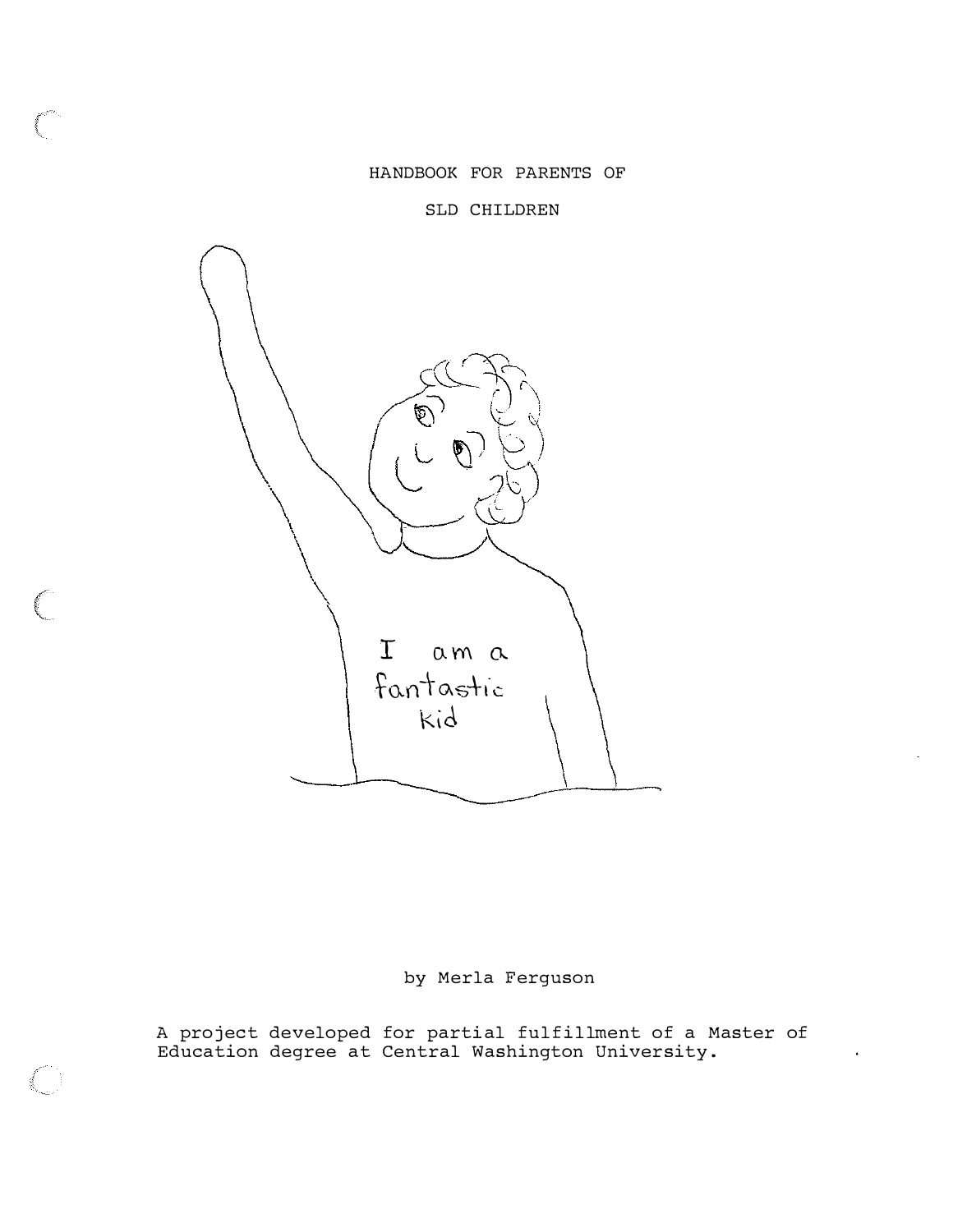#### CHAPTER FOUR

Handbook

#### Sick

"I cannot go to school today," Said little Peggy Ann McKay. "I have the measles and the mumps, A gash, a rash, and purple bumps, My mouth is wet, my throat is dry, I'm going blind in my right eye. My tonsils are as big as rocks . I've counted sixteen chicken pox, And there's one more--that's seventeen, And don't you think my face looks green? My leg is cut, my eyes are blue--It might be instamatic flu. I cough and sneeze and gasp and choke , I'm sure that my left leg is broke. My hip hurts when I move my chin , My belly buttons caving in , My back is wrenched, my ankle's sprained, My ' pendix pains each time it rains . My nose is cold, my toes are numb, I have a sliver in my thumb. My neck is stiff, my spine is weak, I hardly whisper when I speak . My tonque is filling up my mouth, I think my hair is falling out. My elbow's bent, my spine ain't straight, My temperature is one-0-eight. My brain is shrunk, I cannot hear, There is a hole inside my ear. I have a hangnail, and my heart is--what? What's that? What's that you say? You say today is . . . Saturday? G'bye, I'm going out to play."

( From Where the Sidewalk Ends by Silverstein , 1974 , Harper & Row)

Permission requested.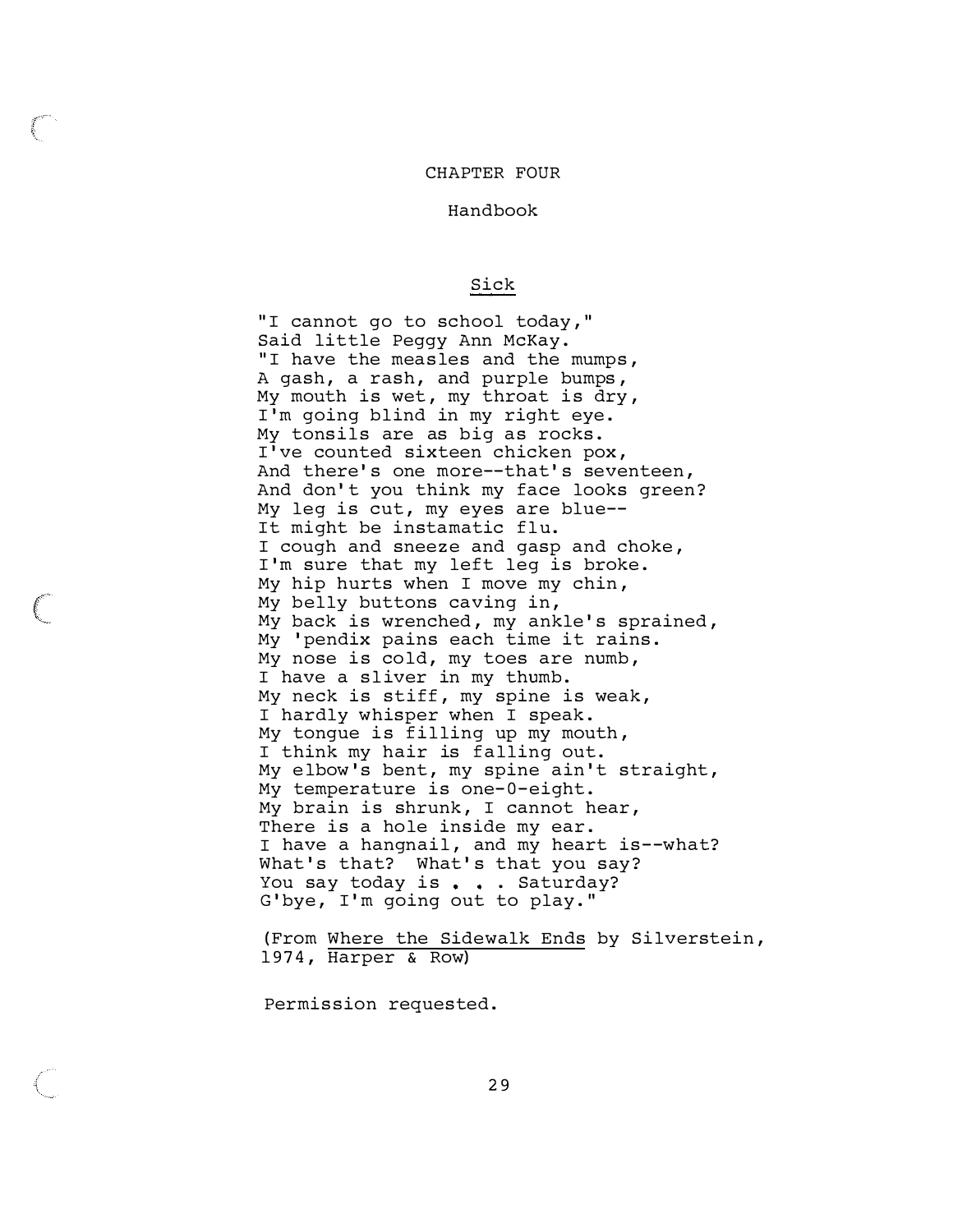The poem on the preceding page is a good example of how many SLD children feel about going to school. Providing special instruction for SLD children helps prevent the fear of school.

Your child has been placed in a Specific Learning Disability (SLD) classroom. This room is designed for children with average or above average intelligence who show a weakness in any of three areas--visual perception, auditory perception, or kinesthetic (muscle control) area. All children in SLD classrooms follow the regular school curriculum for each grade level but the material is presented in a little different manner. Phonetic instruction will be used to introduce reading. While progress may be a little slower to begin with, once children can sound out the words, they will proceed more quickly.

As parents you will have many questions. We have tried to answer some of your questions in this handbook. Please feel free to contact your child's teacher if we have not answered your questions.

1. How can you tell that my child belongs in an SLD classroom?

> All kindergarten students in the Moses Lake School District are given a screening test. This test spots children who may have a learning problem .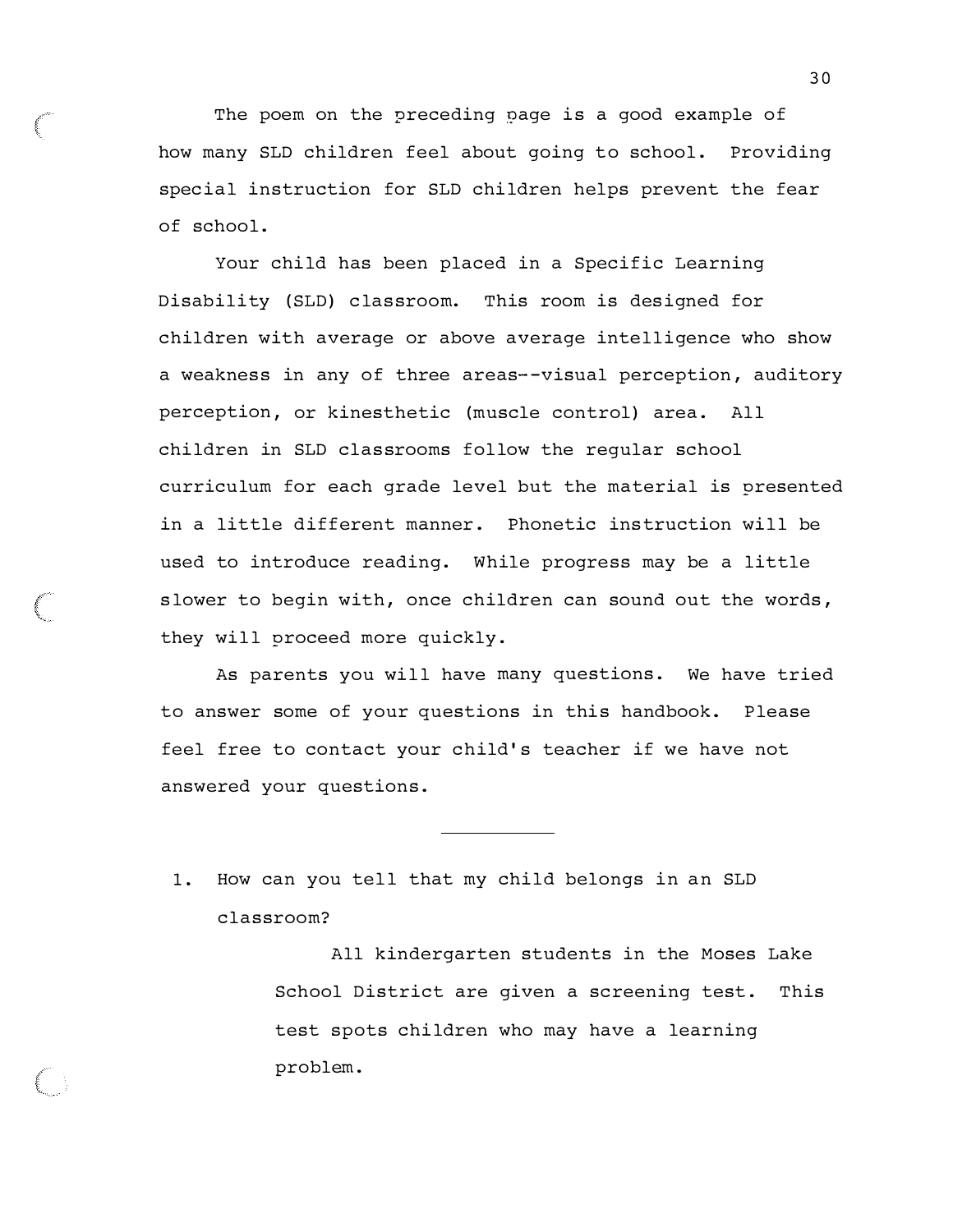2. What is my child's learning problem?

The screening test will give an area of weakness. Your child's teacher will be able to identify these areas for you.

3. Why does my child have to be in a special room?

SLD children need to learn at a slower pace and in a different manner. Special rooms give the teachers the time to work with the chi ldren using methods designed for SLD children. By early intervention and treatment your child will have a better chance to succeed than if he had been placed in a regular classroom.

4. What do you mean by a weakness in visual, auditory, or kinesthetic? Let's discuss the areas one at a time.

#### Auditory

A weakness in the auditory area does not mean that your child has a hearing problem. He may just have trouble understanding what he hears or remembering what he hears. A child who has difficulty understanding what he hears may seem to be ignoring us. He may forget things we have just told him. He may mispronounce words such as spaghetti (pasghetti) or substitute one word for another (bread for bed) . He may not seem to understand what he is being told. He may have trouble understanding such ideas as over, under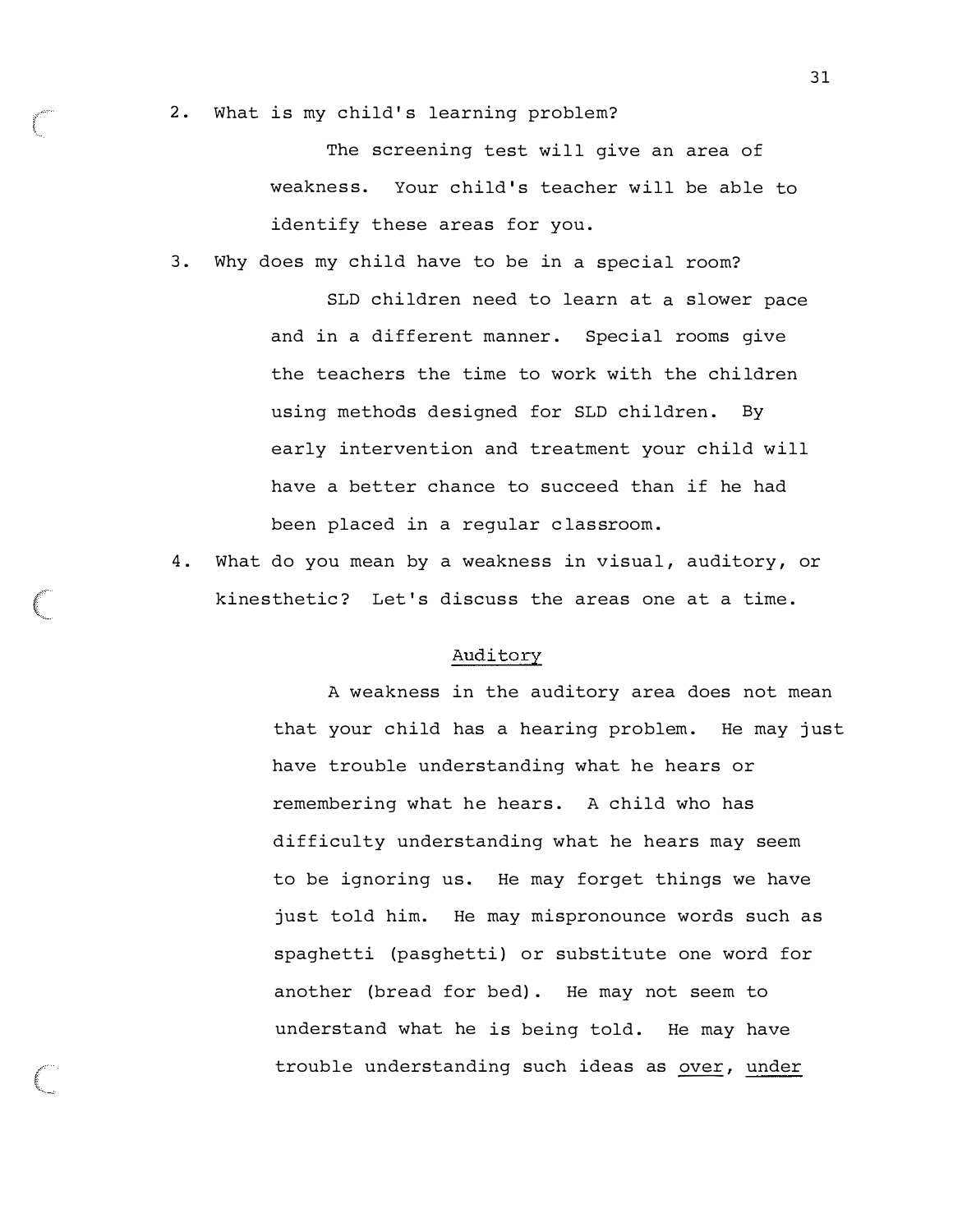behind, or in front of. The problem is not with the ears--the problem lies in the way his brain processes what he hear .

### Visual

Visual perception weaknesses usually do not show up until the child enters school. There is probably nothing wrong with his eyes. The problem is in how the brain interprets what the eye sees . If you see a chair in the room, you think that everyone else sees the chair the same way that you do. It really does not make any difference if you see the chair backwards or forwards . However, it makes a great deal of difference whether you see a b or a  $d$ , saw or was. If your child has a visual perception weakness he may have trouble remembering what he sees correctly. He may lack coordination as the eye sends messages to the brain , and the brain sends the message on to the muscles. If the message sent to the muscles is incorrect, the muscles will react incorrectly. Other signs of a visual perception weakness may be difficulty in writing or drawing , working too close to the paper, and squinting or rubbing of the eyes.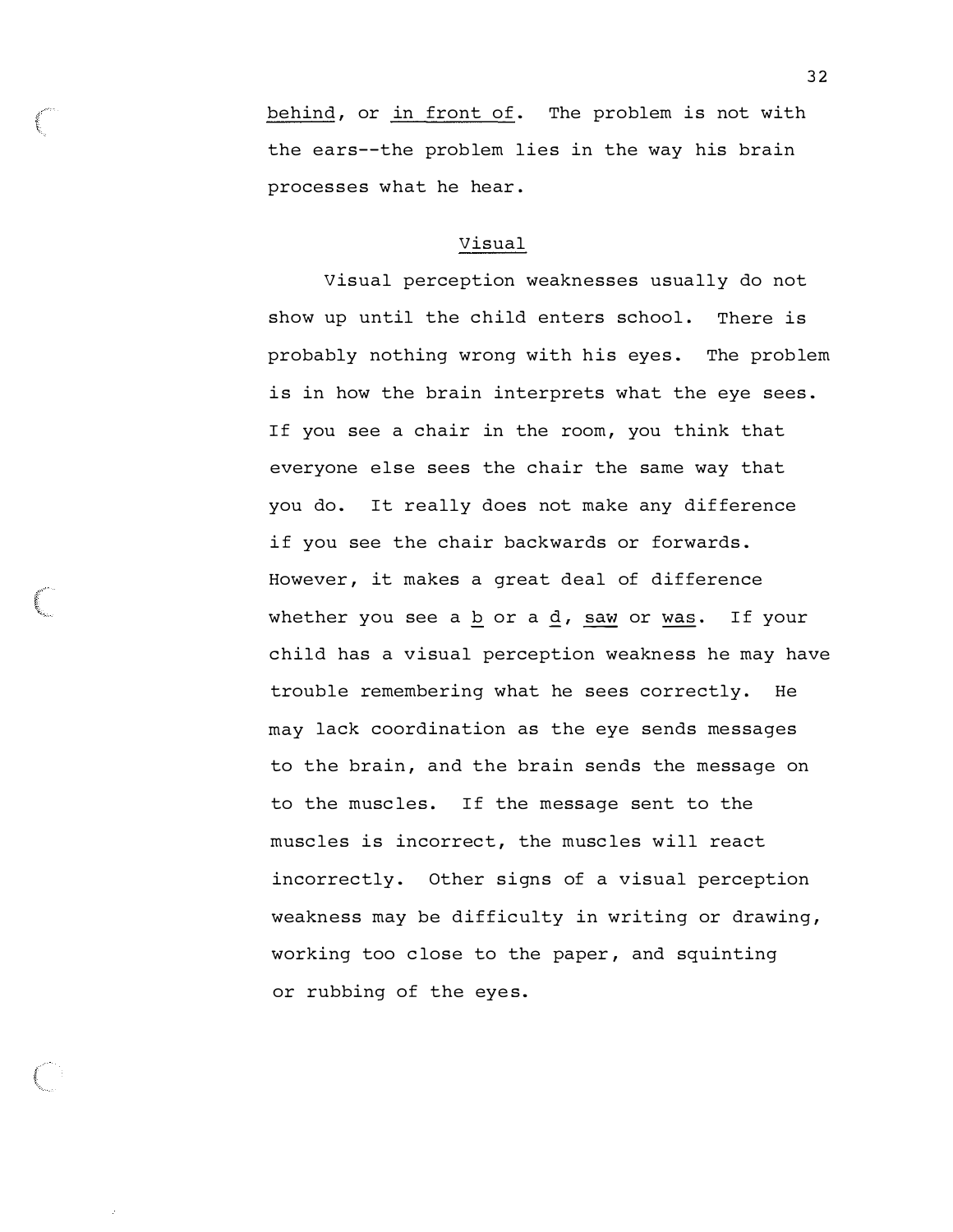#### Kinesthetic

Kinesthetic problems relate to the way the body uses its muscles. These problems are more easily seen because the child has difficulty running, skipping, writing, and coloring. The child is generally c lumsy in the motor skills area .

5. How did my child get to be SLD?

We don't know the exact causes of a Specific Learning Disability but we have some very good ideas as to the causes. Some children seem to be slower in developing the area of the brain used in language and abstract reasoning. These children are the ones who seem to "outgrow" being SLD . Their brain finally reaches the right stage of development. Other children may have experienced a minimal injury to the brain. This injury causes the brain to misinterpret the messages it receives from the senses. Such an injury may be caused by a problem during pregnancy or at birth. Certain families seem to inherit a weakness for such conditions and these families show a higher number of SLD children in the family. Some children's SLD problems are caused by an allergic reaction to certain things such as sugar and food dye .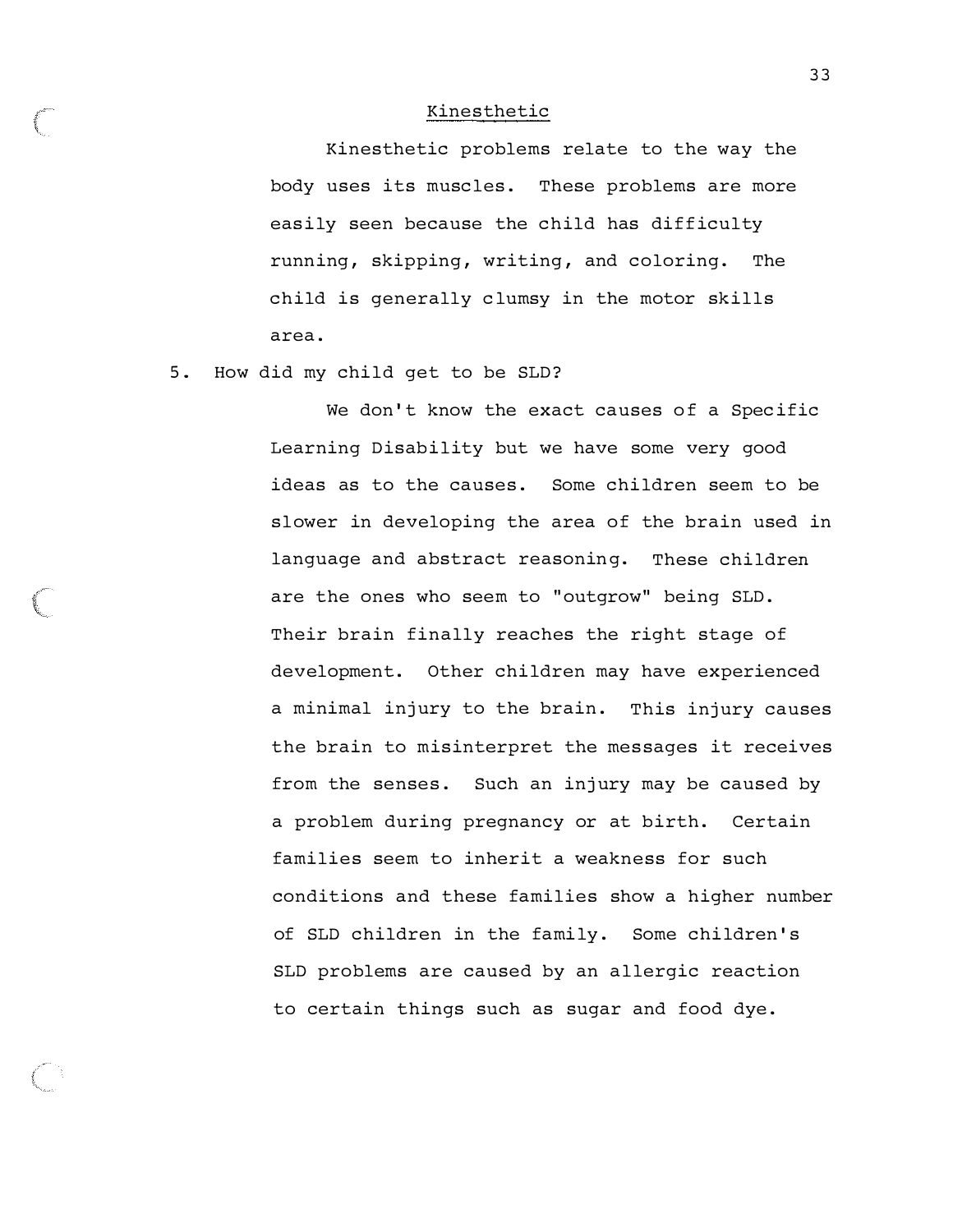#### 6. Do SLD children have behavior problems ?

Most SLD children do show some signs of behavior problems . These problems are not the cause of being SLD but are the result of their reaction to being SLD. It is very frustrating when your body does not seem to do what you tell it to do, when you try so hard to accomplish things that others do so easily. After constant failure, we too might show some signs of behavior problems .

#### 7. What kind of behavior problems do SLD children have?

There is a wide range of behavior problems associated with SLD children because each one of us reacts differently when we are under stress. Some children may seem impulsive, unable to concentrate, fearful of new situations, or unable to sit still. They may be more naive and qullible, quarrelsome, or become worriers. They may become easily frustrated and refuse to try. They may sometimes act as if they didn't have good sense. They get their feelings hurt easily and may develop eating or sleeping problems. They may complain of various aches and pains. They are just trying to overcome a problem they don't understand and can't cope with .

8. How can I handle my child when he "blows up"?

He will need help in organizing himself so that he will not become frustrated and will still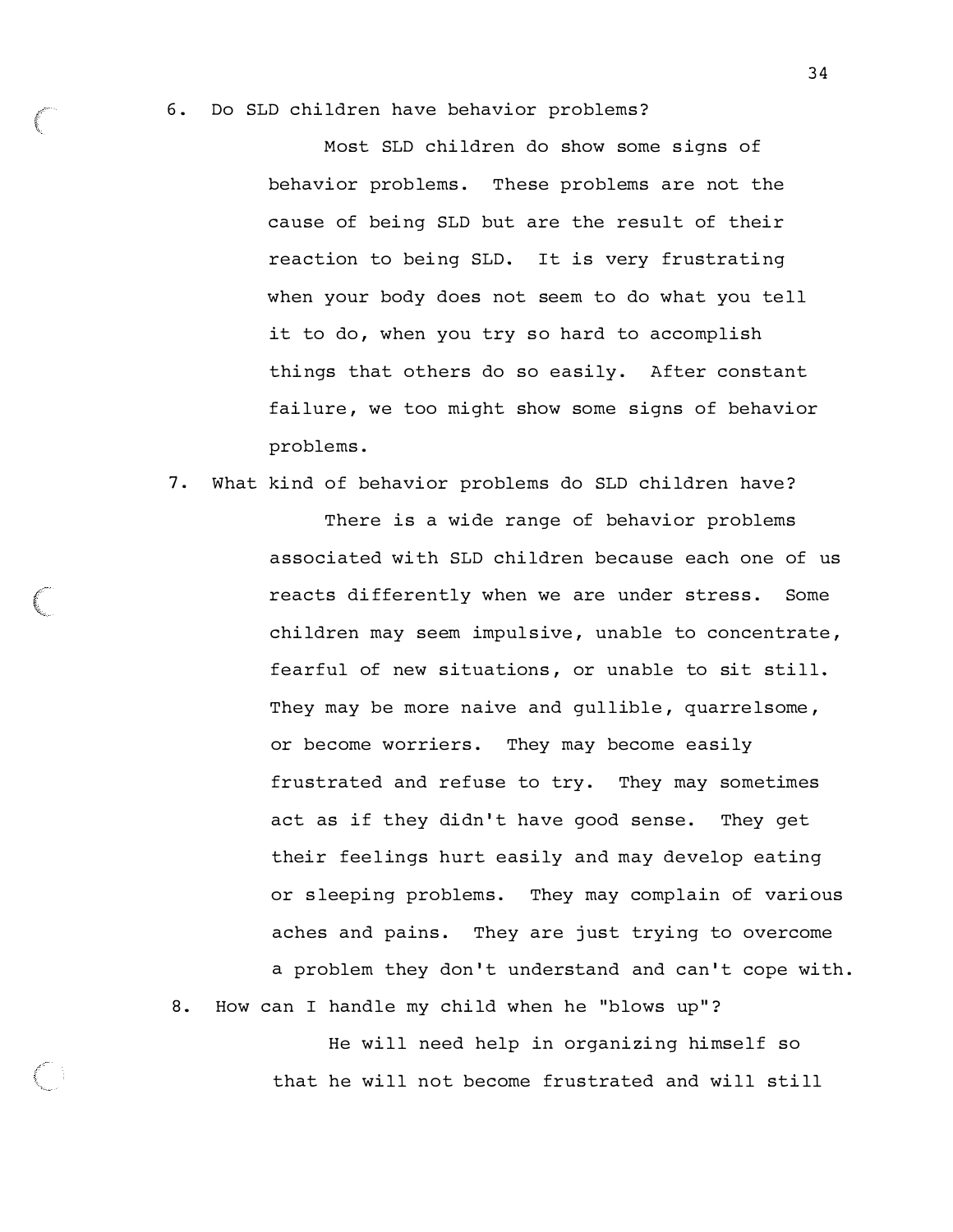accomplish everything he needs to accomplish. He will need constant, consistent discipline and attention. Try to recognize signs of frustration and step in and prevent such a "blowup." A change of activity may help get rid of the tension . Follow through and make sure that he is doing as instructed. He may have forgotten what he was to do. Don't assume that he understands your directions. Make sure that he knows what he is to do. It may be easier to work on a few rules at a time--the ones that are the most important. Be sure to reward good behavior with positive comments . 9. My child is hard to discipline. What can I do with him?

> Definite guidelines must be set for an SLD child. Certain rules are decided on--the child is made aware of the rules--no exceptions are made . The child must know what is expected of him and what will happen if he doesn't abide by the rules. An SLD child doesn 't handle well the idea that today Mom is in a good mood and will let him get away with something. He cannot read moods as well as other children and will not know if he has to mind or not. He needs structure in his life and will feel more secure if he has definite rules to abide by. If your child misbehaves, tell him exactly what he has done wrong. Tell him that he knows what happens when he does things that he is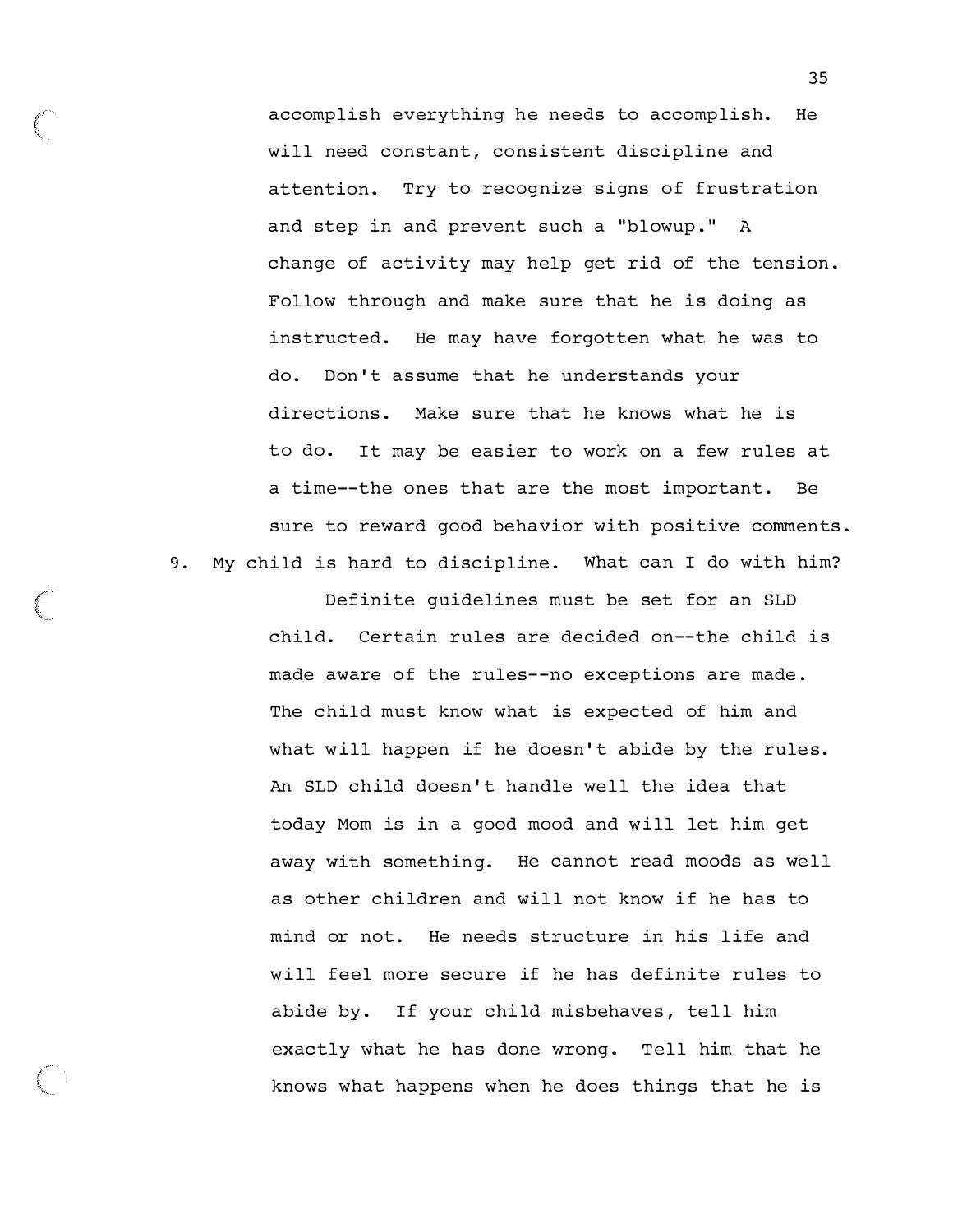not supposed to do. Don't nag at him but calmly follow through on his punishment.

10. Can't I let him have his way sometimes? It is easier than arguing with him.

> If you do not discipline your child at home, he will have a difficult time when he is away from home. He will want his own way and become very frustrated when he doesn't get it. This will cause others to avoid him. If you want him to get along when away from home you will have to teach him how to get along with people at home.

11. I get so mad at him sometimes. What should I do?

Everyone has to deal with frustration in their own way. Whatever you do, don't take it out on your child. Don 't appear to withdraw your love from your child because of his undesirable behavior. Love should not be a reward but a constant thing in his life regardless of his behavior. Maybe you can arrange some time away from him occasionally. As he improves in learning to cope with his problems, he will behave in a more acceptable way .

12. What kind of punishment can I give my SLD child?

A long punishment, such as losing TV privileges for a month, will soon lose its effectiveness. He will not remember what the punishment was for. Know your child and what he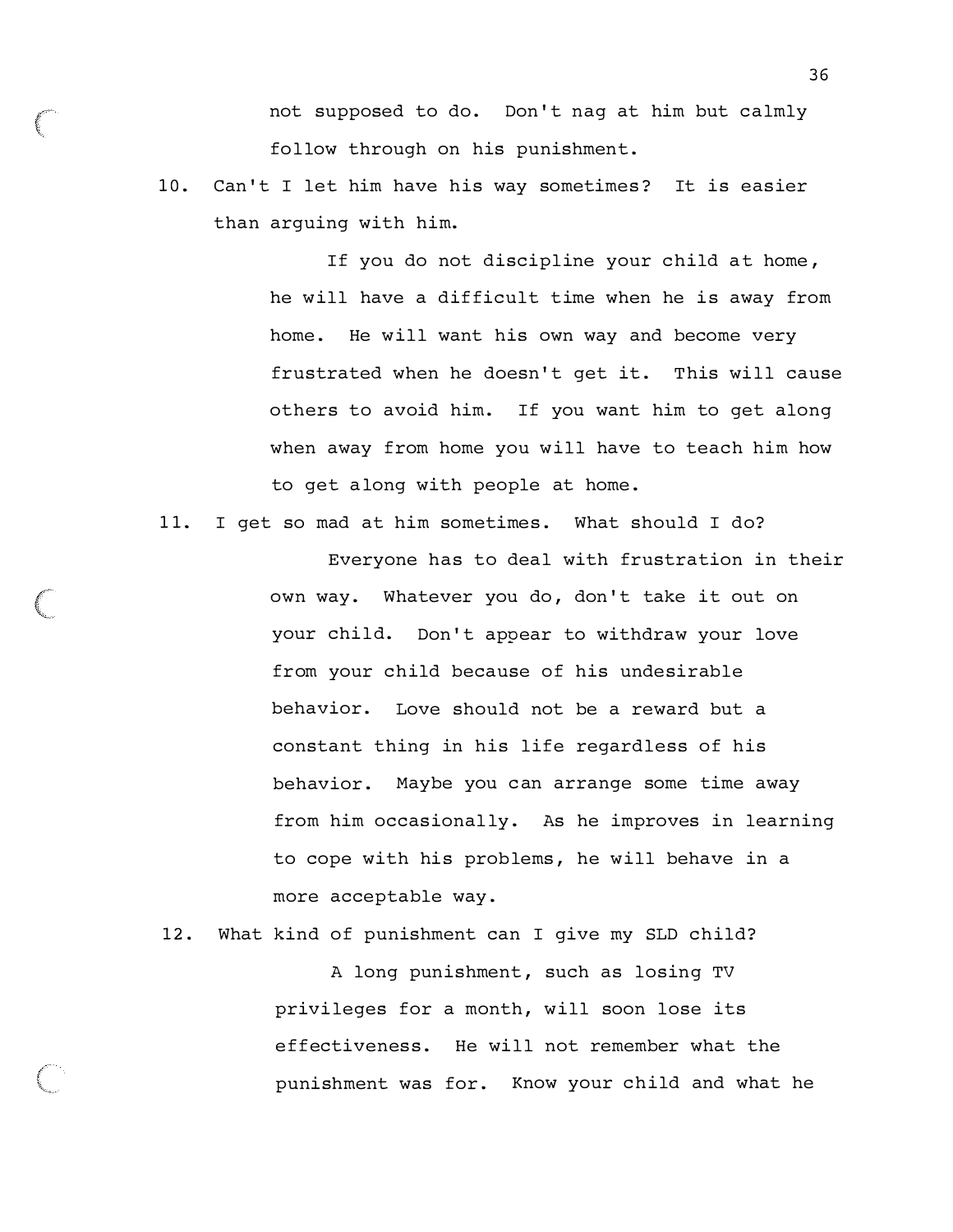likes to do. Warn him that if the unacceptable behavior continues he will lose the privilege of (whatever he likes to do best) . This warning will be effective if the child knows his parents mean what they say.

13. How can I keep my other children from resenting the attention the SLD child receives?

> Explain to them his problem and how we, as a family, should help the SLD child learn to cope. Set aside some time each week for each of your children. That is their private time when they get your undivided interest. If they know that they are important to you too, they may more easily adjust to the amount of attention the SLD child requires .

#### 14. How can I help my child get organized?

a da carra de la componencia de la carra de la carra de la carra de la carra de

The Committee States

Use a bulletin board to leave messages and post schedules. Have a sign out board for him to note where he is going and for how long. Put name tags on his coats and sweaters. If he leaves them somewhere others will be able to return them. Have a place designated to put his things that must be taken to school or where he puts things that he brings home from school. A little effort in the beginning will insure that he is not frantically running all over the house looking for something at the last minute. Use open shelves

and the state of the state and a state of the state and the

the committee of the committee

 $\sim$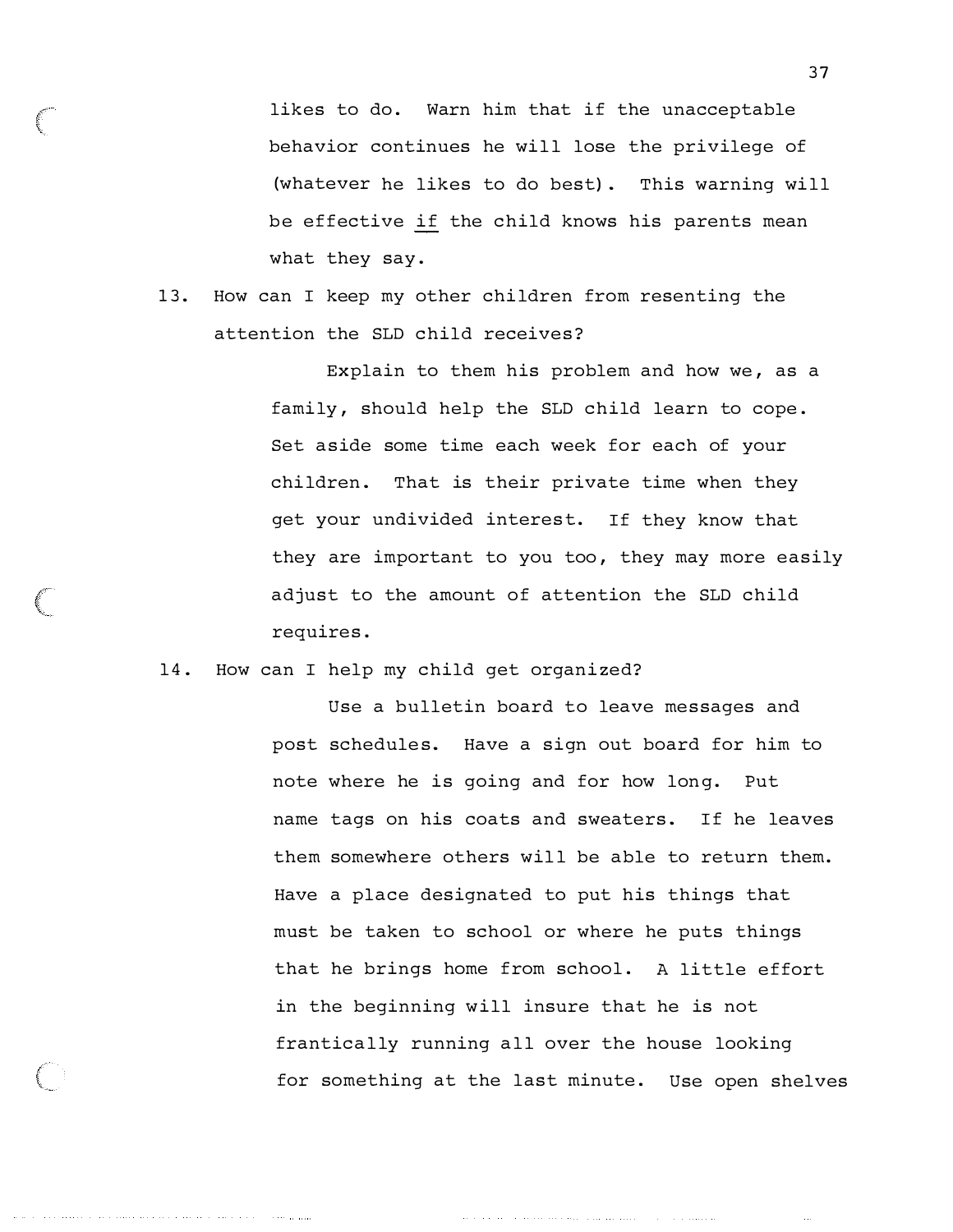in his room to organize his books and toys. Try to teach him to put everything on the shelves and it will be there when he wants it.

15. What do I do when he says, "I can't do it"?

He does not have a lot of confidence in his own ability and needs constant reassurance and help. Try to put yourself in his place--to try so hard and still have problems. "I can't" is really a cry for help. He would rather not try because he is so afraid of failure. He needs to know that it is all right to make mistakes--that we all learn from our mistakes. The most important thing is to keep trying.

16. My child doesn 't get along well with the other children . How can I help him?

> A child with SLD sometimes has trouble relating to his friends. If he comes home with a problem , take time to listen to him. Don 't tell him that he is imagining things, because to him it is a real problem. Talk it over with him and help him decide how he could have handled it differently and what he will do the next time it happens .

Teach your child games at home. Games such as checkers , chess , or monopoly help the child learn how to follow rules, how to follow directions, how to share, how to take turns, and how to lose without throwing a tantrum. All these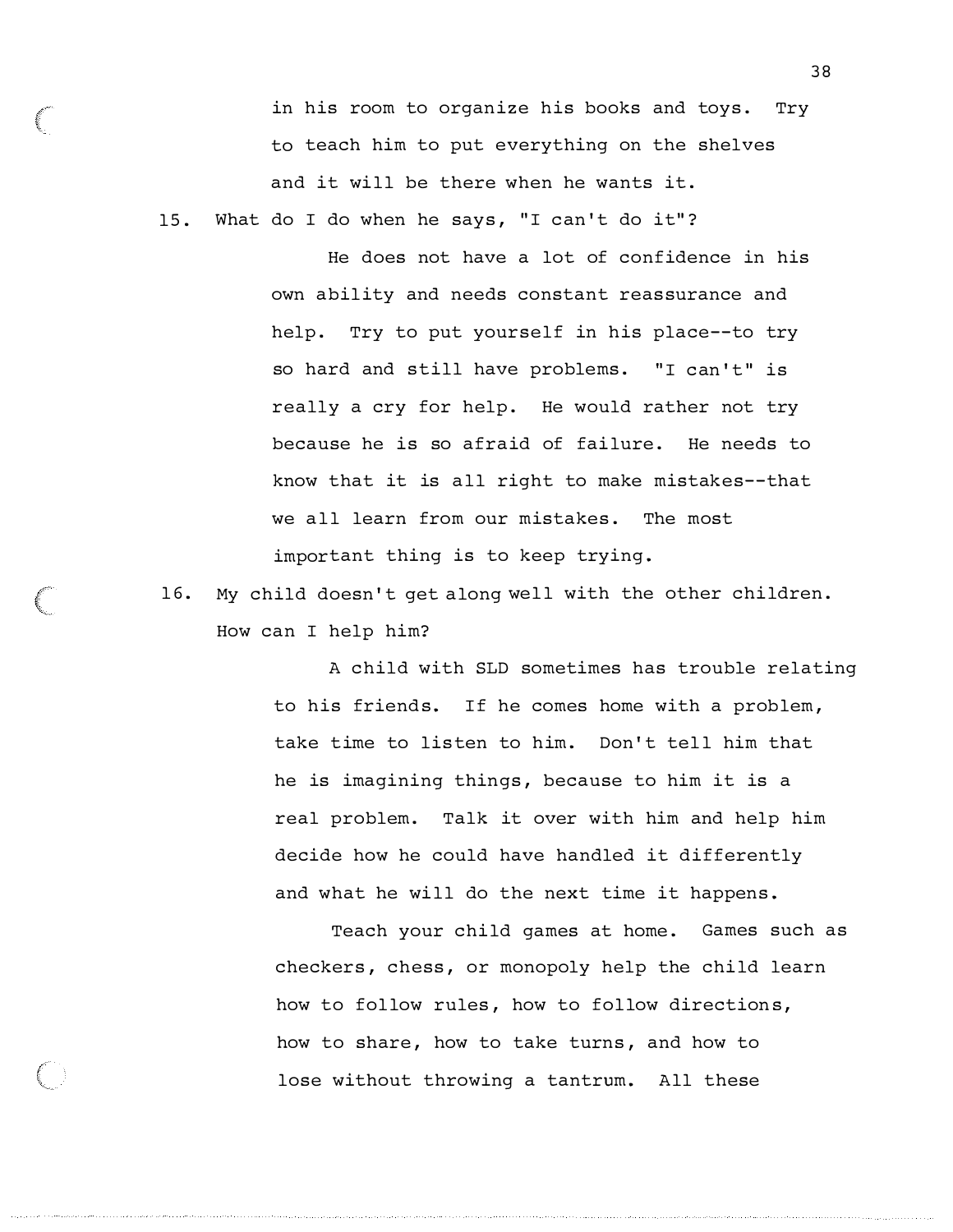qualities will help him get along better with others .

An SLD child needs an area to excel in so that he may feel good about himself. Expose your child to many areas such as sports, music, and art. When he finds an area that he is interested in, encourage and work with him. He needs positive feedback in some area other than school. If your child is good at something, other children will want to be around him. ( It will take many more hours of practice for an SLD child to excel in an area. Don't let the child give up--be persistent.) It will be worth the time you spend when he can succeed on his own and feel that he is good or even outstanding at some other area than school. If your child finds acceptance and help at home, he will be more successful in dealing with any problems outside the home.

17. Why should I help my child with schoolwork at home? Doesn 't he get enough help at school?

> A child needs help before he becomes frustrated and experiences failure. The earlier he receives help with his learning process, the more successful he will become. If a child is receiving help both at home and at school, he will be less likely to experience frustration and failure and will progress much more rapidly .

39

. . . . . . . . . . . . . .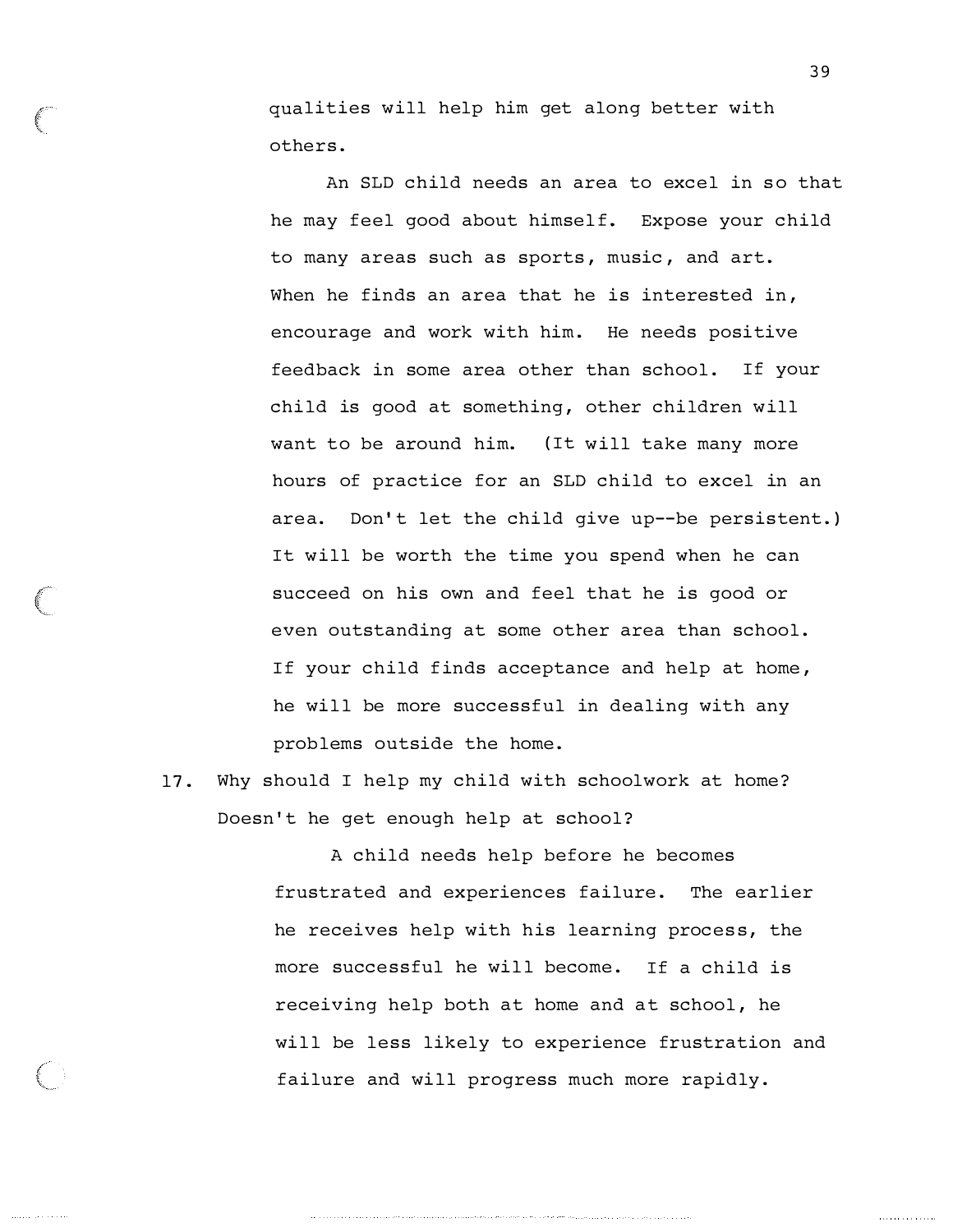18. Is there a special way to work with my child? Is there something I should be doing in a certain way?

> When working with your child, use a great deal of praise. Build him up. Tell him all the good things that he is doing. He needs to know what he is doing right. If he makes a mistake, show him how to do it correctly. Avoid remarks such as "that's wrong." Ask him if he can think of an easier way to do the problem or ask him to do the problem again while you are watching him. He may discover the mistake himself or you may have to intervene and show him the correct way . If his learning can be made a successful experience, he will want to continue. Everyone likes to repeat things at which they are successful .

19. How long should he work at a time?

(<br>Externa

Fifteen to twenty minutes a day is enough time if your child is going to school all day. 20. How can I help him like the lessons?

Make the activities more like a game. If he thinks of it as play, he will want to continue. Involve other members of the family in the game . 21. My child thinks he's dumb. How do I deal with this problem?

> A child with SLD often has a poor self-image because he cannot easily do what is expected of him. One of the reasons SLD classrooms are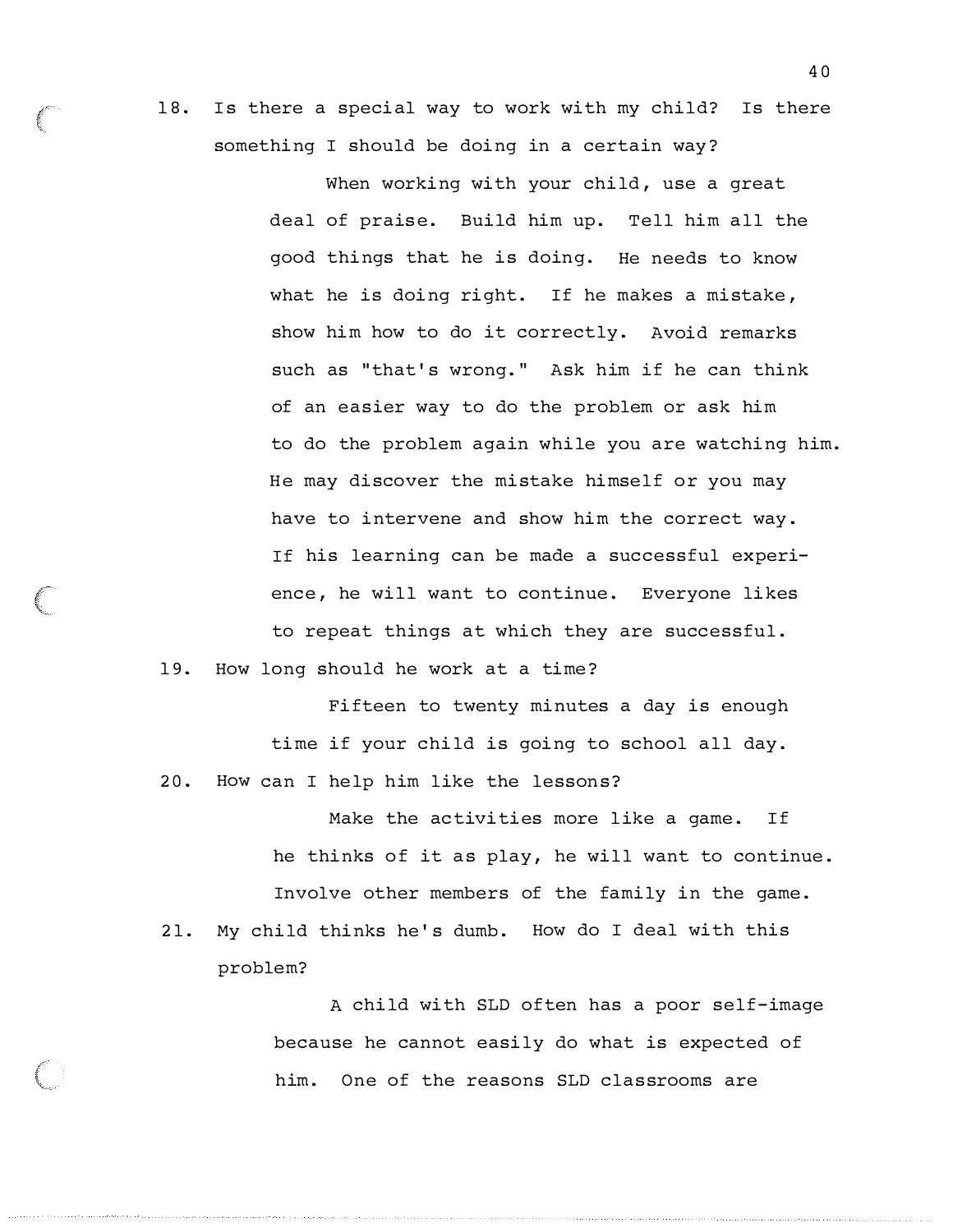provided is so that he may learn to handle his problem and make progress in learning to read .

High self-esteem is directly related to school success so all efforts should be made to help your child develop a positive feeling about himself. If he thinks he can do it, he will try and succeed. If he does not think he can do it, he may give up without trying .

Every time your child is successful in even the smallest thing, praise him. Look for ways to praise him. Tell him he is the handsomest red head in school, or the best pizza eater you ever saw, etc. Make posters and put up in his room saying, "David is great" or "David can do it." Involve the whole family in boosting his selfconfidence. Reactions of brothers and sisters are important so explain his problem to them so that they will understand the need for the special treatment he is receiving.



is your child's life balanced?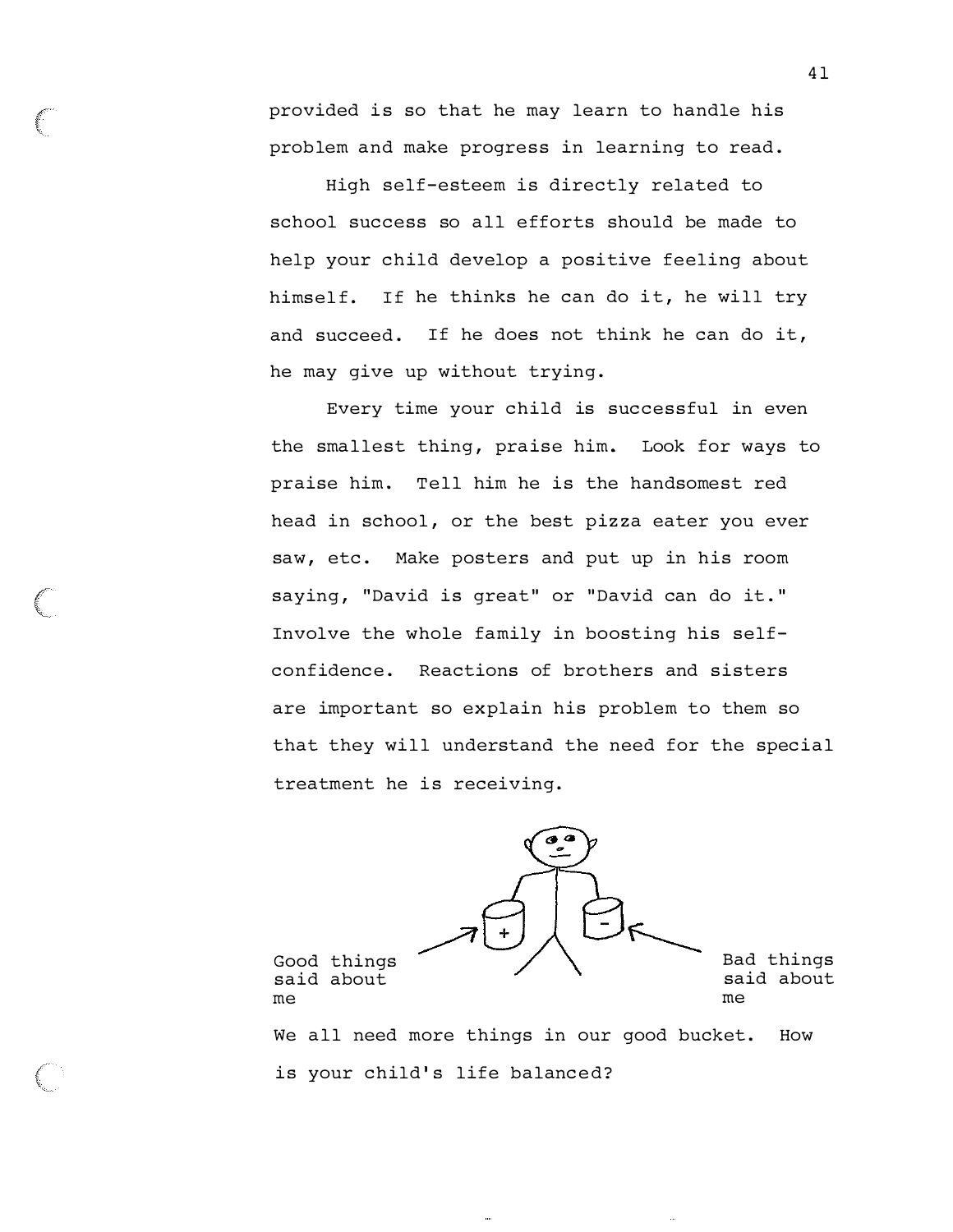22. How can my child's self-image change his life?

How he sees himself may affect how he gets along with other children, how hard he tries in school, or even how well he gets along in the school situation. If he sees himself as a failure, he will act as a failure and not expect any more out of himself. He will not expect others to like him and he will not expect to be able to do anything right. He must first think he can succeed and think he is able to handle any situation. Then he will try and succeed .

23. How can I do anything about his self-concept--wasn 't he born with it?

Self-concept is learned primarily by our interaction with other people. A child gradually forms ideas about himself and his abilities from the feedback he gets from those around him. It is not easy to change self-concept but it can be done . If a child receives constant positive feedback, he can learn that he is a worthwhile person who is able to learn. The secret is to constantly bombard him with all the good things that he does. 24. What is the most important thing I can do to help my

child?

The most important thing you can do for your child is to give him a belief in himself .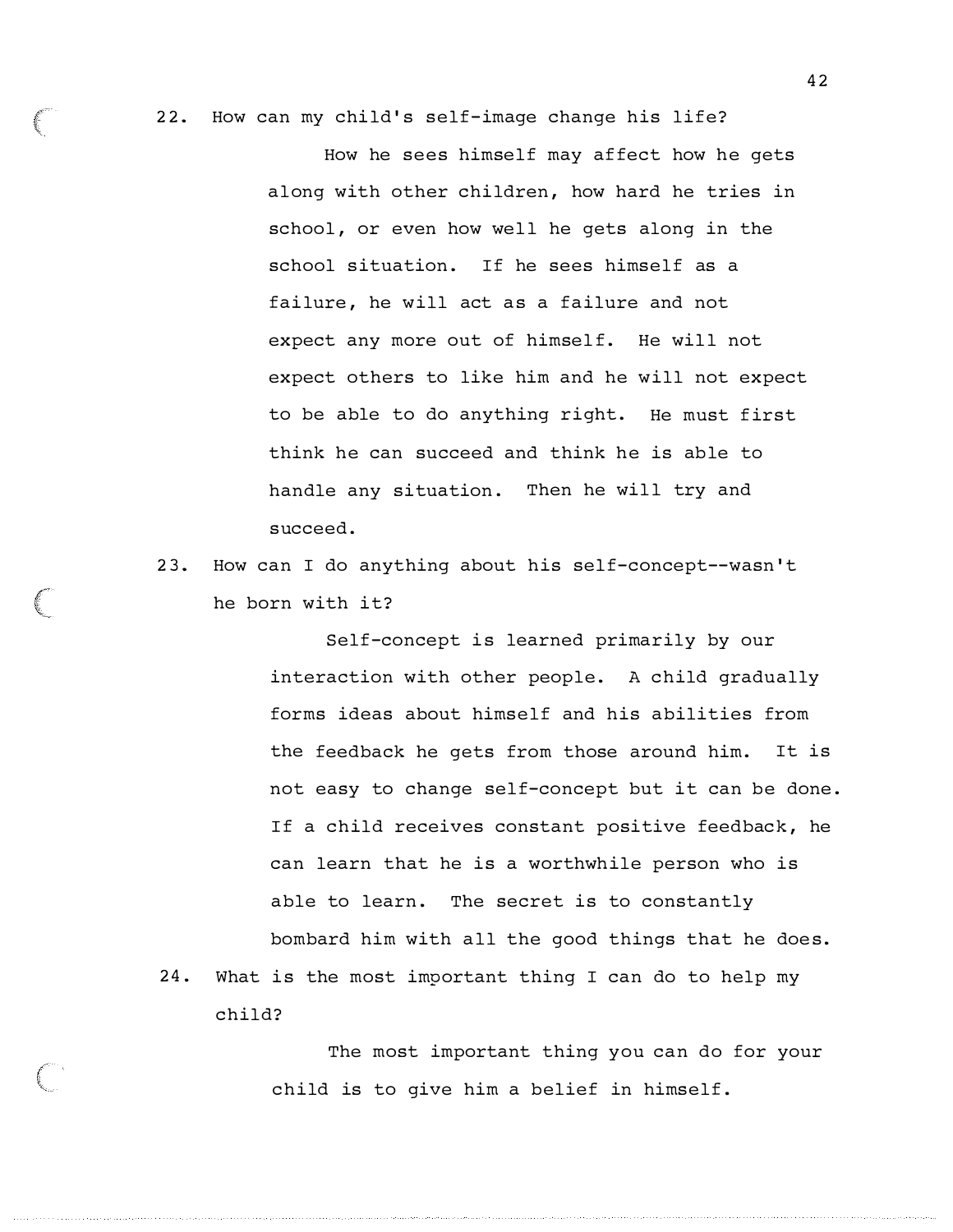Self-confidence can overcome many obstac les and may even sometimes seem to work miracles. If he believes he can, he will keep trying and stand a better chance of succeeding. Success or failure can sometimes be a matter of what is in our minds !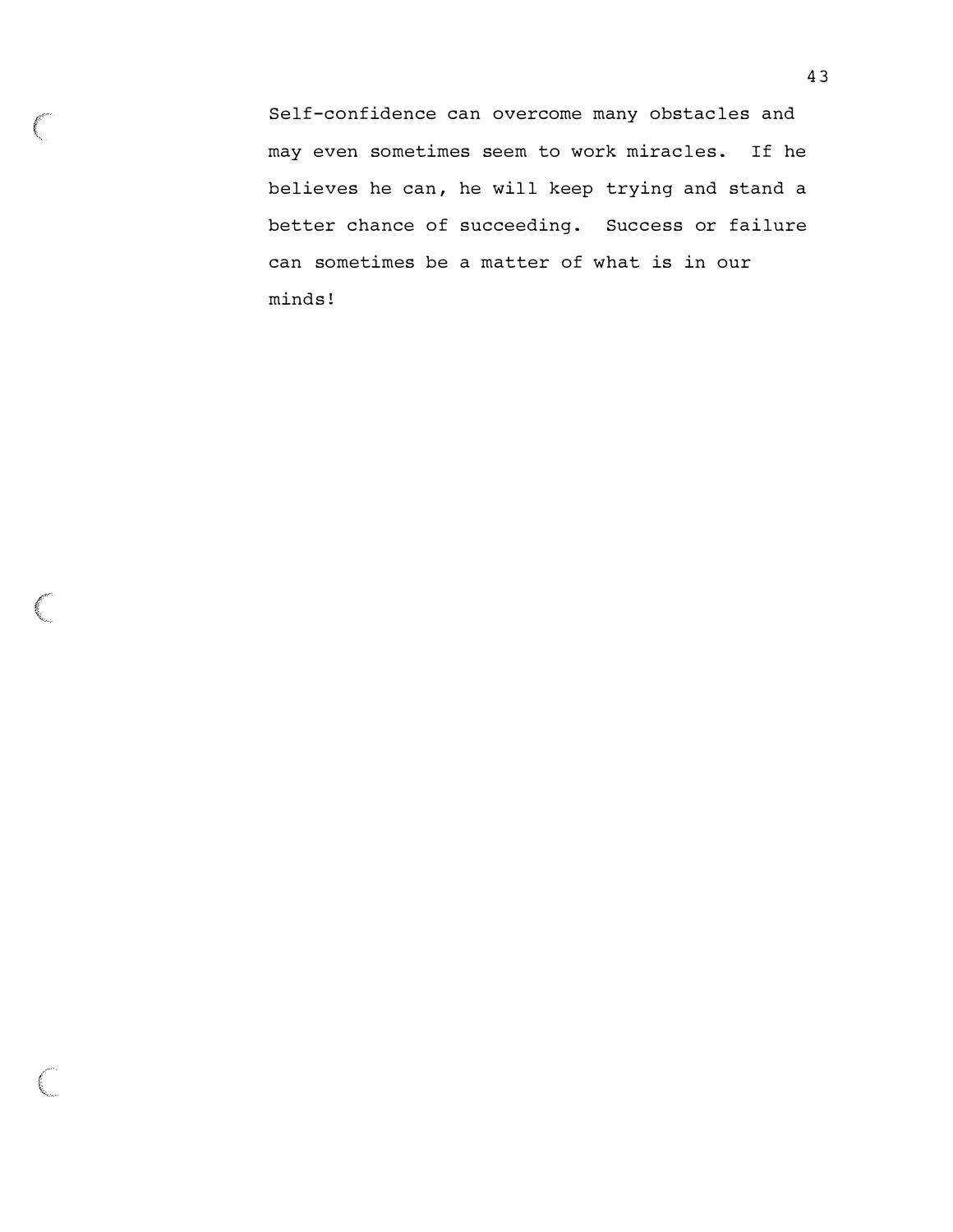Following are suggested activities to be used in the home to enhance your child's ability in the areas of visual perception, auditory perception, motor control, and selfconcept.

#### Visual

- 1. Sort and match objects by shape or color. Place many objects such as buttons, nails, clothespins, or blocks in a bag. Your child may sort them by color and then by like objects.
- 2. Work with puzzles begin with puzzles with larger pieces .
- 3. Sort the laundry matching like objects such as socks or towels .
- 4. Roll a ball in front of your child and have him try to follow the ball with his eyes and not with his whole head .
- 5. Draw pictures with his body. Using his nose or an arm or leg, have him make letters or shapes that you dictate.
- 6. Color only the circles on a coloring page .
- 7. Describe the motion a child makes for letters that he confuses. For example if he confuses  $b$  and  $d$ , tell him  $\underline{b}$  is down and around and  $\underline{d}$  is around, up, and down. Have him hold up his left hand and the thumb becomes the bottom of the b. The right hand can make the d.
- 8. Trace every b on a given page with red and every d with blue.
- 9. Place pictures into categories. Find pictures of food, dogs, clothing and paste them under their headings on a paper .
- 10. Go on a scavenger hunt. Include categories such as leaves, rocks, twigs, weeds, flowers. Have them bring back objects for each category. If they can't read yet, just draw a picture of each category for his list.
- 11. Learn to use the calendar or the telephone book .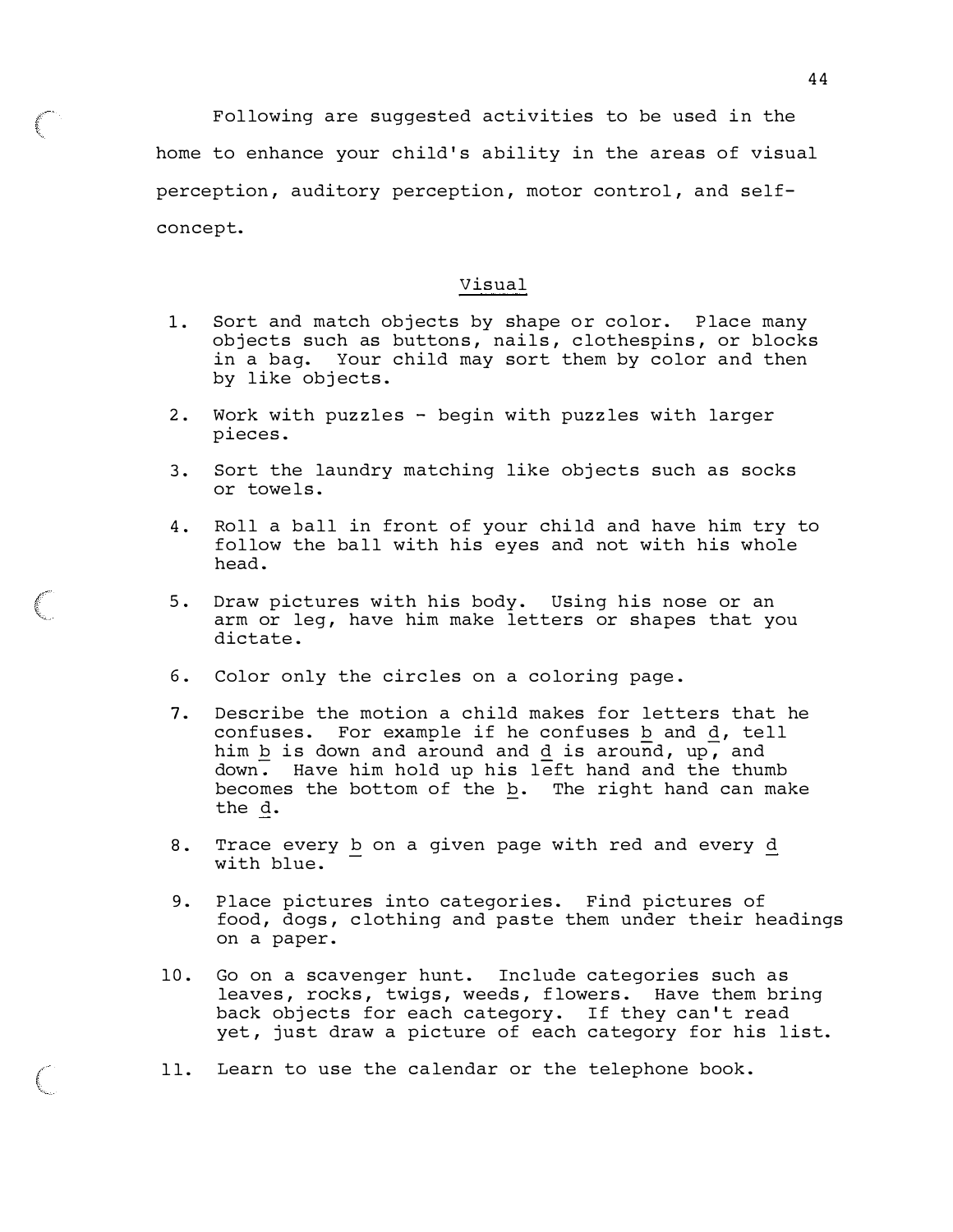- 12. Cut apart comic strips and have the child try to put them back in the proper order.
- 13. Look at a picture and draw conclusions from it (such as where do the people live? Is it cold or hot there? Do they have a car? Do they have stores or money?) .
- 14. Play concentration to develop visual memory.
- 15. Draw the furniture arrangement of their bedroom from memory .
- 16. Use sewing cards.
- 17. Play pantomine with them and have them show how to sweep a floor, wash dishes, hammer nails, etc.
- 18. Memorize telephone numbers and then if you need to call Grandma, ask him for the number.
- 19. Ask him to watch for certain road signs when traveling by car.
- 20. Ask him to shut his eyes and tell you what he is wearing.
- 21. Ask him to help you make cookies. Ask him to make shapes such as a circle, triangle, or diamond.
- 22. Arrange a few objects on the table. Let the child look at them and then ask him to shut his eyes and see how many he remembers. As he gets better you can gradually increase the number of objects.
- 23. Following a plan is good for visual development. Encourage him to play with Lincoln Logs , Tinkertoys , and pegboards .
- 24. Make a chart of shapes (circle, square, triangle, rectangle) and ask the child to find pictures of obj ects that are that shape and paste them in the correct area .

#### Auditory

- 1. Make up sentences substituting a silly word for one of the words of the sentence. Ask the child to pick out the word that doesn't belong.
- 2. Ask the child to find pictures beginning with the sound of the letter you are working on . Ask him to orally check to see if the sound is the same before placing the picture below the letter.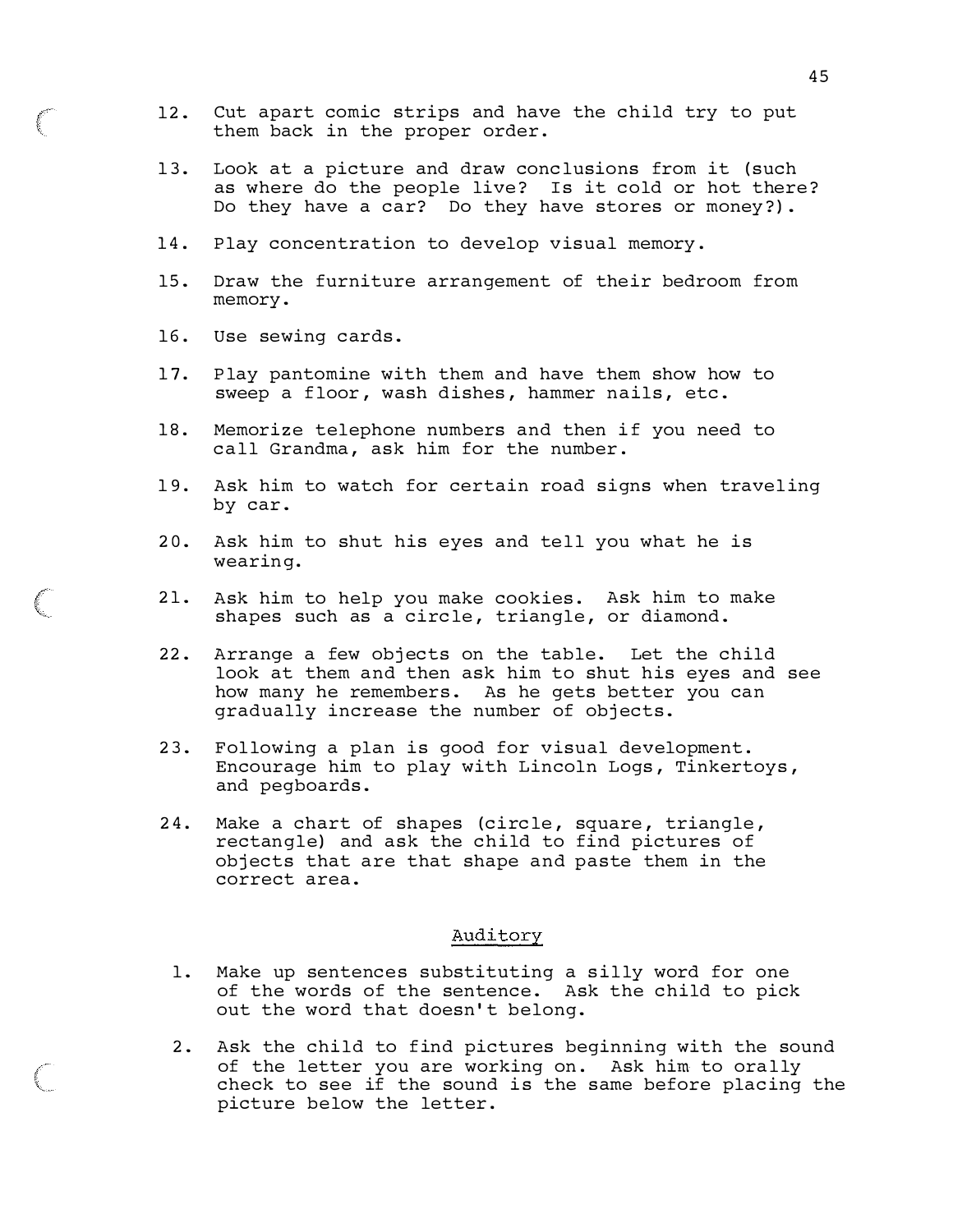3. Give him oral directions. To begin with give him one oral direction and see if he does it correctly. If he can do one direction correctly ask him to do two things. As he correctly masters increased directions you may add to the directions, For example: (1) Get your coat. (2) Get your coat and your mittens . (3) Get your coat and your mittens and put them on. (4) Get your coat and your mittens and put them on and run around the house. (5) Get your coat and your mittens and put them on and run around the house and come back in and give me a kiss.

 $\epsilon$ 

(

- 4. Play scavenger hunt using oral directions. He must remember what he is to look for. Begin with one or two objects and gradually increase the number.
- 5. Play store. You are the customer and he is the storeman. Order groceries over the telephone and he must repeat your order back to you. Begin with a few items and gradually increase the list.
- 6. Ask him to close his eyes and tell you everything he can hear (cars, dogs, TV, other kids, etc.).
- 7. Play name that tune. Take turns being contestant and master of ceremonies. Play just the first part of a song and see if he can identify it. If he can't, play some more of the song or record until he has heard enough to identify it. You might try this with commercial jingles as children seem to remember them quite easily.
- 8. Play number please. The first person says one number, the next person repeats the first number and adds one , the third person must say the first two numbers and add a number to them.
- 9. Play musical chairs with the family. Place chairs in a circle for the family but make sure that you are one chair short. When the music stops everyone must try to sit down. Someone will be without a chair!
- 10. Play rhyming games. Say cat and everyone must say a word that rhymes with cat. Then try a different word to rhyme with.
- 11. Ask the child to close his eyes and say things in various ways such as happy, sad, mad, excited. Then you do the same and have him tell you if you were happy, sad, mad, or excited.
- 12. Ask him to draw a picture from your oral directions. For example, ask him to draw a circle, draw a hat on top of it, put one eye in the circle, put four black teeth in the circle, put two noses in the circle, etc.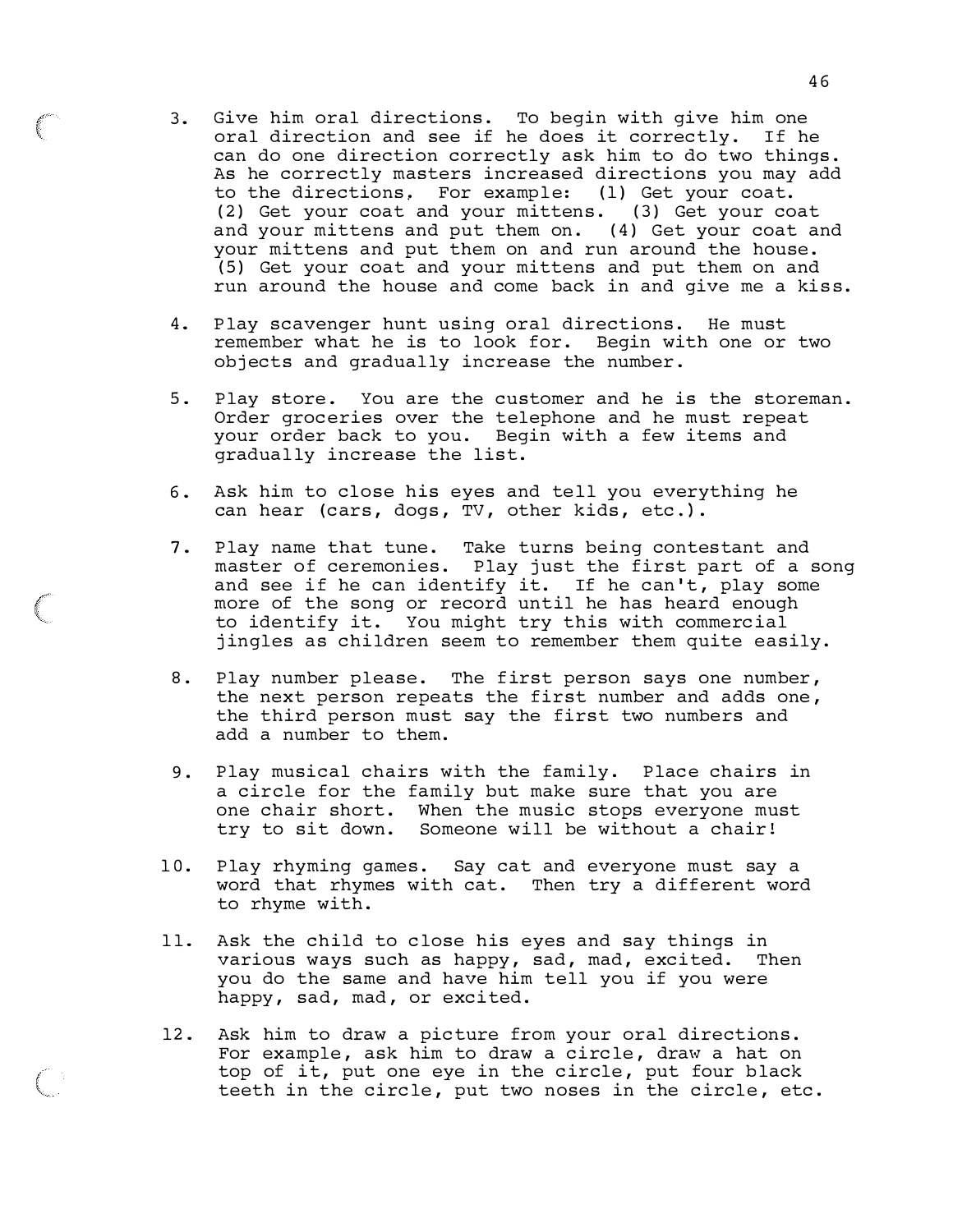- 13. Give the child a bell. From a list read items and every time he hears something that he can buy at a grocery store, have him ring the bell.
- 14 . Make a list of real and unreal things and as you read the list ask him to respond with real or unreal to each statement. For example, horses fly, dogs bark, cats quack, chairs talk.
- 15. Play opposites. For everything you name the child must try to name the opposite .
- 16. Ask the child to do the opposite of what you say (sample instructions--stand up, open eyes, shut mouth, yell loudly, etc.).
- 17. Ask the child to imagine he is somewhere else and ask him to describe to you the place he is imagining. You must try and quess where he is imagining that he is.
- 18. Ask the child to say something that goes with what you are going to say. For example, if you say bacon he must say eggs, if you say boy he must say girl, if you say salt he must say pepper.
- 19. Give the child a color page . Ask him to color it according to your oral instructions. For example, say, "If I am your mom color the ball blue. If elephants are bigger than cats, color the trees green, etc."
- 20. Make statements and ask your child to tell you why that happened. For example, Mary fell down because . . . . John jumped into the water because . . . . The bacon burned because..
- 21. Ask him to answer such questions as, "What do you need to brush your teeth? What do you wear to play in the snow? What can you sleep on? What can you sleep in? What can you ride on?
- 22. Ask the child to touch different objects and have him tell you what they feel like.
- 23. Ask him to add to your sentence. For example, "I am going to MacDonalds and get a hamburger ." The child must repeat the entire sentence and then add something that he is going to get. The length of the sentence may be increased as he improves in the use of his auditory memory .
- 24. Ask him to pretend that he is a parrot and repeat everything you say even if it doesn 't make sense.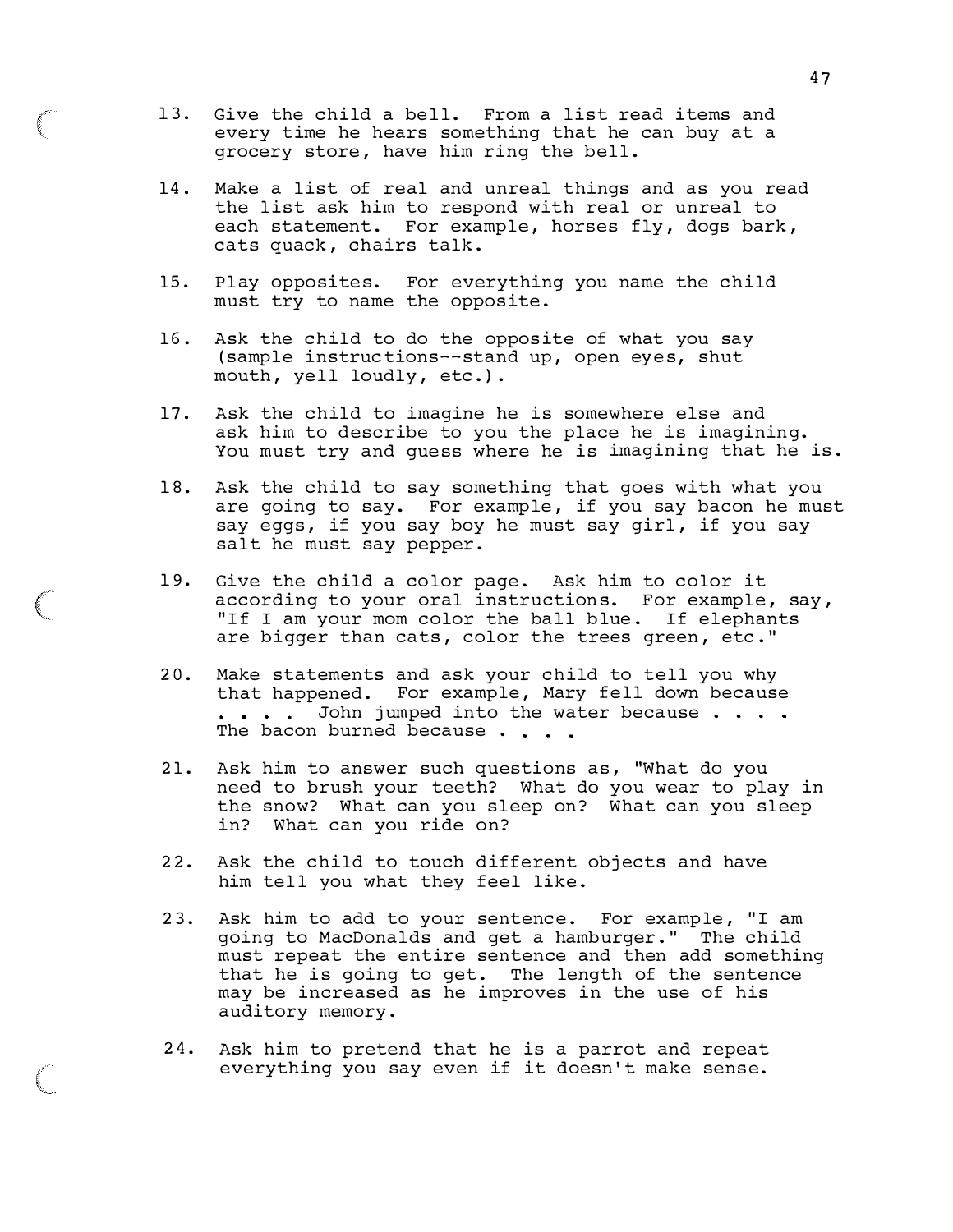- 25. Beat or clap a rhythm and ask the child to echo the rhythm.
- 26. Ask him to memorize songs, days of the week, months of the year, or the alphabet.
- 27. Read a short story to your child and then ask him to re-tell it in his own words. He must get the events in the proper order.
- 28. Ask him to finish your sentences correctly. For example, "My car has four  $\ldots$  . . . I rock in a  $\ldots$  . I have two . . . . "

#### Kinesthetic

- 1. Blindfold the child and ask him to identify things by their feel or smell (velvet, sandpaper, oranges, pickles, etc.).
- 2. Collect objects that can be identified by touch. Take him on an outing and look for such objects (rocks, grass , marbles, etc.) .
- 3. Discuss with him how different things feel. Discuss such different things as jello or soap.
- 4. Give your child different foods to handle and taste. Ask him how they feel and taste (bitter, sour, salty, sweet).
- 5. Place objects of different shapes (circle, triangle, square, rectangle) in a bag and ask him to find certain shapes by touch only.
- 6. Play follow the leader using various moves such as hopping, skipping, crawling, running, bending, and walking.
- 7. Play Simon says .
- 8. Make a maze of boxes in the yard and ask the child to walk through the maze, then run through the maze.
- 9. Using a board as a plank, ask your child to walk the plank without falling off. Place the board near to the ground !
- 10. Ask him to make bridges with his body arched .
- 11. Bounce a large balloon. Count how many times he can hit it before it touches the ground.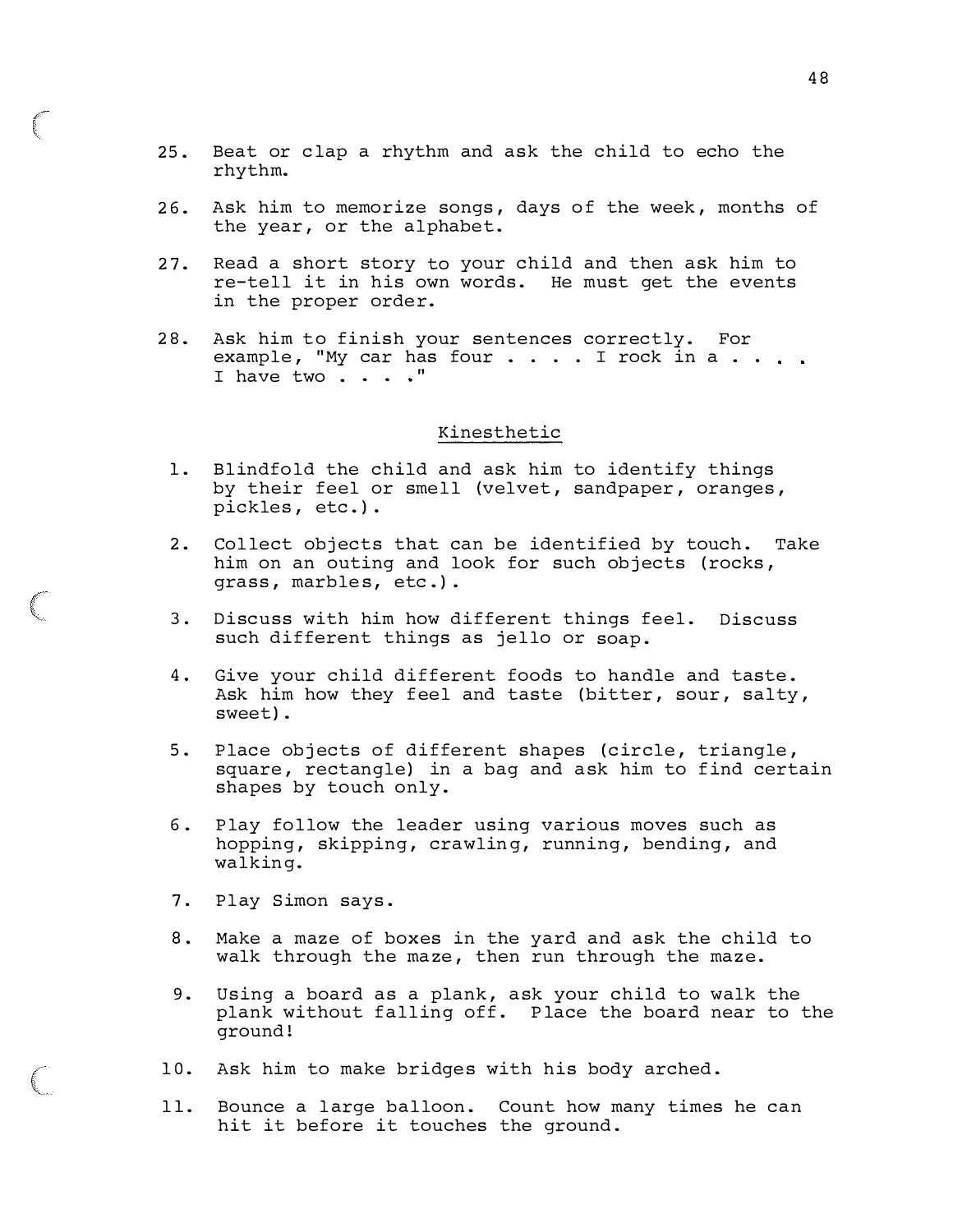- 12. Practice opening jar lids.
- 13. Apply snap clothes pins to the edges of boxes.
- 14. Bounce balls. When he can stand still and bounce the ball, ask him to bounce the ball as he walks.
- 15. Play hopscotch.
- 16. Jump rope.
- 17. Practice using tools such as hammer, nails, or scissors.
- 18. Crochet, knit, or use painting kits.
- 19. Avoid competitive situations but encourage individual efforts such as riding a bike, swimming, or ice skating. If your child wishes to participate in sports and is having difficulty, concentrate on one aspect of the game in practicing with him. For example, in baseball practice many hours in just learning how to bat or in learning how to catch the ball. He can only focus on one skill at a time. In football let him practice kicking by the hour. He will be practicing alone and may not have to face competition until he becomes good at this one aspect of the game.

#### Self-Concept

- 1. Spread a paper on the floor. Ask him to lie down on the paper. Trace around him and then let him color in the figure. He may have to look in the mirror to see what he looks like.
- 2. Ask him to describe himself to you. What is he best at? What does he like the most? Who is his best friend? What are his favorite television shows? What makes him sad? happy? sleepy? angry?
- 3. Put his voice on a tape recorder and ask him to tell something he did that day that he was proud of .
- 4. Make a collage using pictures of things that he likes .
- 5. Ask him to draw a face showing how he is feeling when he comes home from school.
- 6. Use puppets to help him express his feelings--both positive and negative. Then it will not be him that is not able to cope but the puppet. Some children cannot express their fears but will say things through a puppet.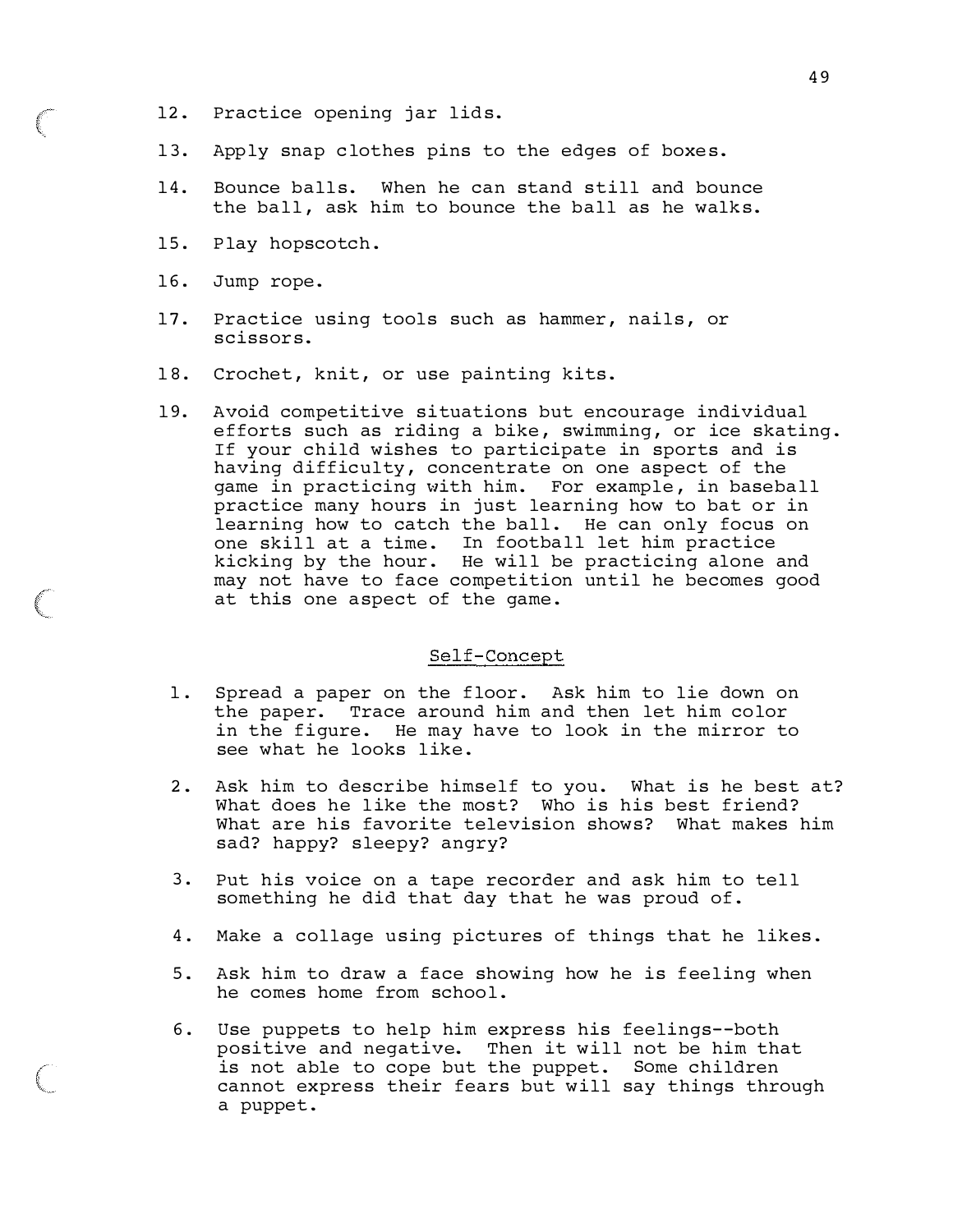- 7. Start a scrapbook for your child. Put in the book pictures of your child, things that he makes, etc. Keep the book up-to-date and continual ly add to it .
- 8. Start a "feeling" book. List a different feeling on each page and ask him to paste pictures of things that make him feel that way on each page .
- 9. Draw a family tree showing where he is listed in the fami ly.
- 10. List all the ways he helps people. You couldn't get along without him!
- 11. Make a "Why Mom is proud of me" list.
- 12. Discuss things your child would like to be able to do.
- 13. Play I wish. He wishes and then you take a turn.
- 14. Ask the child to look at himself in the mirror and brag about five things (no negative bragging allowed).
- 15. Ask him to tell you five things that he is proud that he did.
- 16. Give an award to your child. He must be the best at something. Give him an award for being the best pine cone picker upper in the family. Make a big thing out of it with an award form and ceremony .
- 17. Use slogans around the home to encourage the ego. Make signs that say, "David is great!" or "David can do it!" or "Mary is cute."
- 18. Make a commercial about how great your child is. Ask him to help you make the commercial to sell him.
- 19. Play If I were. If I were a bird I would . . . . If I were an airplane I would . . . .
- 20. Play no one else is like me because. No one else is like me because I am the only boy in the family. No one else is like me because I am the only red head in the family. He may need help in deciding these things.
- 21. Write letters as a family stating why you like this child. Be sure to get the cooperation of the other family members .
- 22. List adjectives that describe him (no negative words al lowed) .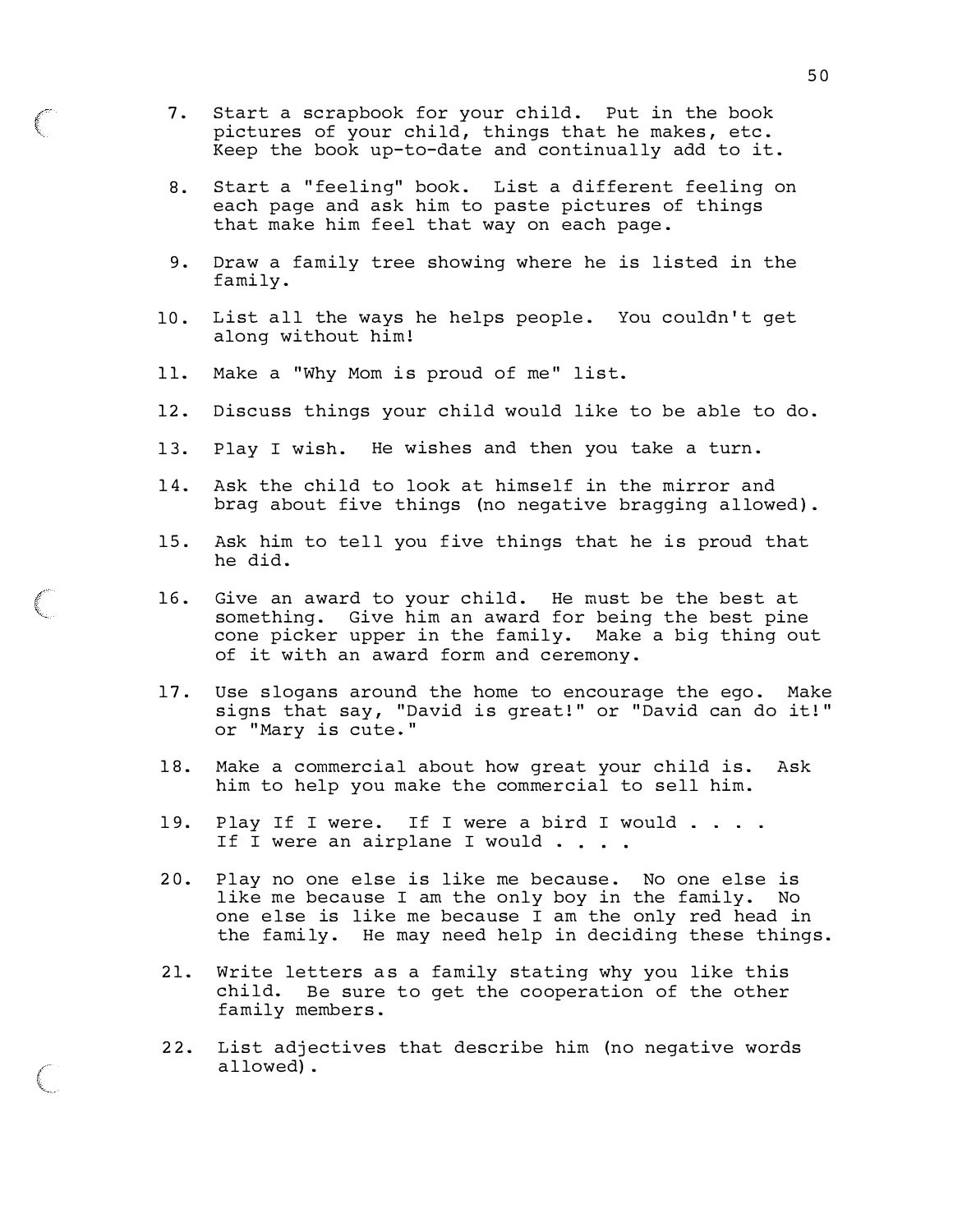- 23. Ask him to finish this sentence: If I were ruler of the world I would . . . .
- 24. "Make a "Why I like my family" list.
- 25 . Find out the meaning of his name and have him draw a picture of the meaning.
- 26. Help him make his own personal flag. On the flag draw whatever he is most interested in (cars, dogs, horses, dolls, etc.).
- 27. Ask him what he as a person can do that animals cannot.
- 28. Make a "How I can help others" list.
- 29. List ten reasons why kids are important.
- 30. Enclose a love note in his lunch box.

 $\bigcap$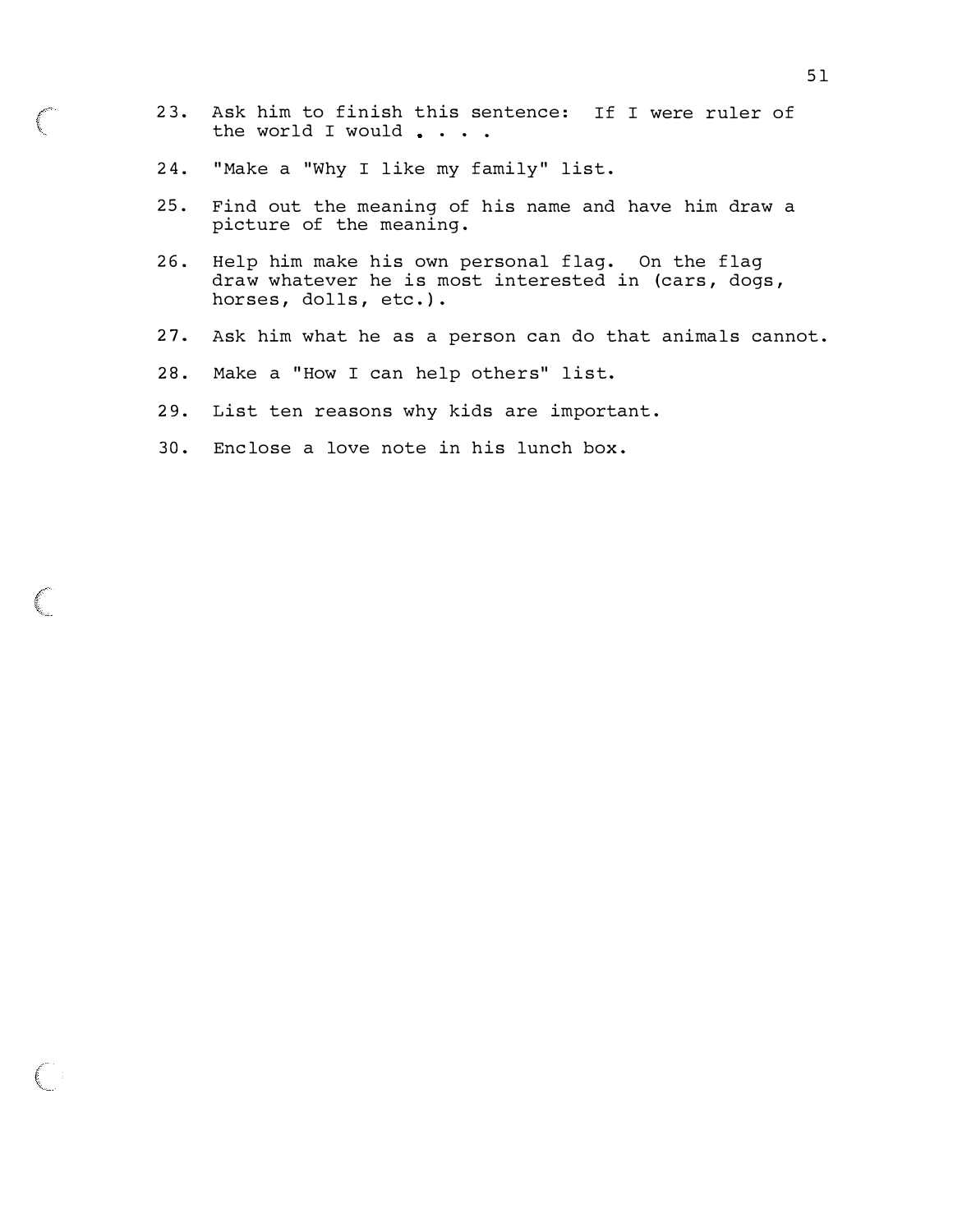#### CHAPTER FIVE

Summary , Conc lusions , and Recommendations

The purpose of this project was to design a handbook to be used by parents of SLD children in the Moses Lake School District. Using material from the literature and questions presented by parents of SLD children as a guide , advice and recommended activities were developed into a handbook . Samples from the handbook were made available to the parents. Subsequent conferences were held to obtain parental input as to the clearness of the directions and the usability of the activities in the home. Most parents were enthusiastic about the activities and indicated a desire to have more material and information made available to them. It was concluded that parents who use the handbook were more effective in helping their SLD child in the learning experience than parents who did not use the handbook .

Teachers of SLD children spend many hours counseling parents on behavior problems , discipline , and learning problems . If parents of an SLD child had access to a handbook such as the one developed for this project some of the teacher time spent in conferencing and counseling would be eliminated. Such a handbook needs to contain methods by which the parent can build up the child selfconcept, because even with the best of teaching methods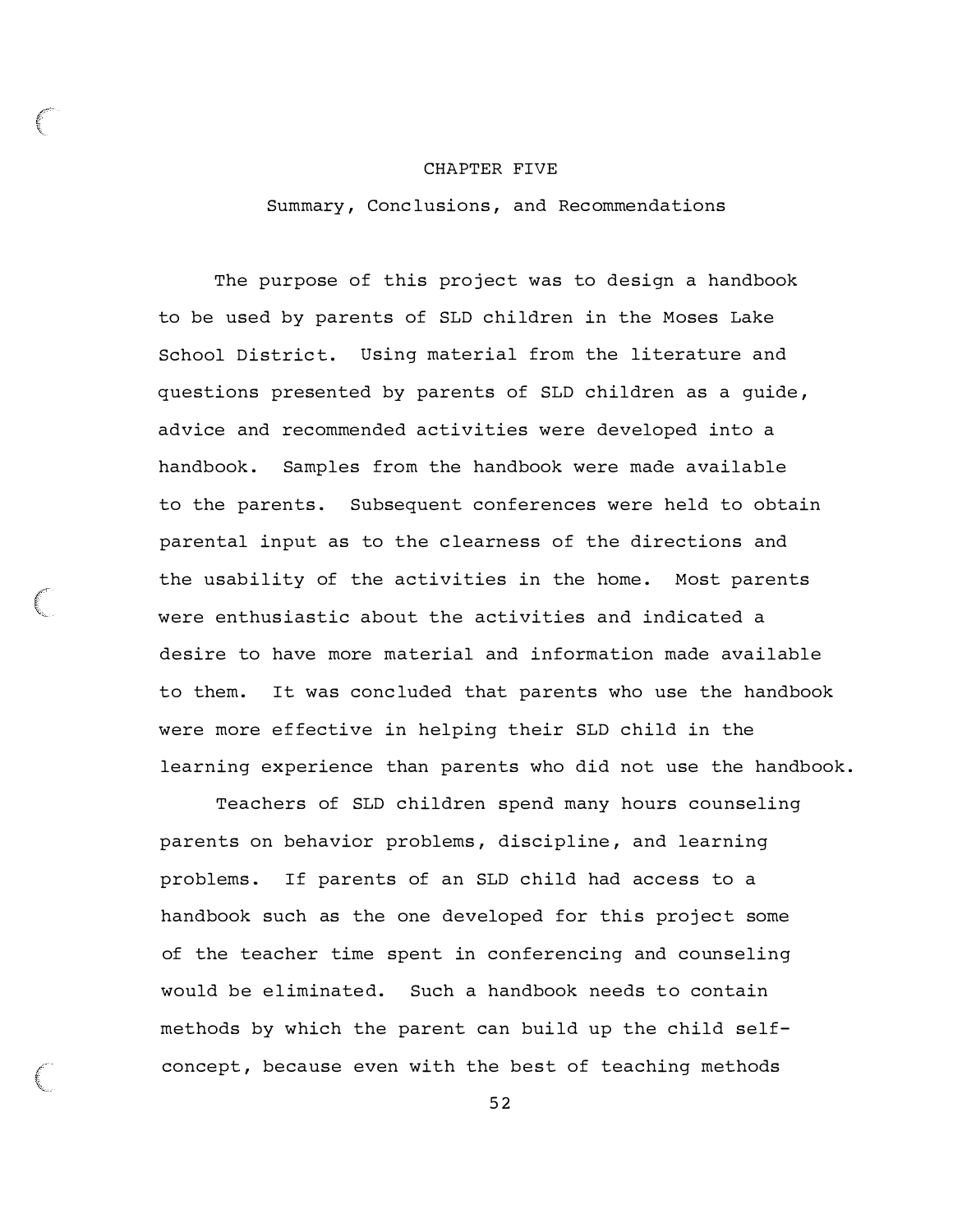the SLD child may fail if he does not believe in himself. The handbook, when used by the parents, should improve the skills and self-image of the SLD child which should help him achieve greater success in his learning experience.

Parents and teachers of the SLD child should cooperate in designing a learning program for the child. If such cooperation exists the child will progress more rapidly and ultimately be more successful in the learning process .

At the beginning of each year the director of the SLD program should conduct a meeting with the parents of prospective SLD students . Discussion at the meeting should center around the SLD program in the Moses Lake Schools . Copies of the handbook should be given to each parent. The director should go over the handbook with the parents and answer any questions they have. As parents work with the handbook in the home they should direct any further questions to their child 's teacher. If the teacher thinks that the child needs extra work in a certain area , she should contact the parent and recommend certain activities in the handbook for home practice.

To be of value the handbook must be in use. Every effort should be made to encourage and counsel parents in the use of the handbook. If the parents see results from the use of the handbook, they will be encouraged in its further use. To give up on the SLD child is to condemn him to failure. The school district or a parent group should initiate regular meeting times for parents and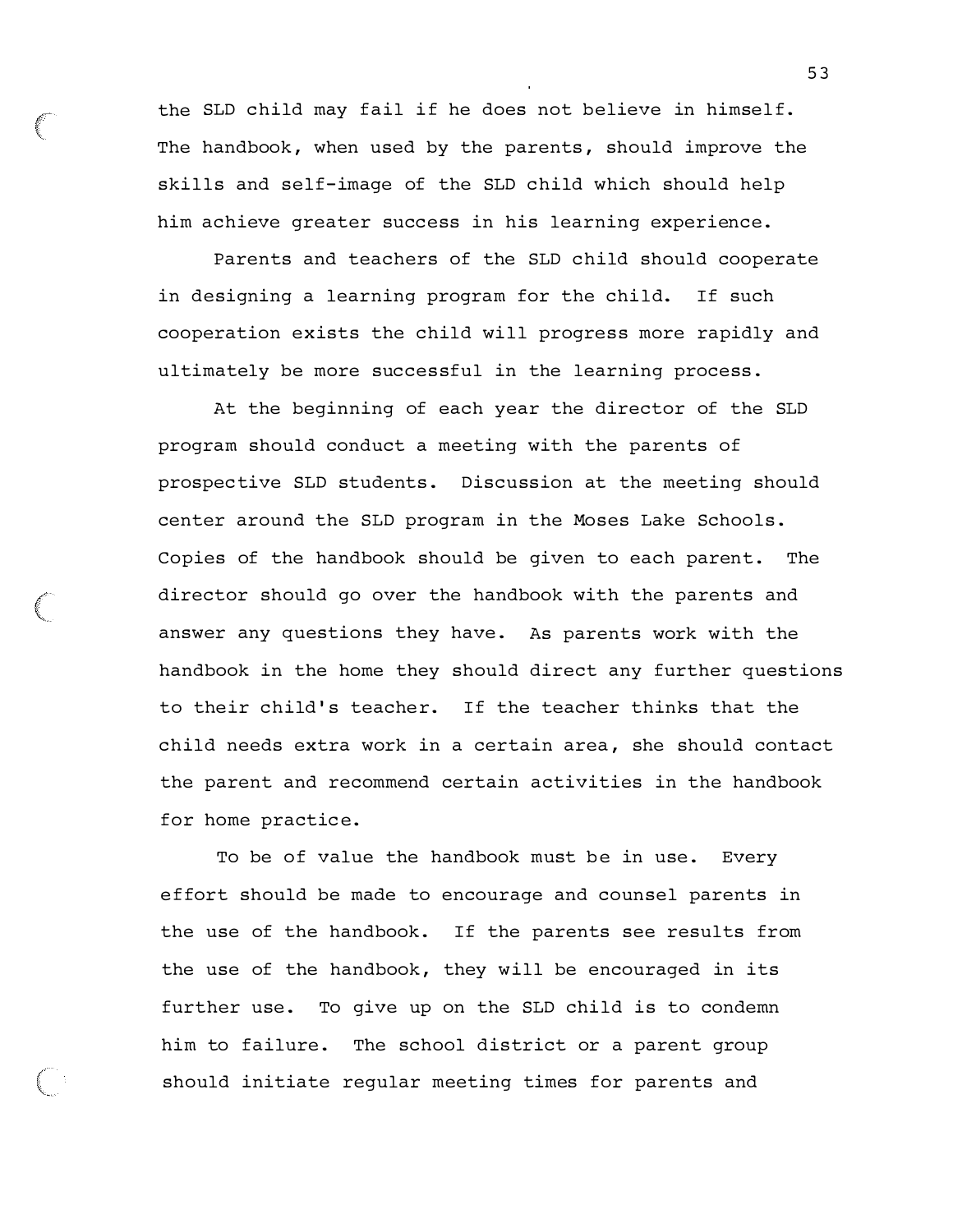teachers of SLD children. This may take the form of a class or monthly meeting. Discussion should be focused on their mutual problems and the methods they are using. This group should be encouraged to periodically update and re-write the handbook so that it remains relevant and useful .

The problem most parents of SLD children face is understanding what has happened to their child. Literature concerning the subject has most often been limited to educational or medical journals or texts. Since most parents do not have access to such material the information is unavailable to them. By summarizing the information and presenting it to parents in an easy to read handbook, it is hoped that parents will better understand their SLD child and his special needs .

Anyone undertaking a project such as this for their school district will encounter these problems. There is a lack of available material in libraries. The researcher must purchase most of the material from publishing companies specializing in material on learning disabilities . The material is scattered throughout texts dealing with special education and in medical journals and texts. The handbook should be written in language easily understood by a person without either educational or medical background. The material from the texts must be translated into an easily understood handbook .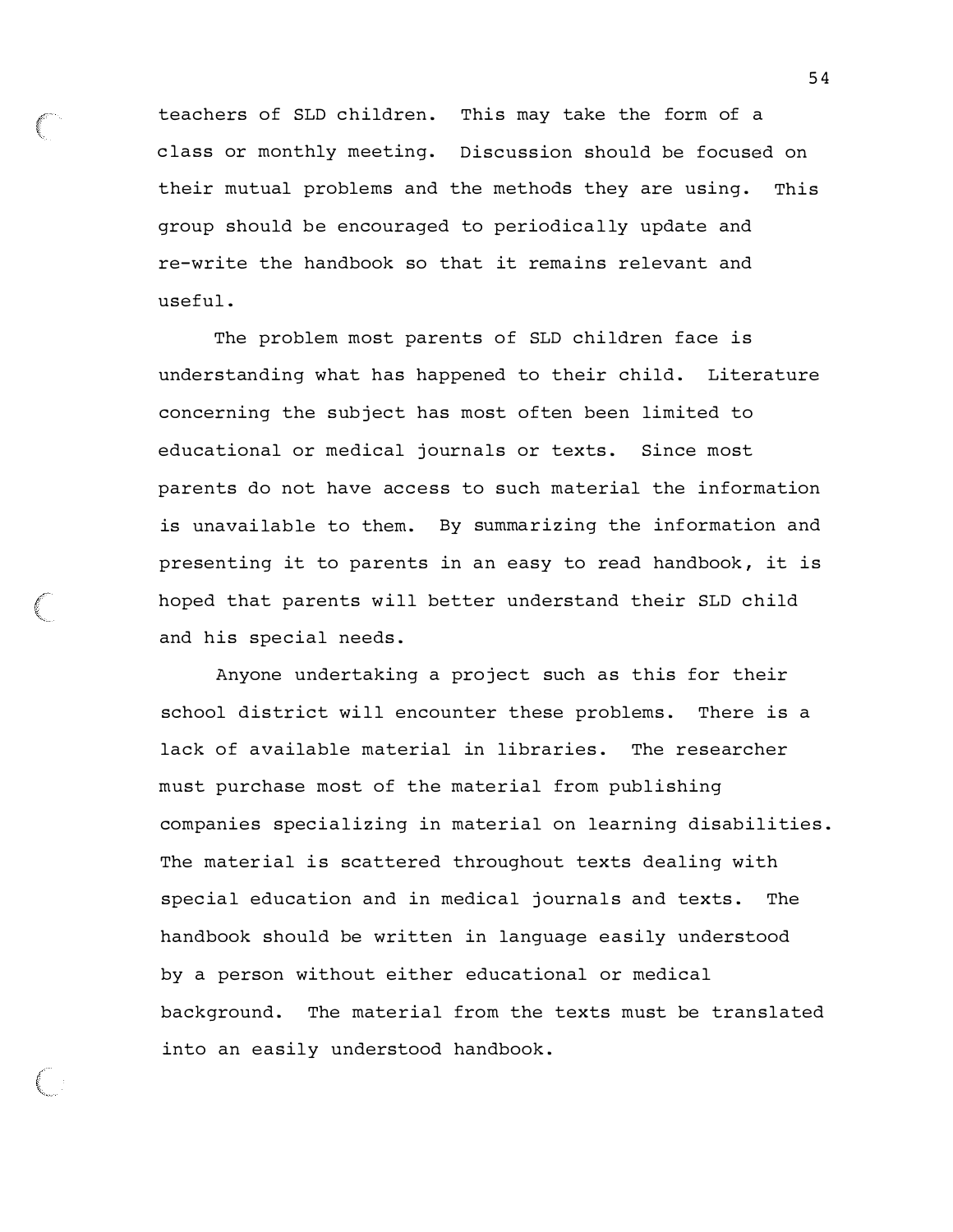B ibliography

 $\big($ 

 $\left($ 

 $\overline{C}$ 

 $\langle \cdot \rangle \cdot \langle \cdot \rangle \cdot \langle \cdot \rangle \cdot \langle \cdot \rangle \cdot \langle \cdot \rangle \cdot \langle \cdot \rangle \cdot \langle \cdot \rangle \cdot \langle \cdot \rangle \cdot \langle \cdot \rangle \cdot \langle \cdot \rangle \cdot \langle \cdot \rangle$ 

 $\label{eq:1} \begin{minipage}[t]{0.9\textwidth} \begin{minipage}[t]{0.9\textwidth} \centering \begin{minipage}[t]{0.9\textwidth} \centering \end{minipage}[t]{0.9\textwidth} \begin{minipage}[t]{0.9\textwidth} \centering \end{minipage}[t]{0.9\textwidth} \begin{minipage}[t]{0.9\textwidth} \centering \end{minipage}[t]{0.9\textwidth} \begin{minipage}[t]{0.9\textwidth} \centering \end{minipage}[t]{0.9\textwidth} \begin{minipage}[t]{0.9\textwidth} \centering \end{minipage}[t]{0.9\textwidth} \begin{$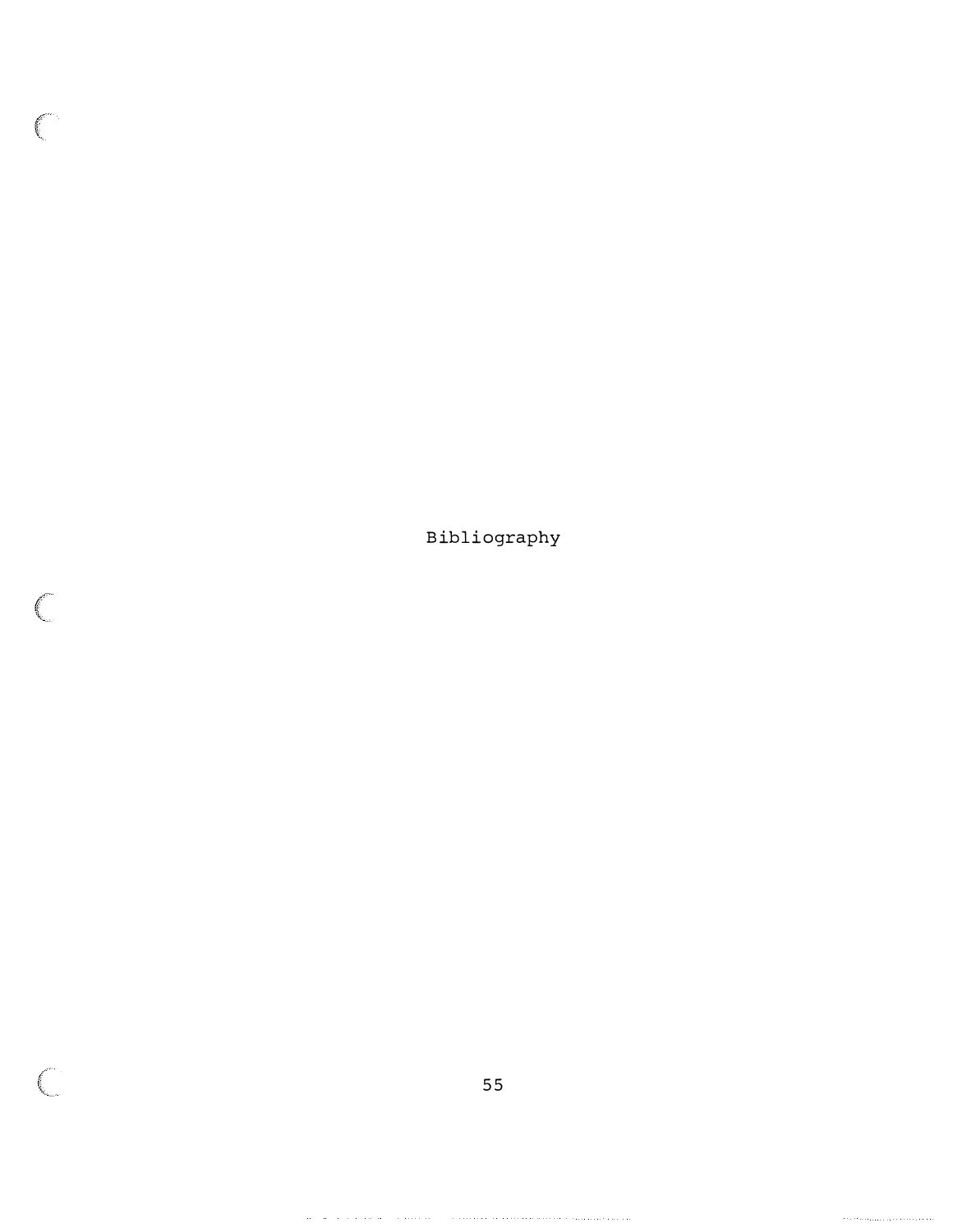#### Bibliography

- Adoline, Anthony C. The Effect of Affect. San Rafael, California: Academic Therapy Publications, 1977.
- Asimov, Isaac. The Human Brain. New York: New American Library,  $19\overline{63}$ .
- Banas, Norma, and J. H. Wells. Success Begins with Understanding. San Rafael, California: Academic Therapy Publications, 1972.
- Battle, James. "Enhancing Self Esteem." Academic Therapy, 16 (May, 1981), 541-50.
- Behrmann, Polly, and Joan Millman. How Many Spoons Make a Family. San Rafael, California: Academic Therapy Publications, 1971.
- Blau, Harold, and Richard Sinatra. "Word Learning, Using the Right Brain." Academic Therapy, 17 (September,  $1981$ ,  $69-74$ .
- Bradford, Robert H. Behavior Modifications Disabil ities . San Rafael, California : Therapy Publications, 1971. of Learning Academic
- Branden, Nathaniel. The Psychology of Self Esteem. New York: Nash Publishing, 1971.
- Buckley, Robert E. "The Biobasis for Distraction and Dyslexia ." Academic Therapy , 16 ( January , 1981) , 289-300.
- Canfield, Jack, and Harold C. Wells. 100 Ways to Enhance Self Concept in the Classroom. Englewood Cliffs , New Jersey: Prentice Hall, 1976.
- Cott, Allan. The Orthomolecular Approach to Learning Disabilities. San Rafael, California: Academic Therapy Publications, 1979.
- Crow, Alice. Educational Psychology. Totowa, New Jersey: Littlefield, Adams & Co., 1972.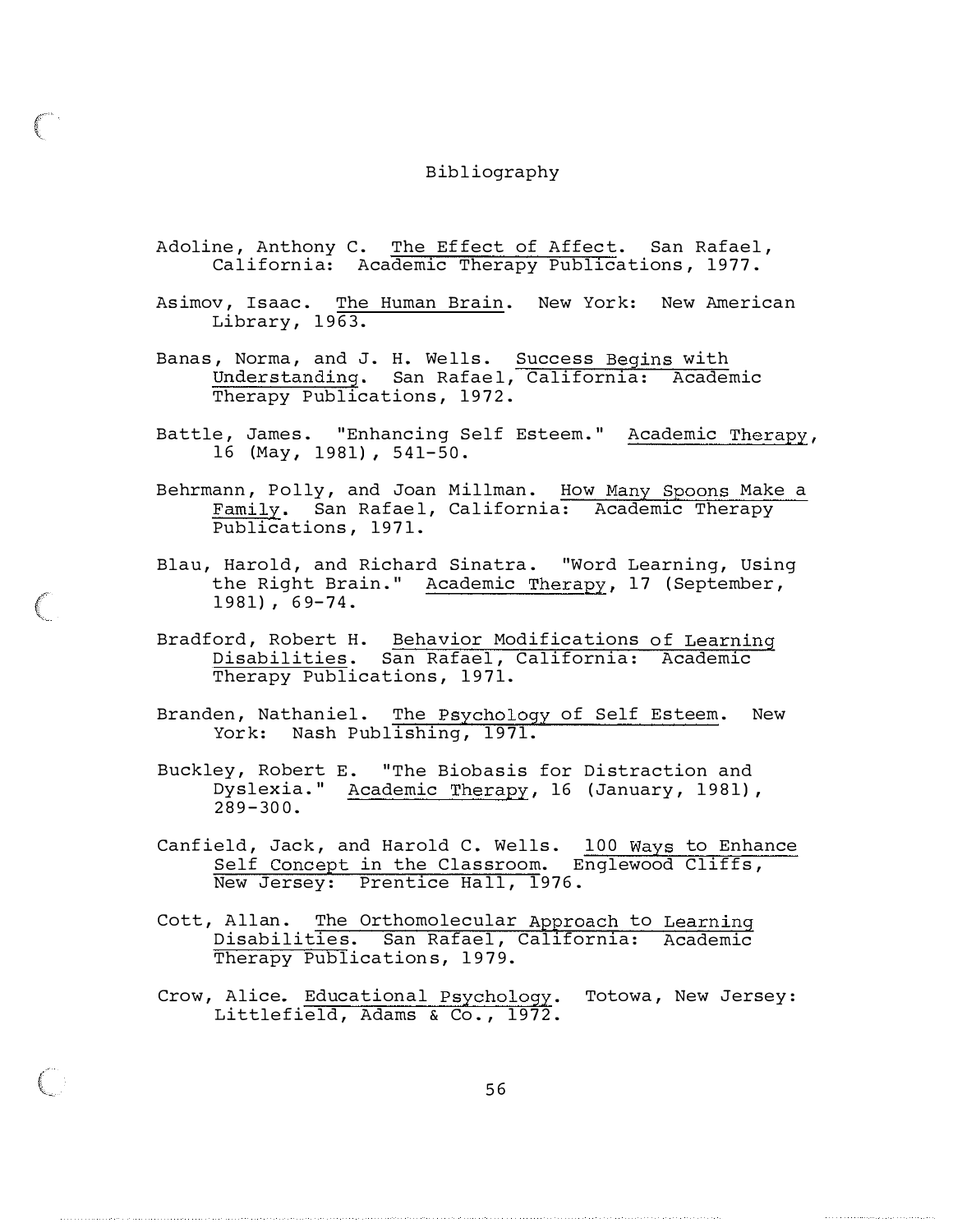- Doescher, Luelyne B. "T.A. for Curing I can't/I won't." Academic Therapy, 16 (November, 1980), 199-206.
- Ellingson, Careth. The Shadow Children. Chicago, Illinois: Topaz Books, 1967.
- Erikson, Erik H. Childhood and Society. New York: W. W. Norton, 1950.
- Norton , Identity, Youth and Crisis. 1 9 68. New York: W. W.
- Ferguson, David. "Aspects of Dyslexia." Paper by high school student, Moses Lake High School, Moses Lake, Washington, 1978.
- Fuller, Gerald B., and Diane L. Fuller. "Reality Helping L. D. Children Make Better Choices ." Therapy, 17 (January, 1982), 269-79. Therapy : Academic
- Getz , Daniel J. " Learning Enhancement Through Visual Training ." Academic Therapy , 15 (March , 1980) , 457-66 .
- Gillet, Pamela. "Pointers for Parents of L. D. Children." Academic Therapy, 15 (November, 1979), 157-64.
- Giffiths, Anita N. Teaching the Dyslexic Child. Novato, California: Academic Therapy Publications, 1978.
- Hannah, Elaine P., and Ronald M. Parlow. "Mainstreaming Versus the Special Setting. Academic Therapy. 15 ( January , 1980) , 271-7 8.
- Havighurst, Robert J. Developmental Tasks and Education. New York: David McKay, 1948.
- Hayes, Marnell L. Oh Dear, Somebody said "Learning Disabilities. " Novato , California: Academic Therapy Publications , 1975 .
- Hilsheimer , George Von . Child. San Rafael, Publications, 1974. Al lergy , Toxins and the L. D. Claifornia: Academic Therapy
- Holt, John. How Children Learn. New York: Dell Publishing, 1967 .
- Illg, Frances L., and Louise Bates Ames. Child Behavior--Birth to Ten. New York: Harper & Row, 1955.
- Iowa Association for Children with Learning Disabilities . Learning Disabilities, a Handbook for Parents and Children. Des Moines, Iowa: Iowa Association for Children with Learning Disabilities, 1970.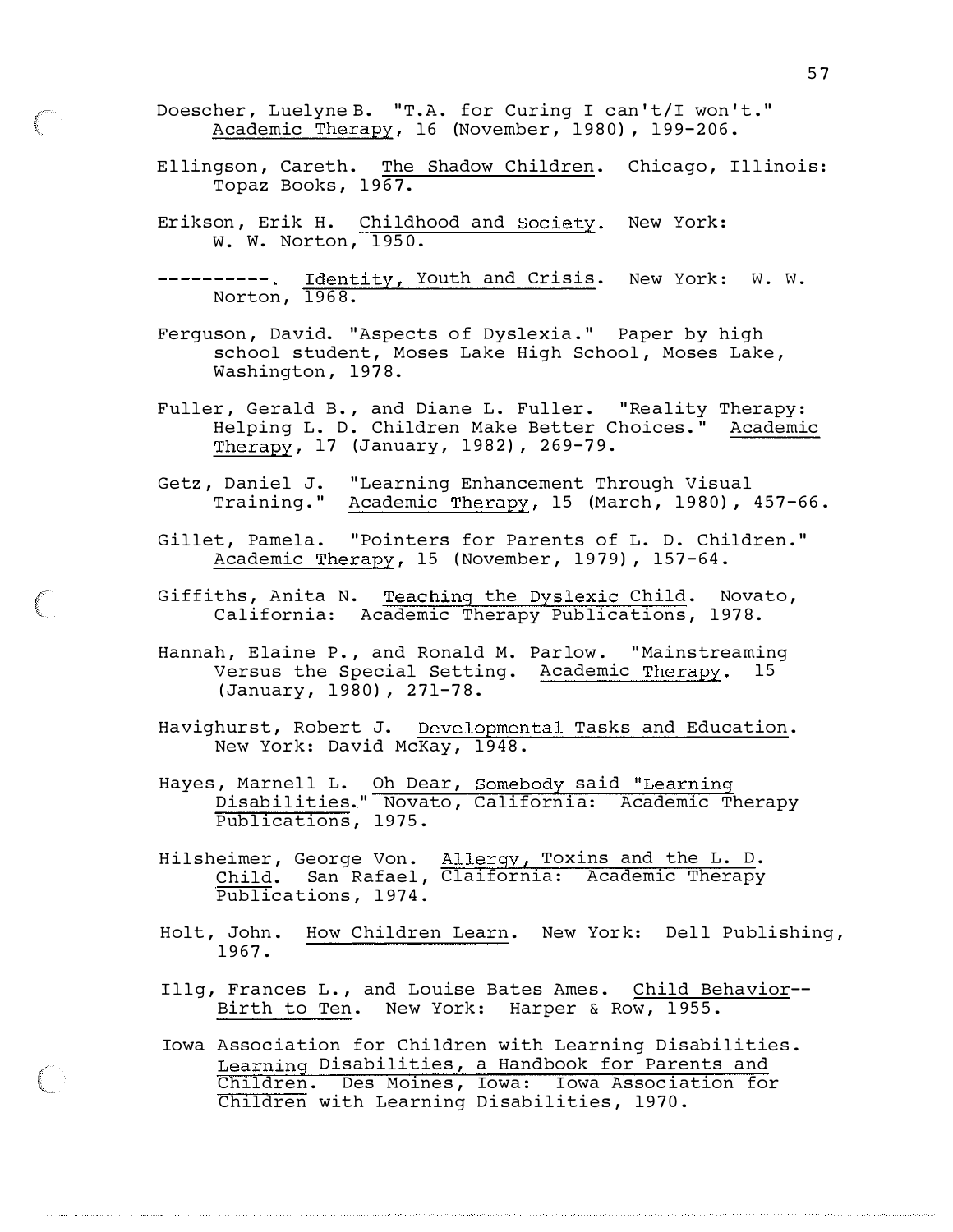Jordan, Dale R. Dyslexia in the Classroom. Columbus, Ohio: Charles E. Merrill Publishing, 1977 .

- Kovitz, Valarie S. " Laterality Training--Too Much Tweedledum and Tweedle Dee. Academic Therapy, 15 (January, 1980),  $325 - 37$ .
- Kronick , Darien . California : They Too Can Succeed. San Rafael, Academic Therapy Publications, 1969.
- Maier, Henry W. New York : Three Theories of Child Development. Harper & Row, 1978.
- Miller, Julano. Helping Rafael , Cal ifornia: 197 3. Your L. D. Child at Home. San Academic Therapy Publications ,
- Minskoff, Esther H. "Training L. D. Students to Cope with the Everyday World." Academic Therapy, 17 (January,  $1982$ ,  $311-17$ .
- Oetting, Phyllis N. Everybody Wins. San Rafael, California: Academic Therapy Publications, 1974.
- Osman, Betty B. Learning Disabilities--A Family Affair. New York: Random House, 1979.
- Piaget, Jean. Science of Education and the Psychology of the Child. New York: Grossman Publishing, 1970.
- Project Success. Manual, A Guide to Demonstration-Participation Workshops for the Parents and Teachers of Children with Specific Language Disabilities. Wayne, Nebraska: Wayne Nebraska School District.
- Quiros, Julio de, and Orlando L. Schrager. Neuropsychological Fundamentals in Learning Disabilities. San Rafael, California: Academic Therapy Publications, 1978.
- Rosenthal, Joseph H. Hazy, Crazy, or Lazy. San Rafael, California: Academic Therapy Publications, 1973.
- Schwartz, Harvey A. "Cerebral Organization, Handedness, and Education." Academic Therapy, 16 (September,  $1980)$ ,  $95-100$ .
- Sears, Carol J. "The Tactilely Defensive Child." Academic Therapy, 16 (May, 1981), 563-69.
- Simon, Sidney B., and Robert D. O'Rourke. Developing Values with Exceptional Children. Englewood Cliffs, New Jersey: Prentice Hall, 1977.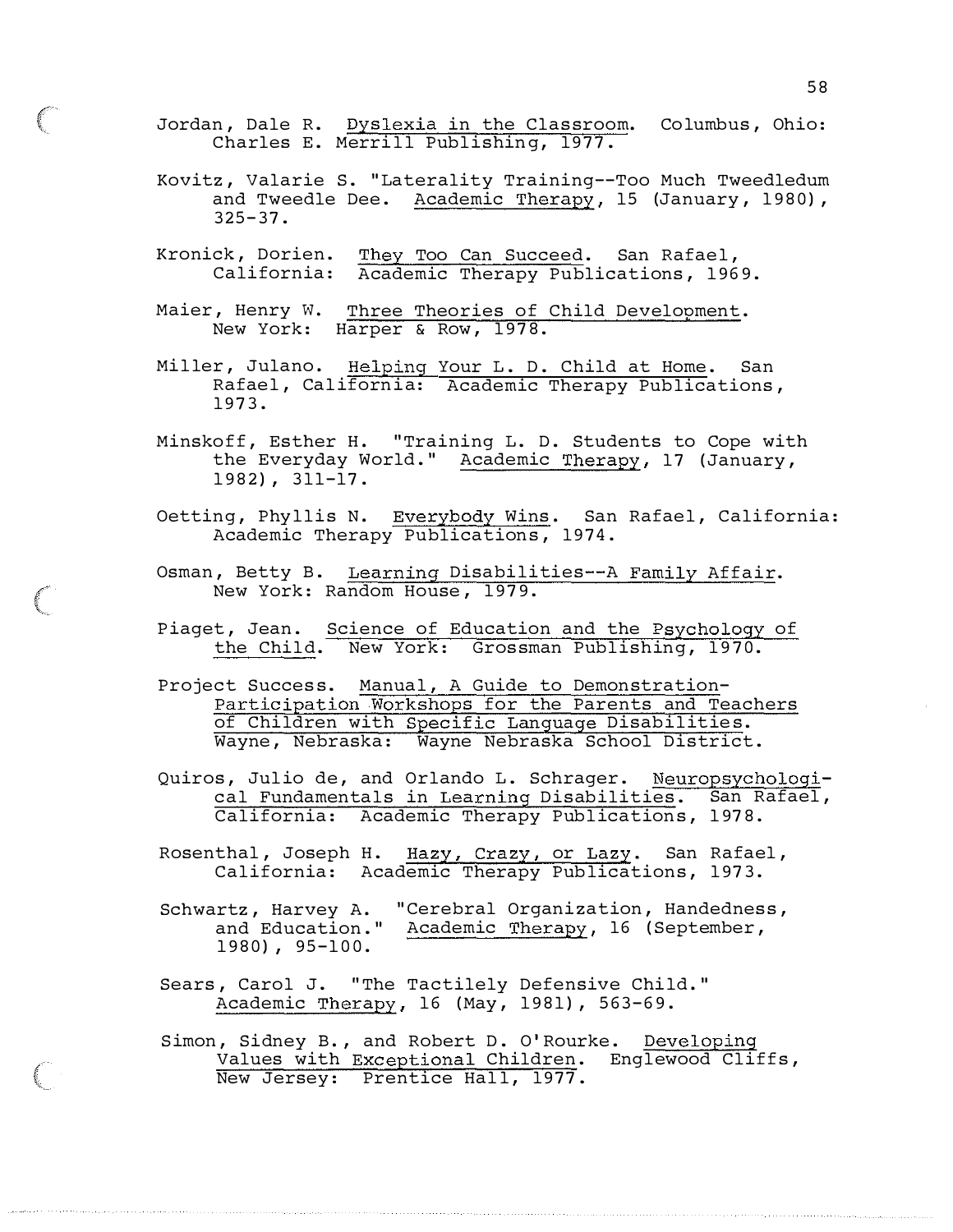- Spear, Sandra Kelly, and Dorothy R. Douglas. "Helping L. D. Students Improve Social Skills." Academic Therapy, 17 (November, 1981), 221-24.
- Thomson, Michael E., and Gell M. Hartley. "Self Concept in Dyslexic Children." Academic Therapy, 16 (September, 1980), 19-35.
- Townes, Brenda, Eric W. Truper, and Roscus N. Dorn. " Parent Directed Remediation for L. D. Children ." Academic Therapy, 15 (November, 1979), 173-83.
- Van Eyck, J. W. L. "Motor Development and Learning Difficulties." Academic Therapy, 15 (March, 1980), 399- 4 11.
- Webster's New 20th Century Dictionary. New York and Cleveland: World Publishing, 1971.
- Wood, Mildred H. "Modern Math and the L. D. Child." Academic Therapy, 15 (January, 1980), 279-90.
- Woolridge, Dean E. The Machinery of the Brain. New York:  $McGraw-Hill, 1963.$